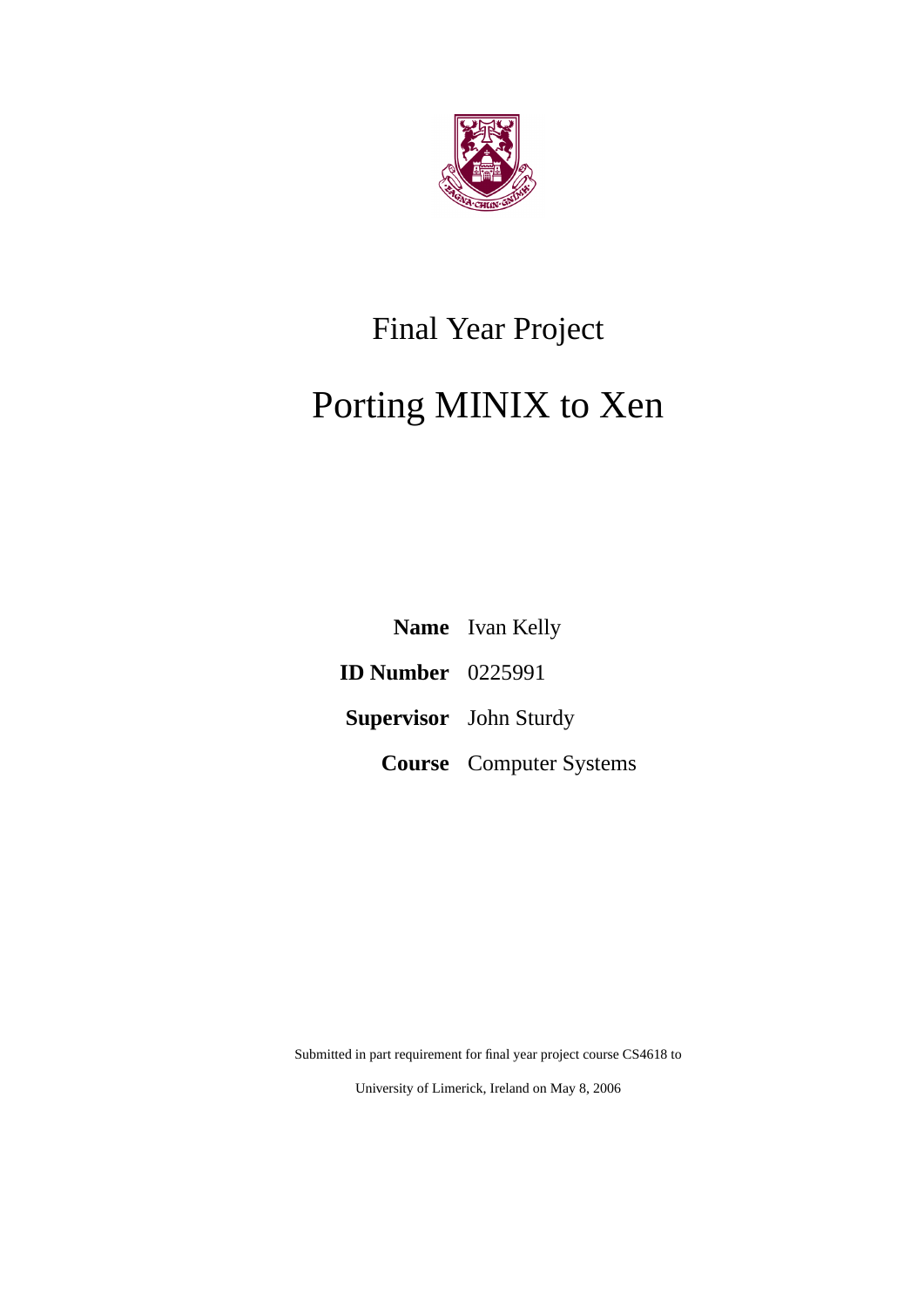Copyright ©2006, Ivan Kelly.

Permission is granted to copy, distribute and/or modify this document under the terms of the GNU Free Documentation License, Version 1.2 or any later version published by the Free Software Foundation; with no Invariant Sections, no Front-Cover Texts, and no Back-Cover Texts.

A copy of the license is available at <http://www.gnu.org/licenses/fdl.html>.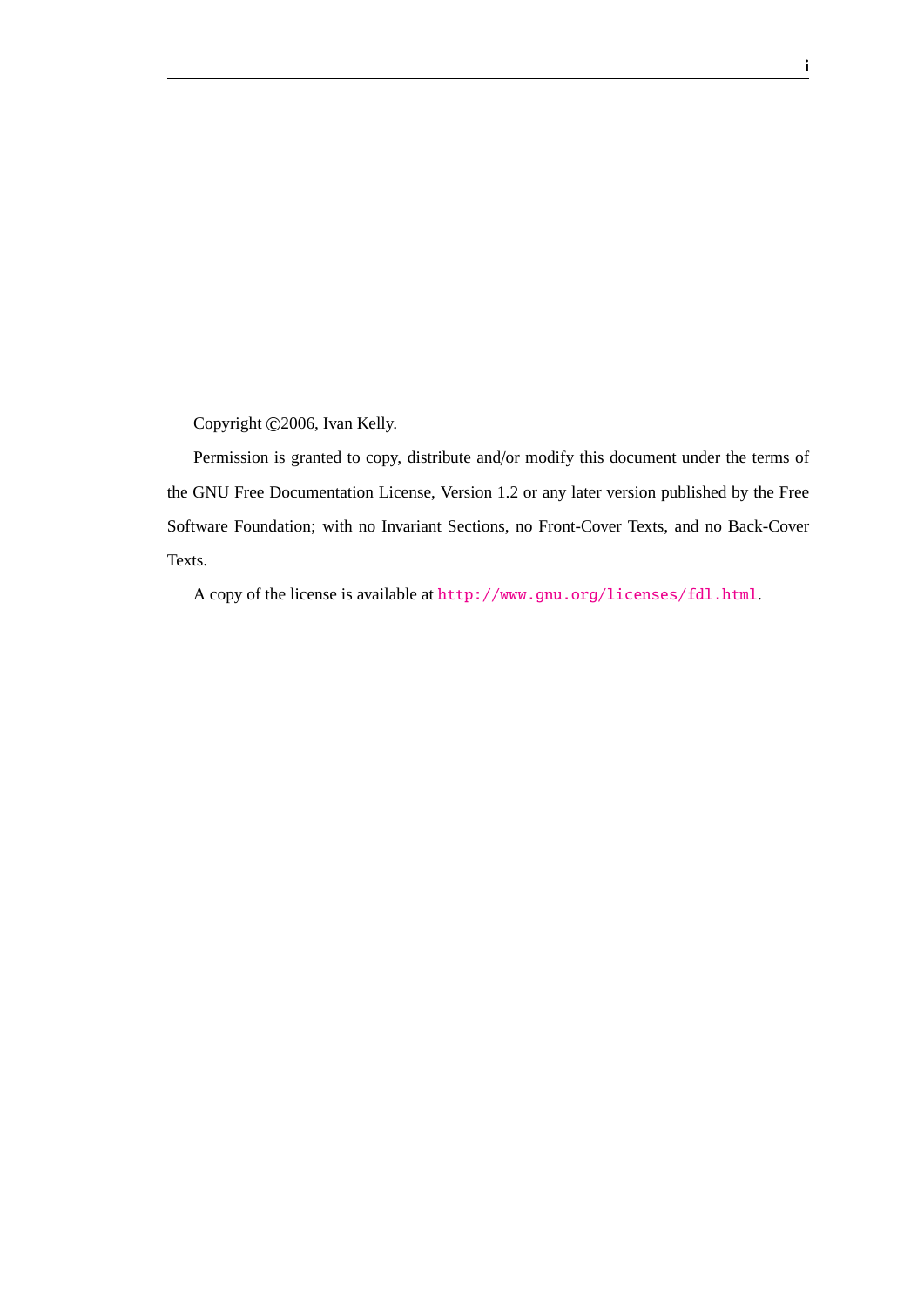# **Acknowledgements**

MINIX on Xen would not have been possible without the support of many people. I would like to thank the Xen Team, not only for creating Xen, but for providing support through IRC and email. Without the help of Mark Williamson and Keir Fraser in particular, this project would have never gotten off the ground.

I would also like to thank Andrew S. Tanenbaum whose help in the early days of the project, helped me see what needed to be done.

I would like to thank John Sturdy and Mel Gorman for talking me through many difficult problems during the implementation of MINIX on Xen.

I would like to thank my friends and family for their support and my housemates for bringing me tea, and listening to my ranting.

Lastly, I would like to thank Pili for her love and support, and for her willingness to endure hours of rants regarding GDTs and interrupt handlers.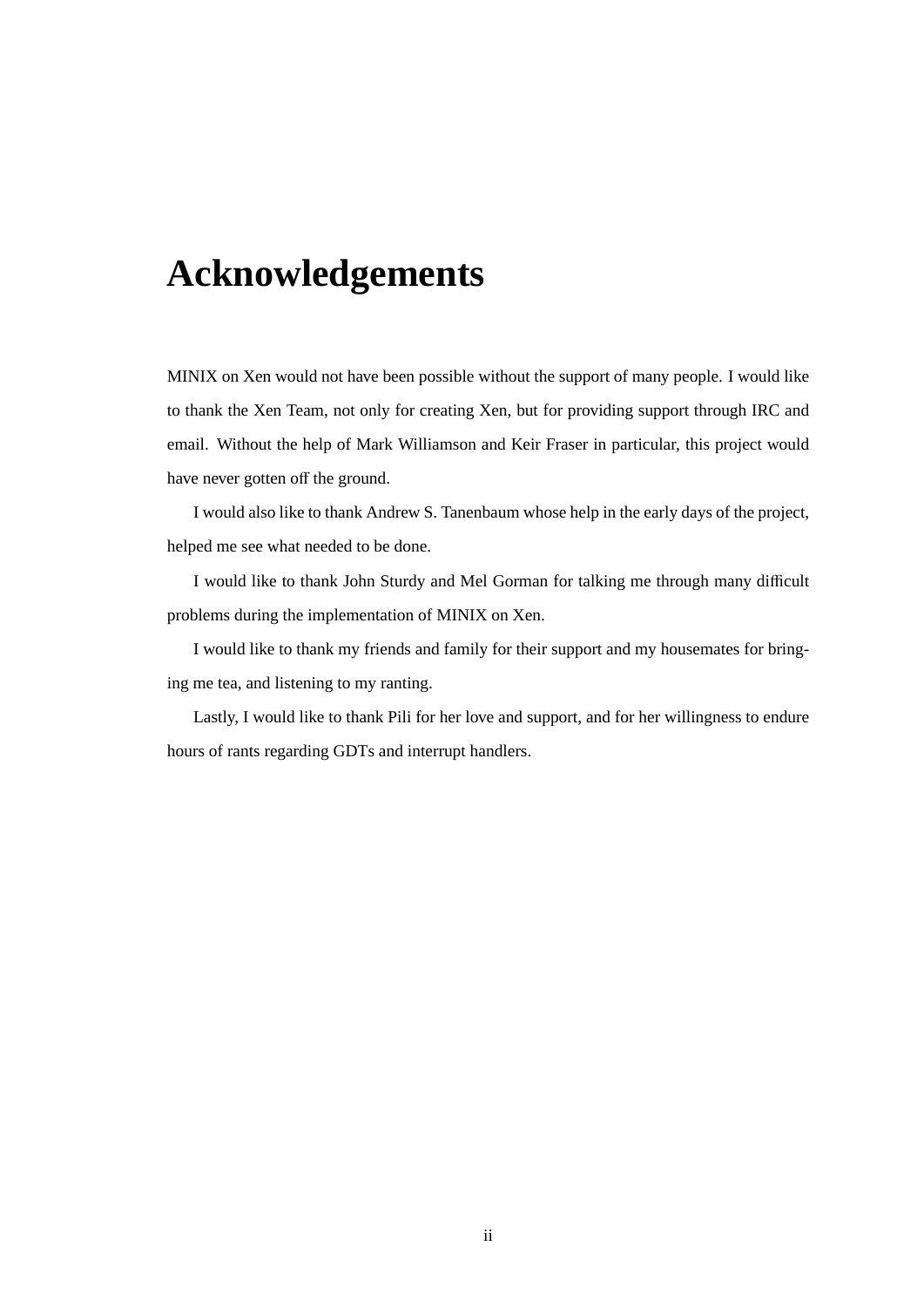# **Abstract**

Virtualisation has received a lot of attention from the I.T. media lately. Paravirtualisation in particular has drawn a lot of attention due to it's high performance. Paravirtualised virtual machines run at near native speeds. Operating systems must be modified to run on paravirtualised platforms.

Developers starting out in the field of paravirtualisation face a steep learning curve. This project hopes to soften that curve, by supplying developers with an insight into the porting of an operating system to a paravirtualised platform. In this case, the MINIX operating system is ported to the Xen platform.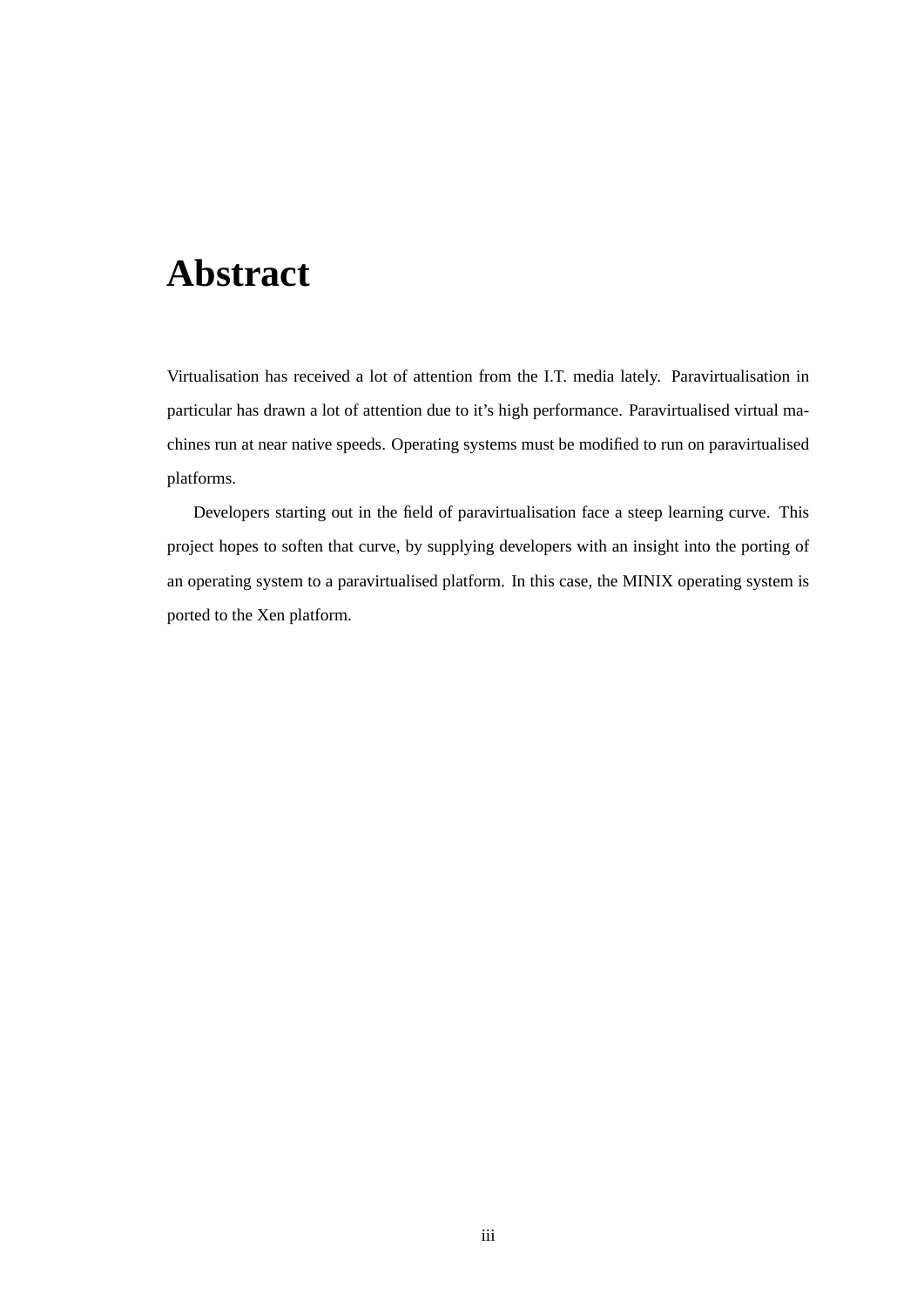# **Table of Contents**

| 1            |                                   | <b>Introduction</b>                               |                                                                                                 | $\mathbf{1}$   |  |  |  |  |  |  |
|--------------|-----------------------------------|---------------------------------------------------|-------------------------------------------------------------------------------------------------|----------------|--|--|--|--|--|--|
|              | 1.1                               |                                                   |                                                                                                 | $\overline{2}$ |  |  |  |  |  |  |
|              |                                   | 1.1.1                                             |                                                                                                 | $\mathfrak{2}$ |  |  |  |  |  |  |
|              | 1.2                               |                                                   |                                                                                                 | 3              |  |  |  |  |  |  |
|              | 1.3                               |                                                   |                                                                                                 | 3              |  |  |  |  |  |  |
| $\mathbf{2}$ |                                   | <b>Background Information</b><br>$\boldsymbol{4}$ |                                                                                                 |                |  |  |  |  |  |  |
|              | 2.1                               |                                                   |                                                                                                 | $\overline{4}$ |  |  |  |  |  |  |
|              | 2.2                               |                                                   |                                                                                                 | $\overline{4}$ |  |  |  |  |  |  |
| $\mathbf{3}$ |                                   |                                                   | <b>Development Environment</b>                                                                  | 6              |  |  |  |  |  |  |
|              | 3.1                               |                                                   |                                                                                                 | 6              |  |  |  |  |  |  |
|              | 3.2                               |                                                   |                                                                                                 | 6              |  |  |  |  |  |  |
|              | 3.3                               |                                                   |                                                                                                 | $\tau$         |  |  |  |  |  |  |
| 4            |                                   | 8<br><b>Xen Internals</b>                         |                                                                                                 |                |  |  |  |  |  |  |
|              | 4.1                               |                                                   |                                                                                                 | 8              |  |  |  |  |  |  |
|              |                                   | 4.1.1                                             |                                                                                                 | 8              |  |  |  |  |  |  |
|              |                                   | 4.1.2                                             |                                                                                                 | 9              |  |  |  |  |  |  |
|              |                                   | 4.1.3                                             |                                                                                                 | 9              |  |  |  |  |  |  |
|              |                                   | 4.1.4                                             |                                                                                                 | 10             |  |  |  |  |  |  |
|              |                                   | 4.1.5                                             |                                                                                                 | 10             |  |  |  |  |  |  |
|              | 4.2                               |                                                   | The Applications $\ldots \ldots \ldots \ldots \ldots \ldots \ldots \ldots \ldots \ldots \ldots$ | 10             |  |  |  |  |  |  |
|              |                                   | 4.2.1                                             |                                                                                                 | 10             |  |  |  |  |  |  |
|              |                                   | 4.2.2                                             |                                                                                                 | 10             |  |  |  |  |  |  |
| 5            | <b>Modifications to Xen</b><br>11 |                                                   |                                                                                                 |                |  |  |  |  |  |  |
|              | 5.1                               |                                                   |                                                                                                 | 11             |  |  |  |  |  |  |
|              |                                   | 5.1.1                                             |                                                                                                 | 12             |  |  |  |  |  |  |
|              | 5.2                               |                                                   |                                                                                                 | 13             |  |  |  |  |  |  |
|              |                                   | 5.2.1                                             |                                                                                                 | 13             |  |  |  |  |  |  |
|              |                                   | 5.2.2                                             |                                                                                                 | 14             |  |  |  |  |  |  |
|              |                                   | 5.2.3                                             |                                                                                                 | 15             |  |  |  |  |  |  |
|              |                                   | 5.2.4                                             |                                                                                                 | 16             |  |  |  |  |  |  |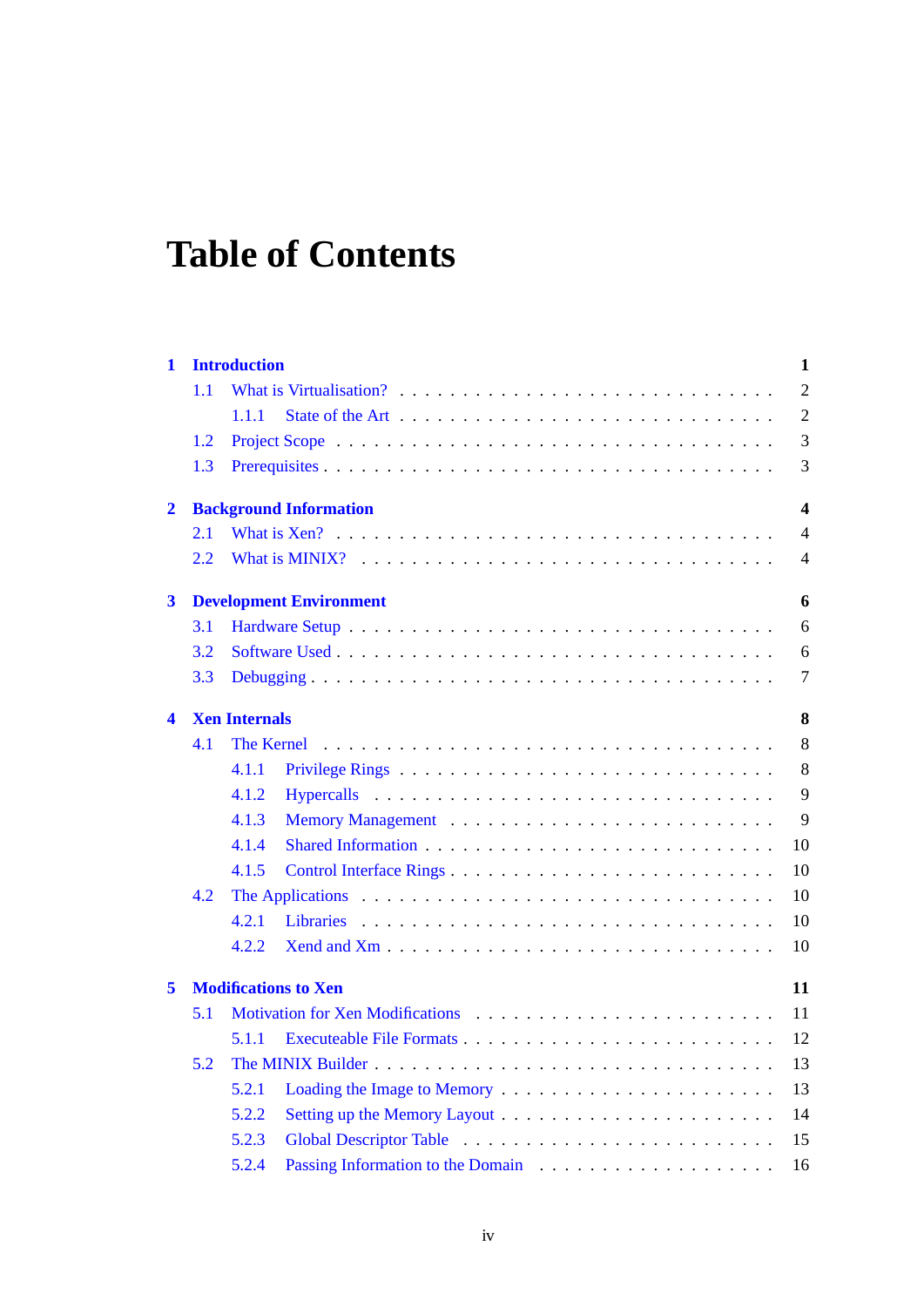|   |                                                      | 5.2.5                 |                                                                                                                                                                                                                                | 17 |  |  |  |  |  |
|---|------------------------------------------------------|-----------------------|--------------------------------------------------------------------------------------------------------------------------------------------------------------------------------------------------------------------------------|----|--|--|--|--|--|
| 6 |                                                      |                       | <b>Modifications to MINIX</b>                                                                                                                                                                                                  | 18 |  |  |  |  |  |
|   | 6.1                                                  |                       |                                                                                                                                                                                                                                | 18 |  |  |  |  |  |
|   |                                                      | 6.1.1                 |                                                                                                                                                                                                                                | 19 |  |  |  |  |  |
|   |                                                      | 6.1.2                 |                                                                                                                                                                                                                                | 19 |  |  |  |  |  |
|   |                                                      | 6.1.3                 |                                                                                                                                                                                                                                | 20 |  |  |  |  |  |
|   | 6.2                                                  |                       |                                                                                                                                                                                                                                | 20 |  |  |  |  |  |
|   |                                                      | 6.2.1                 |                                                                                                                                                                                                                                | 21 |  |  |  |  |  |
|   |                                                      | 6.2.2                 |                                                                                                                                                                                                                                | 22 |  |  |  |  |  |
|   |                                                      | 6.2.3                 |                                                                                                                                                                                                                                | 24 |  |  |  |  |  |
|   |                                                      | 6.2.4                 |                                                                                                                                                                                                                                | 27 |  |  |  |  |  |
|   | 6.3                                                  |                       |                                                                                                                                                                                                                                | 30 |  |  |  |  |  |
|   |                                                      | 6.3.1                 | Xen Virtual Console                                                                                                                                                                                                            | 30 |  |  |  |  |  |
|   |                                                      | 6.3.2                 |                                                                                                                                                                                                                                | 30 |  |  |  |  |  |
|   |                                                      | 6.3.3                 |                                                                                                                                                                                                                                | 31 |  |  |  |  |  |
|   | 6.4                                                  |                       |                                                                                                                                                                                                                                | 32 |  |  |  |  |  |
|   |                                                      | 6.4.1                 |                                                                                                                                                                                                                                | 32 |  |  |  |  |  |
|   |                                                      | 6.4.2                 |                                                                                                                                                                                                                                | 32 |  |  |  |  |  |
|   |                                                      | 6.4.3                 |                                                                                                                                                                                                                                | 33 |  |  |  |  |  |
| 7 | <b>Recommendations for Further Development</b><br>34 |                       |                                                                                                                                                                                                                                |    |  |  |  |  |  |
|   | 7.1                                                  |                       |                                                                                                                                                                                                                                | 34 |  |  |  |  |  |
|   | 7.2                                                  |                       |                                                                                                                                                                                                                                | 34 |  |  |  |  |  |
| 8 |                                                      | <b>Conclusion</b>     |                                                                                                                                                                                                                                | 35 |  |  |  |  |  |
| A |                                                      | <b>Xen Hypercalls</b> |                                                                                                                                                                                                                                | 37 |  |  |  |  |  |
| B | <b>Installing MINIX on Xen</b><br>39                 |                       |                                                                                                                                                                                                                                |    |  |  |  |  |  |
|   | B.1                                                  |                       |                                                                                                                                                                                                                                | 39 |  |  |  |  |  |
|   |                                                      | B.1.1                 |                                                                                                                                                                                                                                | 39 |  |  |  |  |  |
|   |                                                      | B.1.2                 |                                                                                                                                                                                                                                | 39 |  |  |  |  |  |
|   | B.2                                                  |                       |                                                                                                                                                                                                                                | 40 |  |  |  |  |  |
|   | B.3                                                  |                       | Compiling MINIX in the contract of the contract of the MINIX in the contract of the contract of the contract of the contract of the contract of the contract of the contract of the contract of the contract of the contract o | 40 |  |  |  |  |  |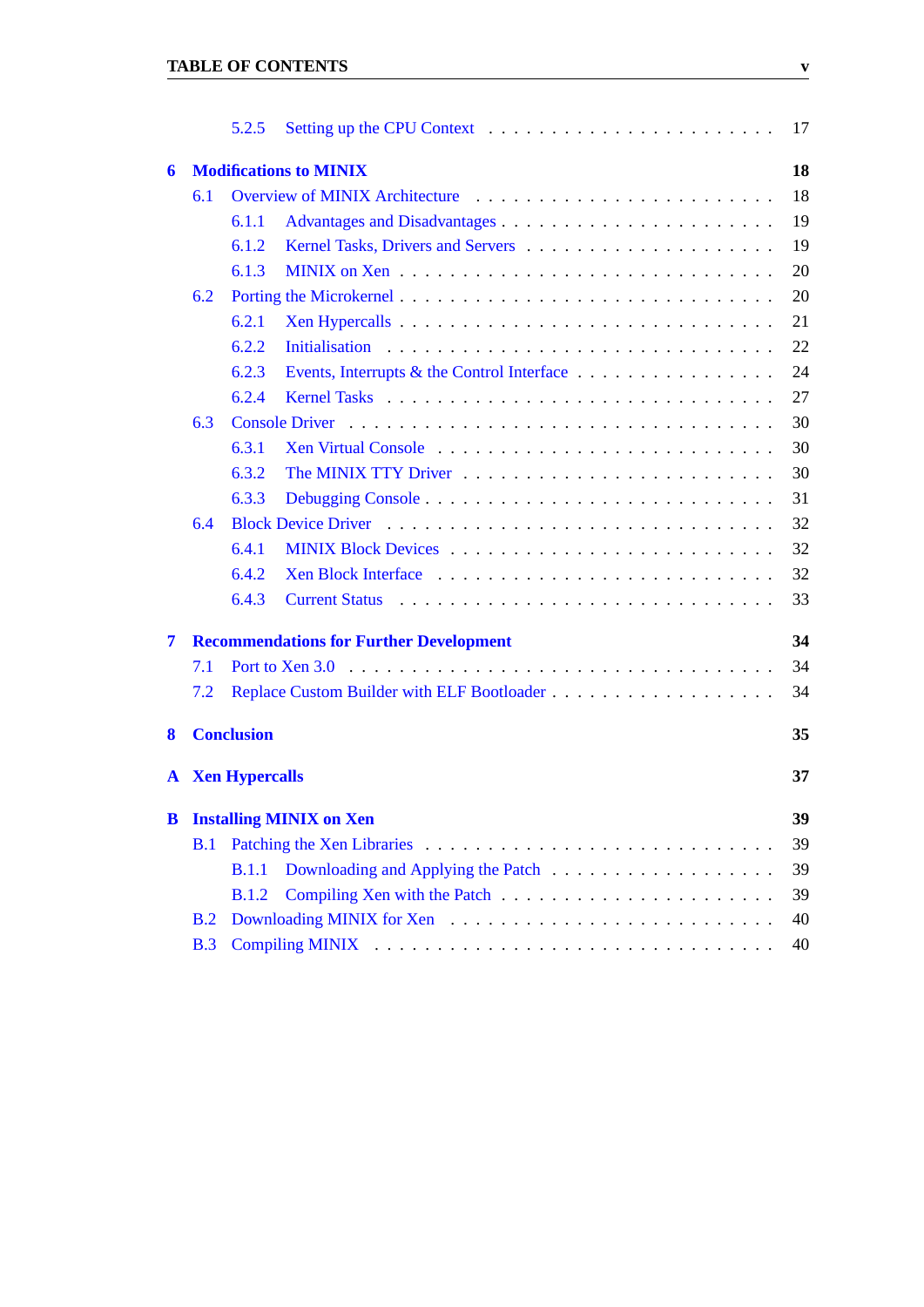# **List of Figures**

| 3.1 |  |
|-----|--|
|     |  |
| 5.1 |  |
| 5.2 |  |
|     |  |
| 6.1 |  |
| 6.2 |  |
| 6.3 |  |
|     |  |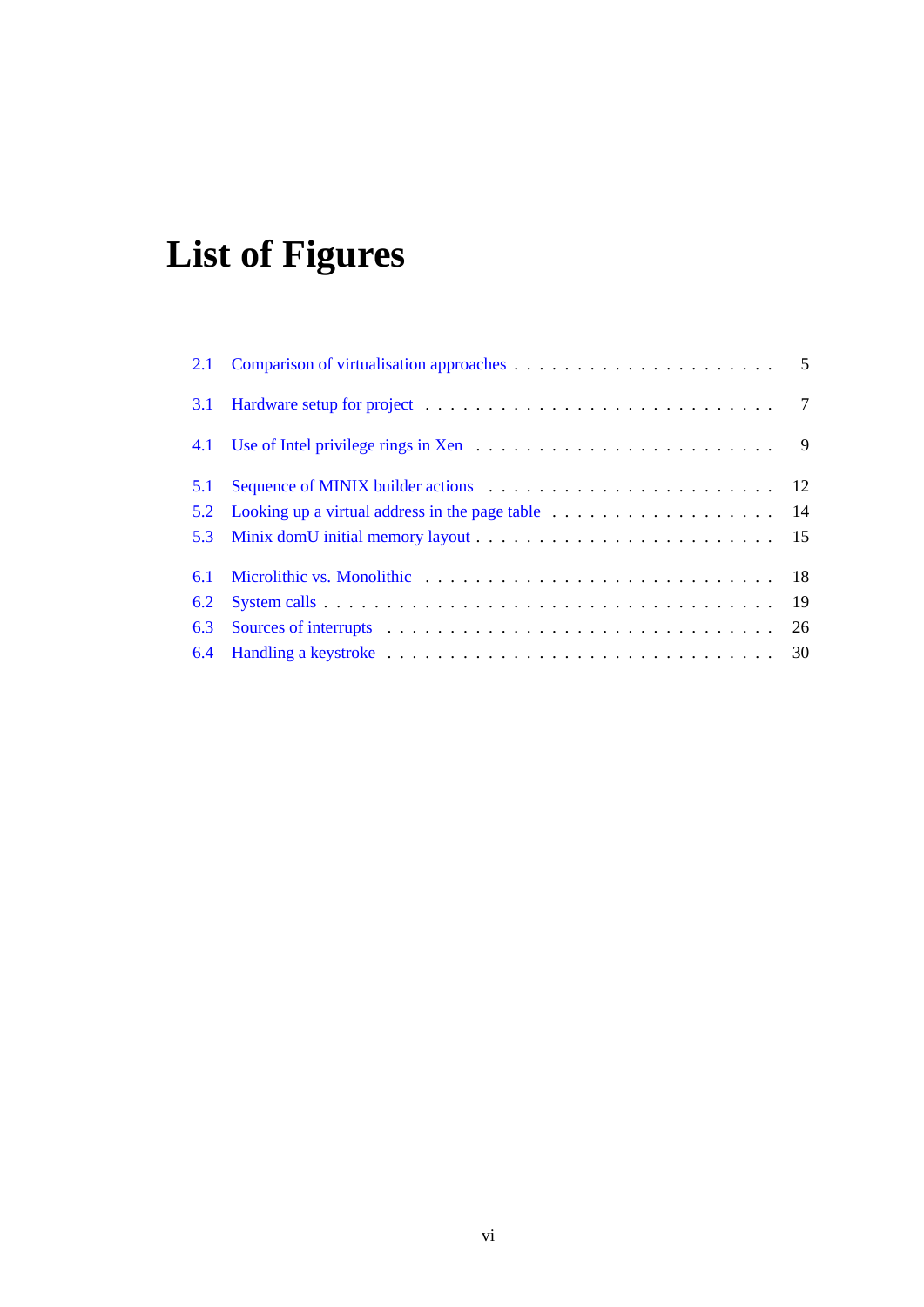# **List of Tables**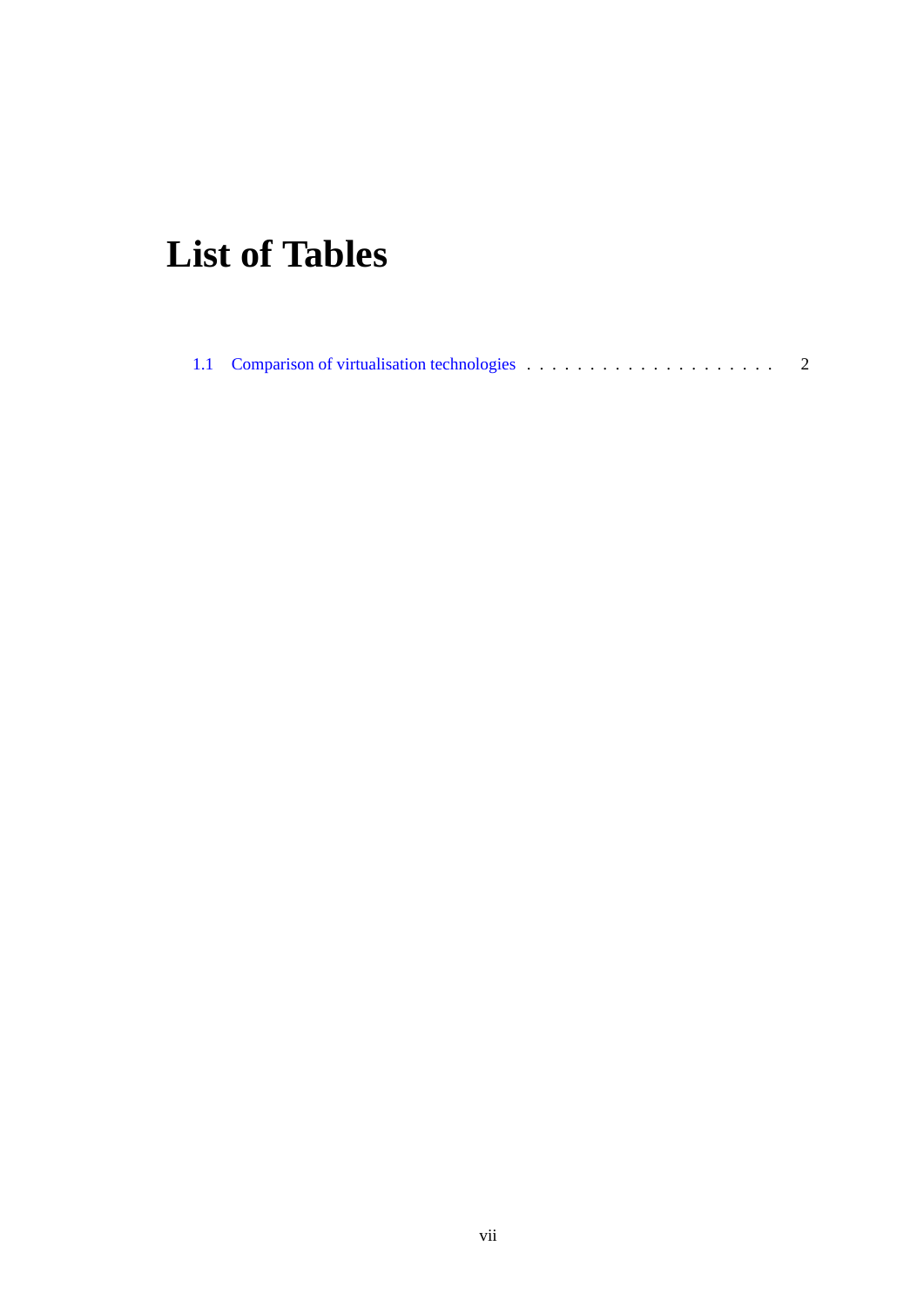### <span id="page-8-0"></span>**Chapter 1**

# **Introduction**

Virtualisation has seen a sharp raise in popularity lately, especially in the open source commu-nity. Projects such as User Mode Linux[\(1\)](#page-50-0) and  $\text{Xen}(2)$  $\text{Xen}(2)$ , have allowed users and administrators alike, to set up whole virtual networks within one single piece of hardware. Linux vendors are starting to see the appeal of this technology with Redhat and Novell both having plans to ship the next generation of their products with virtualisation support built in( $3$ ). Likewise, chip makers have seen its potential.  $\text{AMD}(4)$  $\text{AMD}(4)$  and  $\text{Intel}(5)$  $\text{Intel}(5)$  are shipping virtualisation technology in the newest incarnations of their chips.

Virtualisation has been touted as the new 'killer app' for the open source community[\(6\)](#page-50-5), and open source virtualisation products have started directly challenging the established players in the field such as VMWare. VMWare, seeing the new competition, have released free versions of their workstation and server products.

There are barriers for those wishing to learn about and develop with virtualisation technology. Developing for the proprietary vendors is difficult as the source code is unavailable. Xen was chosen for this project because it is an open source project and community support is substantial.

The documentation for  $\text{Xen}(7)$  $\text{Xen}(7)$ , while sufficiently detailed, is targetted primarily at those who have many years of kernel development. The documentation alone is not enough to gain a full understanding of Xen. To understand how Xen works, one must read the source of the operating systems which have been ported to it. This is not an easy task. Linux and Freebsd contain 4,818,291<sup>∗</sup> and 1,781,777† lines of code respectively. A simpler kernel must be ported

<sup>∗</sup>Line count taken on Linux 2.6.16.9 with sloccount.

<sup>†</sup>Line count taken on Freebsd 6.0 with sloccount.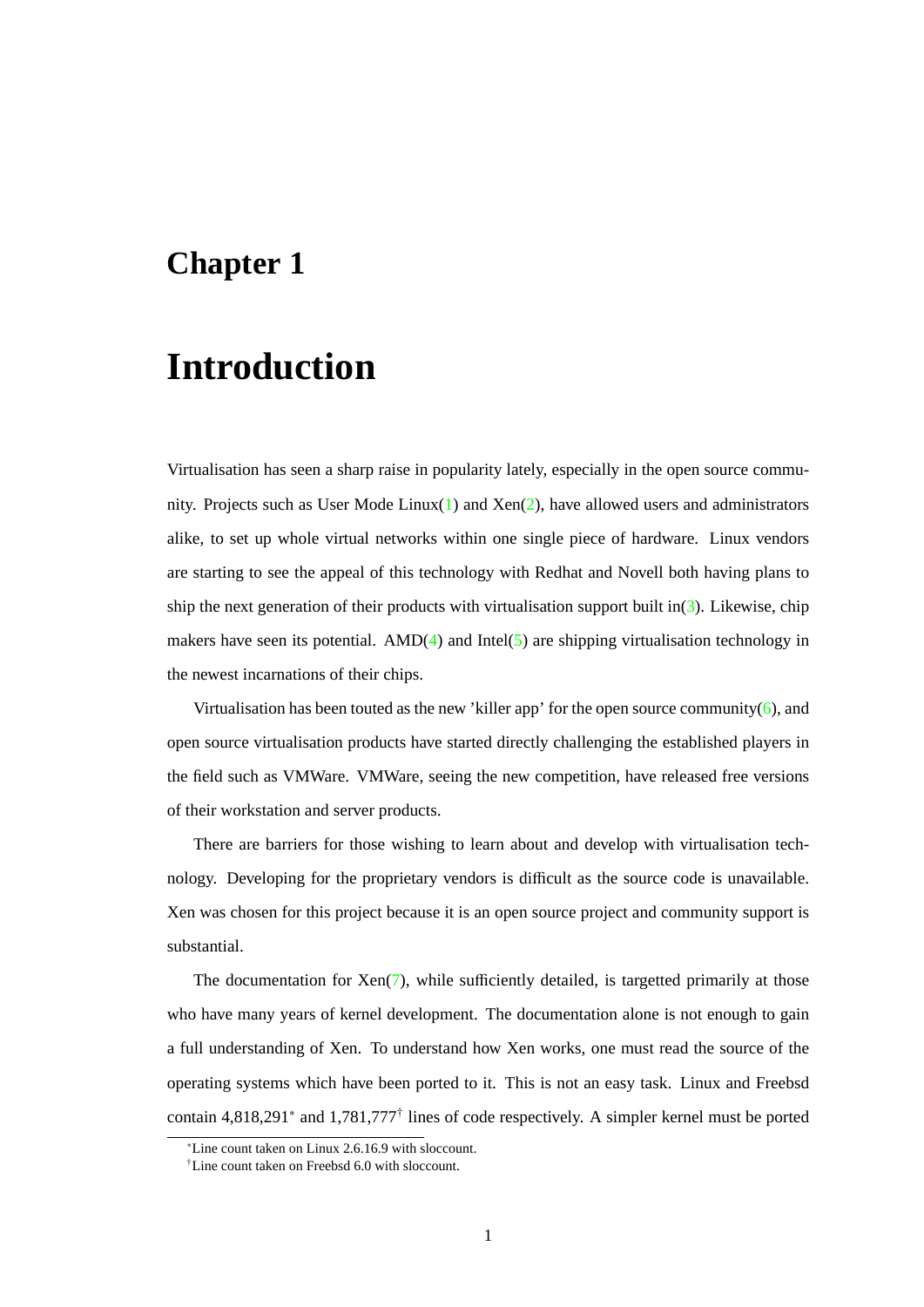| Type         | <b>Speed</b> | <b>Modified OS</b> | <b>Multiple OS</b> | <b>Products</b>                             |
|--------------|--------------|--------------------|--------------------|---------------------------------------------|
| Full-        | Slow         | N <sub>0</sub>     | Yes                | VMWare(11), Virtual $PC(12)$                |
| Para-        | Fast         | Yes                | Yes                | $Xen(2)$ , Denali $(13)$                    |
| Emulation    | Very Slow    | N <sub>0</sub>     | Yes                | $qemu(14)$ , Bochs(15)                      |
| Partitioning | Fast         | Yes                | No.                | Solaris Zones $(16)$ , UML $(1)$            |
| Hardware     | Very Fast    | N <sub>0</sub>     | Yes                | Intel Vanderpool $(5)$ , AMD Pacifica $(4)$ |

<span id="page-9-2"></span>Table 1.1: Comparison of virtualisation technologies

for ease of understanding of how Xen works. For this, MINIX was chosen. MINIX $(8)$  is an ideal candidate as it was designed with ease of learning in mind. Coupled with its accompanying textbook $(9)$ , it is used by many universities to teach operating systems to undergraduates.

There were other reasons which influenced the choice to take on this project.

To date, there had been no microkernels ported to Xen. This was the initial motivation for looking into this field. The choice was between MINIX and GNU Hurd[\(10\)](#page-50-10). MINIX won out due to its excellent documentation. The fact that MINIX was already used as a tool for teaching kernel development, was also a factor. By porting MINIX to Xen, developing with MINIX would be simplified, as a dedicated machine would not be needed to run it. A MINIX port for Xen would also make it easier to learn about Xen internals, as the MINIX kernel is very small and simple.

### <span id="page-9-0"></span>**1.1 What is Virtualisation?**

Virtualisation is a technology which allows multiple instances of an operating system to run on a shared set of resources, unaware that it is sharing the resources with others. The operating systems can be all of the same type or of different types. There are many different forms of virtualisation, each with their own advantages and disadvantages.

See table [1.1](#page-9-0) for details.

#### <span id="page-9-1"></span>**1.1.1 State of the Art**

There are currently two main players in the field of software virtualisation, VMWare and Xen. VMWare's products have the advantage of offering full virtualisation. As such, operating systems can run unmodified on VMWare's products. This does however come with performance penalties. VMWare also have a para-virtualisation product called VMWare ESX Server[\(17\)](#page-51-5).

Xen is an open source virtualisation solution. It is an implementation of para-virtualisation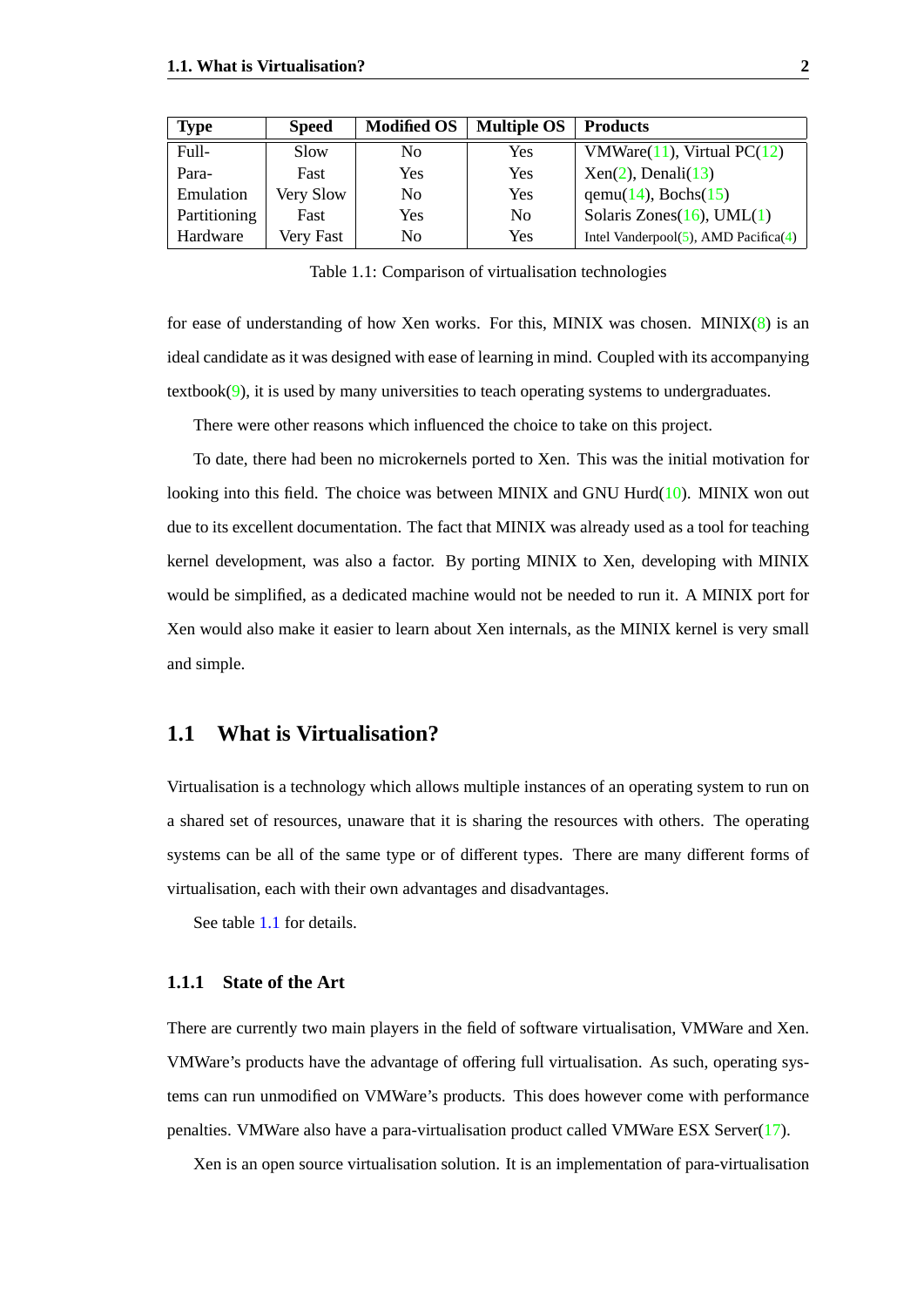and as such, requires operating systems to be modified to run on top of it. These modifications mean that the guest operating system runs very efficiently.

### <span id="page-10-0"></span>**1.2 Project Scope**

This project details the porting of MINIX to the Xen architecture. This includes the porting of the microkernel, the console driver and the block device driver.

### <span id="page-10-1"></span>**1.3 Prerequisites**

This documents assumes a prior knowledge of C and some assembly. Also a knowledge of operating systems design and the x86 architecture, while not strictly necessary, will greatly ease the understanding of the following text. To this end, "Operating Systems, Design and Implementation", by Andrew S. Tanenbaum[\(9\)](#page-50-9) is recommended.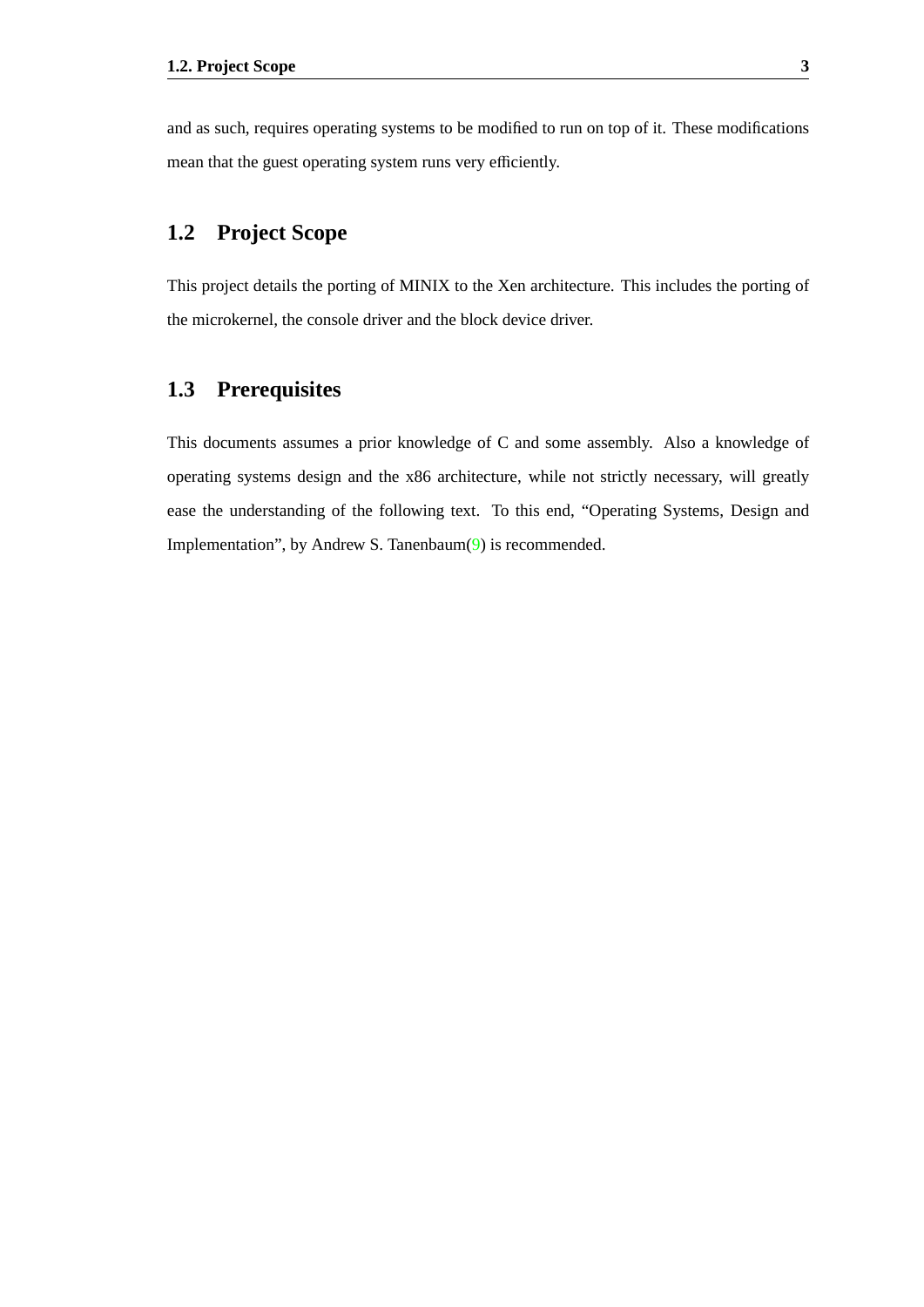### <span id="page-11-0"></span>**Chapter 2**

# **Background Information**

### <span id="page-11-1"></span>**2.1 What is Xen?**

Xen is a para-virtualising virtual machine monitor for the x86 architecture. Using Xen, one machine can run multiple virtual machines concurrently with very little overhead.

Xen itself is a kernel that runs directly on the hardware. This approach is very different to traditional software virtualisation solutions, which run on top of an operating system which is already running on the hardware.

The advantage of this approach is that Xen can effectively and simply partition resources. It can then guarantee these resources to its virtual machines.

A virtual machine in Xen is called a domain. There are two types of domain, a dom0 and a domU. A single machine can only ever run one dom0, whereas it can run as many domU instances as its resources allow. The dom0 is the control domain that can be used to create and destroy domUs. dom0 is usually the only domain which has access to real hardware. As such, dom0 is responsible for providing backend drivers for virtual block and network devices to the domUs. The domU can then access these resources through very thin frontend drivers.

Xen uses para-virtualisation. An operating system must be modified to run on Xen. This project is to port MINIX to run on Xen.

### <span id="page-11-2"></span>**2.2 What is MINIX?**

MINIX is a minimalistic UNIX clone, developed by Andrew S. Tanenbaum in 1987. It was developed out of a need for a teaching operating system. Traditionally, AT&T UNIX had been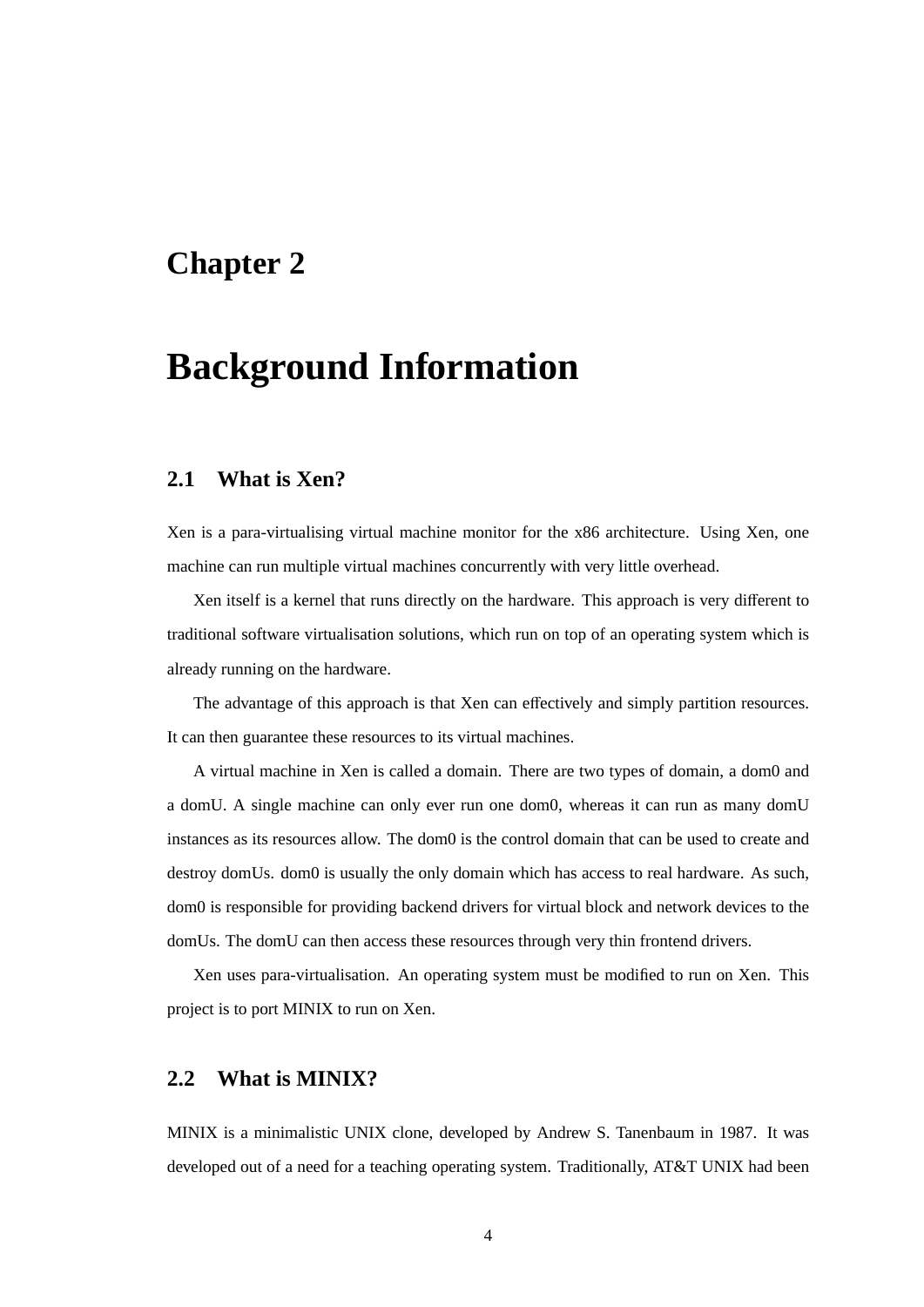

<span id="page-12-0"></span>Figure 2.1: Comparison of virtualisation approaches

used, but a change in its license meant that the source code was no longer available for teaching. From then until the release of MINIX, operating systems lecturers could only teach theory, as they had no example code available to them.

MINIX was released alongside a textbook explaining operating system principles and the MINIX implementation[\(9\)](#page-50-9). The architecture of MINIX is discussed in section  $6.1$ .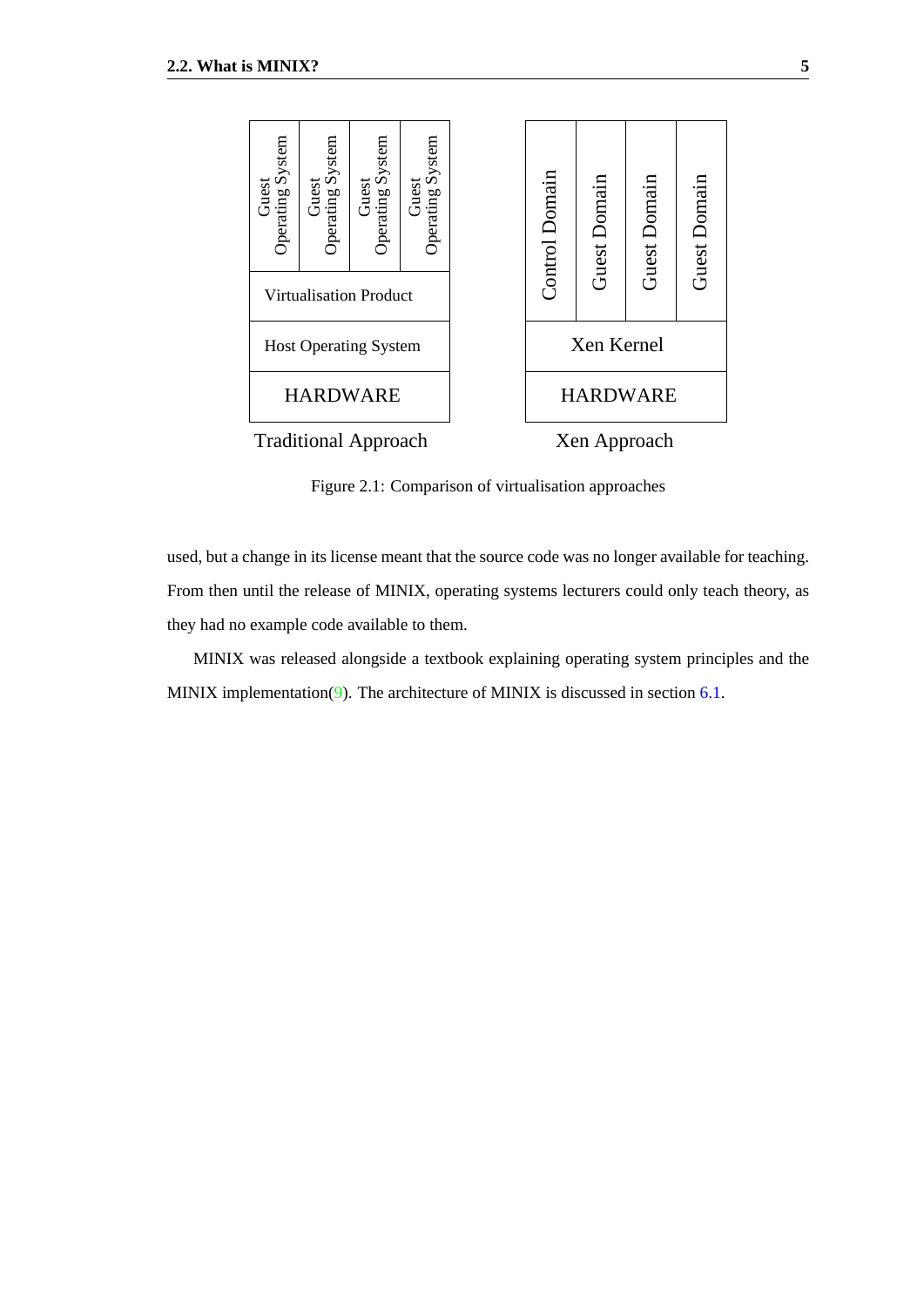### <span id="page-13-0"></span>**Chapter 3**

# **Development Environment**

### <span id="page-13-1"></span>**3.1 Hardware Setup**

For development, two computers are used. One was for writing and compiling the code. The other was for testing and running the code. This setup is used so development can continue during a complete system crash.

Both computers are connected to the local area network. There is also a serial cable running between them. This is needed for debugging and for console output from the testing computer.

### <span id="page-13-2"></span>**3.2 Software Used**

This project used MINIX version 3.1.1 and Xen version 2.0.7.

Programming was done in Emacs. Subversion $(18)$  was used for software configuration management.

Compilation of the Xen modifications was done with gcc. Compilation of MINIX is more difficult as it can only be compiled by the Amsterdam Compiler  $Kit(19)$  $Kit(19)$  which will only run from within MINIX. To overcome this, a MINIX installation was set up in  $qem(14)$  $qem(14)$ , and all compilation was done on this virtual machine.

Transferring the source from the development computer to the MINIX installation is another problem, as MINIX does not have an NFS driver. One solution is to copy all files over for each compilation. This is not suitable, as the whole tree needs to be recompiled every time as all the files look like they have been edited. Another solution is to use  $rsync(20)$  $rsync(20)$ . This was not viable as there was no rsync port for MINIX when development started. However a rsync port for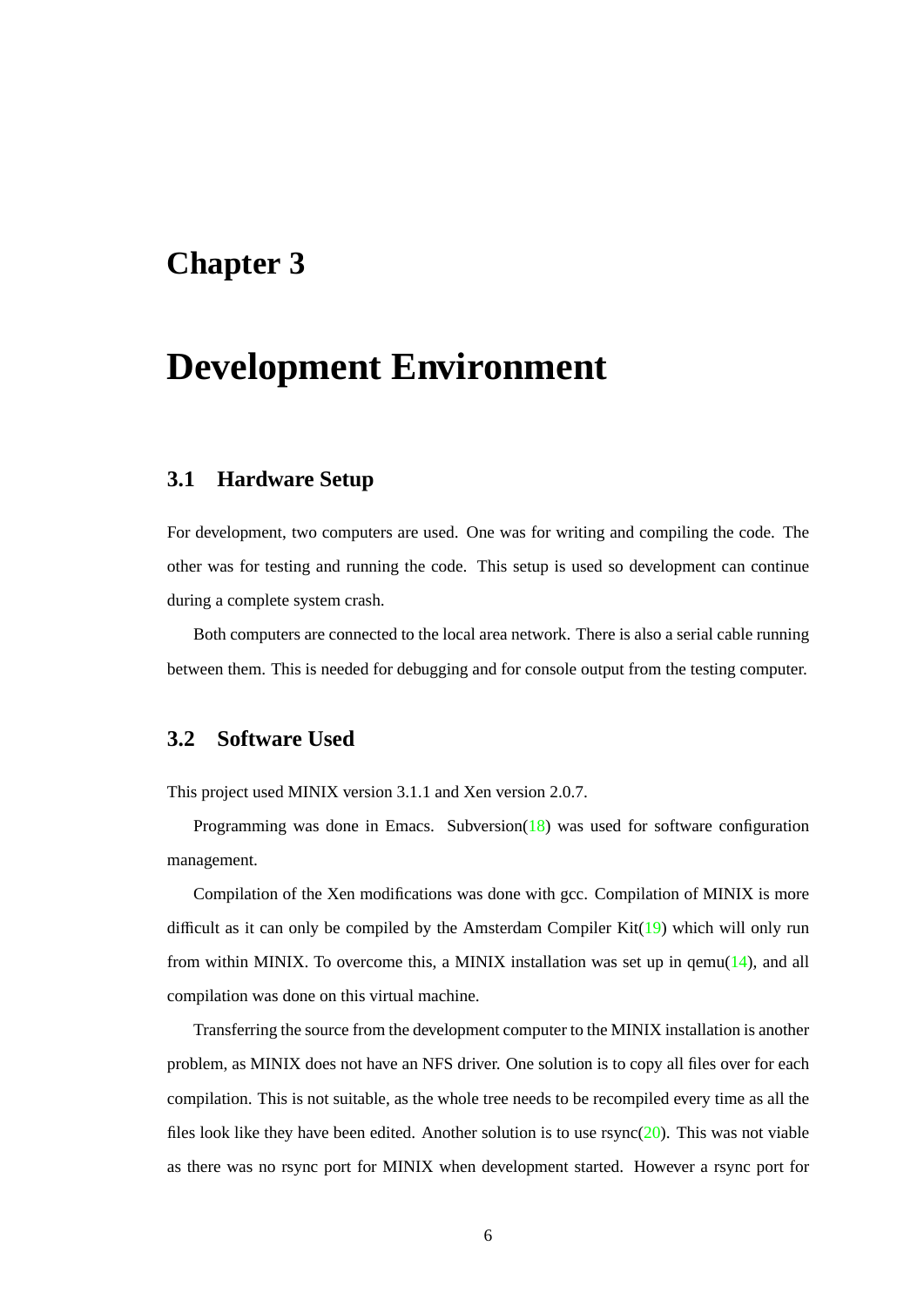![](_page_14_Figure_1.jpeg)

<span id="page-14-1"></span>Figure 3.1: Hardware setup for project

MINIX has recently been released. Yet another solution would have been to install a subversion client on MINIX, but there are none available.

The current solution is to use a post commit hook for the subversion repository. When a commit occurs, all changes are exported to a CVS[\(21\)](#page-51-9) repository. MINIX, using CVS, can then update its source tree from the CVS repository and build a kernel image.

### <span id="page-14-0"></span>**3.3 Debugging**

Debugging of Xen domU kernels takes place over the serial line. Console output also comes over the serial line, so debugging packets have the most significant bit set to distinguish them from console packets[\(22\)](#page-51-10).

On the development computer, there is a daemon that splits the serial input into two streams and sends them to different TCP ports on the computer.  $GDB(23)$  $GDB(23)$  can then connect to one of these TCP ports and debug the kernel.

There are no symbol files for the MINIX kernel, so step through debugging is not possible. It is possible however, to put Xen into a debugging state, and dump memory from any particular domain.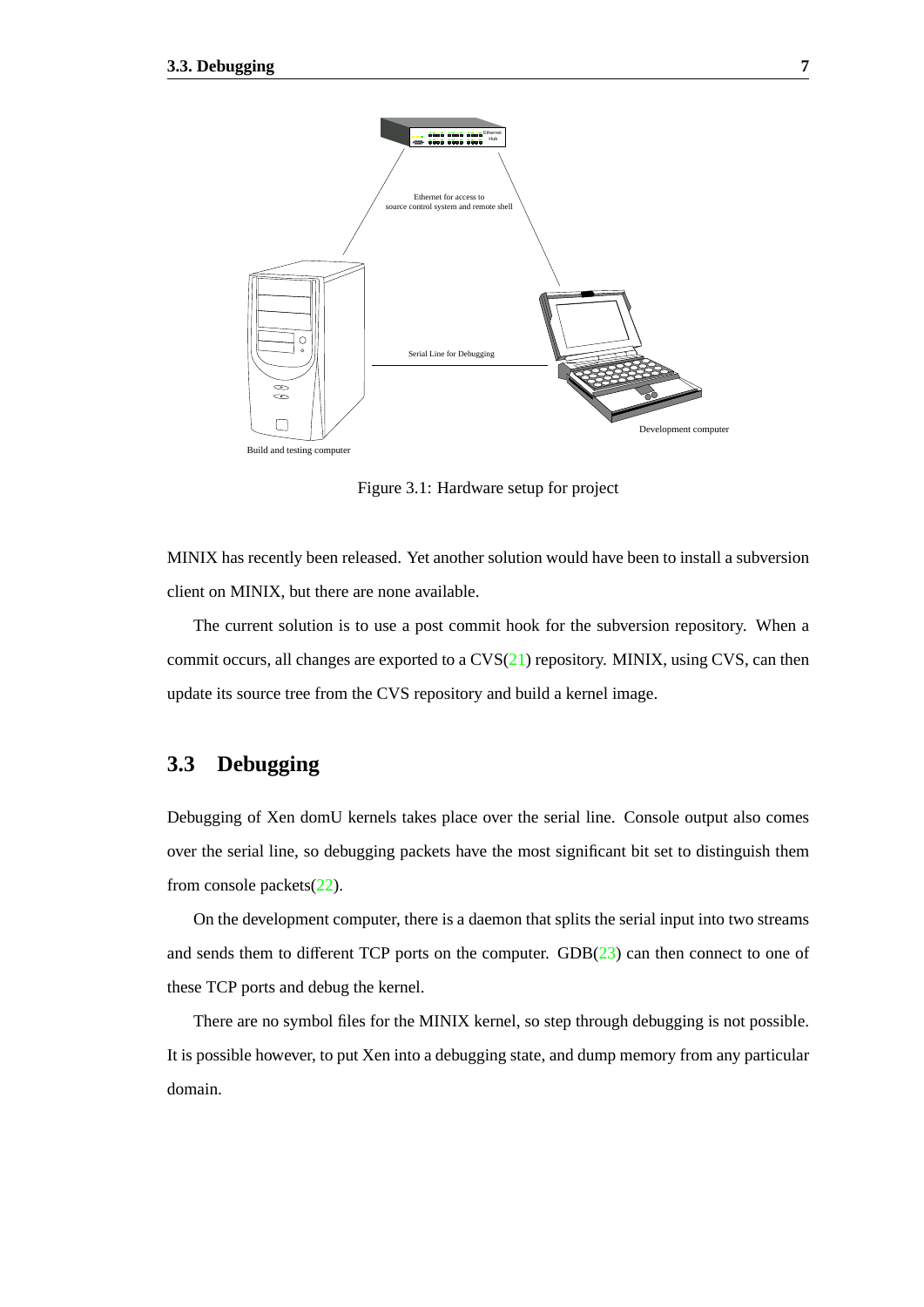### <span id="page-15-0"></span>**Chapter 4**

# **Xen Internals**

This chapter will explain the internals of Xen in more detail than the introduction.

Xen can be divided into two parts, its kernel and its applications. Each of these will be discussed separately.

### <span id="page-15-1"></span>**4.1 The Kernel**

The Xen kernel is a multiboot $(24)$  compliant image, upon which Xen-compatible kernels can run. The Xen kernel acts as a mediation level between the domain kernel and hardware, allowing many domains to coexist.

It presents an interface similar to the x86 architecture. Currently Xen has only been ported to run on x86 32 and x86 64.

#### <span id="page-15-2"></span>**4.1.1 Privilege Rings**

The x86 architecture separates processes requiring differing privileges using a mechanism called privilege rings $(25)$ . There are four privilege rings, from ring 0 to ring 3. Ring 0 has the most privileges, and can access all instructions and memory addresses. The operating system usually runs in ring 0. Ring 1 and 2 have less privileges and are used for operating system services. Ring 3 has the least privileges and is used for user applications.

Xen exploits these privilege rings to allow multiple operating systems to run at the same time. Xen itself runs in ring 0. The domain kernels run in ring 1. Any calls which would previously have required ring 0 to operate are replaced with hypercalls to Xen. Applications still run unmodified in ring 3.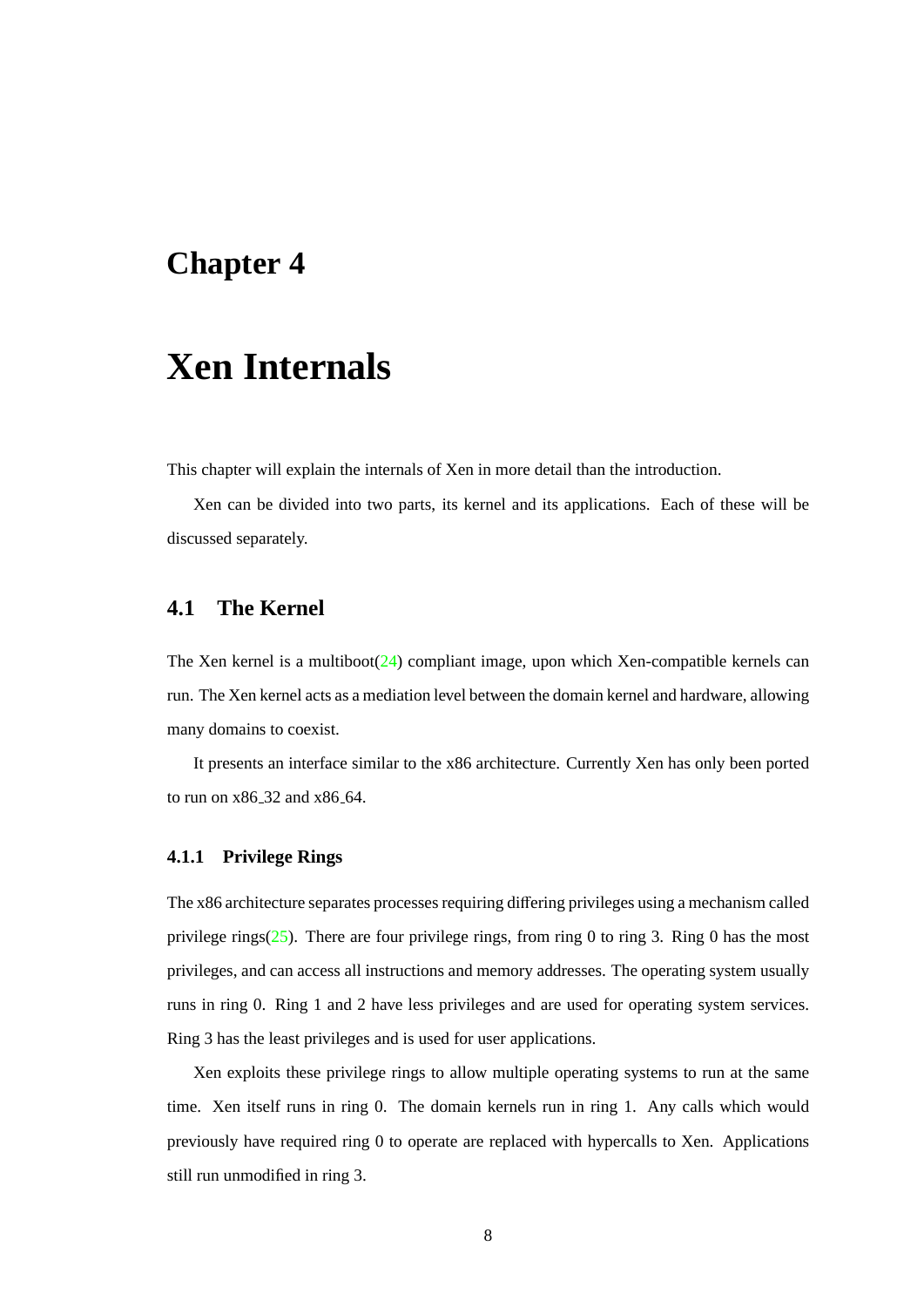![](_page_16_Figure_1.jpeg)

<span id="page-16-2"></span>Figure 4.1: Use of Intel privilege rings in Xen

#### <span id="page-16-0"></span>**4.1.2 Hypercalls**

Domains communicate with Xen using software interrupts called hypercalls. For more details on hypercalls, see [6.2.1.](#page-28-0)

Only ring 1 can make hypercalls, which can present difficulties for those porting a microkernel to Xen. See [6.2.1](#page-28-1) for more details.

#### <span id="page-16-1"></span>**4.1.3 Memory Management**

Since domain kernels run in ring 1, all low level memory operations must go through Xen. This allows Xen to partition and manage the memory for these domains.

The operations that Xen manages are those for paging and segmentation. As such, the domain kernel cannot directly edit the page tables, global descriptor tables or local descriptor tables. Doing so could potentially crash other domains on the same system $(7)$ . These operations must all be mediated by Xen.

Three different types of addresses are referred to in this document. They are machine addresses, pseudo-physical addresses and virtual addresses.

- Machine addresses are memory addresses on physical memory.
- Pseudo-Physical addresses are addresses in which the first 20 bits specify a page in the page table, and the last 12 indicate an offset.
- Virtual addresses are offsets within a segment. They must be added to the segment base, then looked up in the page table before the machine address can be found.

Xen provides a domain with a list of machine frames during bootstrapping, and it is the domain's responsibility to create the pseudo-physical address space from this.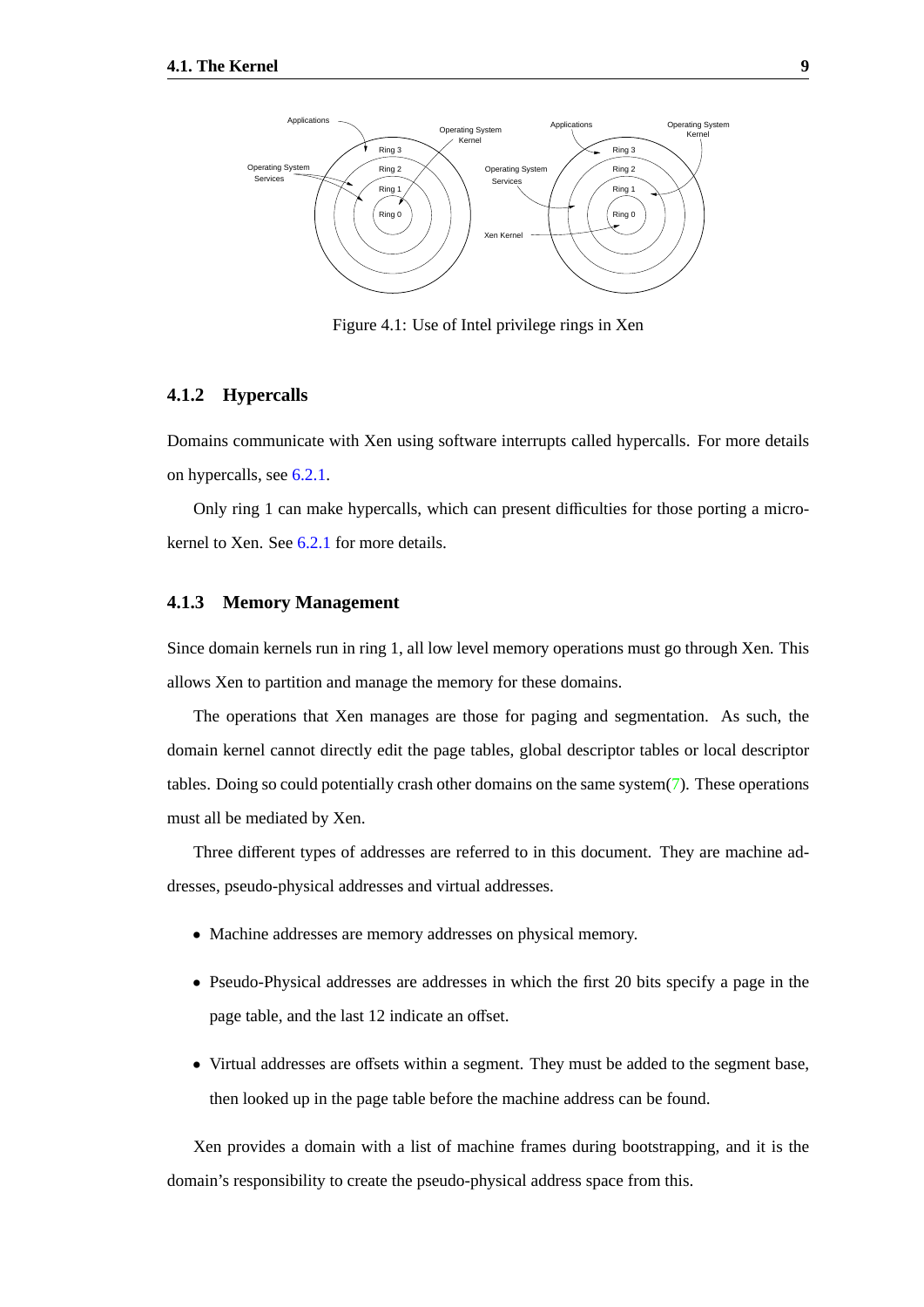#### <span id="page-17-0"></span>**4.1.4 Shared Information**

Xen provides each domain with a shared information frame for communication between Xen and the domain. This frame is used for sending event notifications to the domain along with supplying time information to the domain.

#### <span id="page-17-1"></span>**4.1.5 Control Interface Rings**

The control interface rings are placed half way through the shared information frame. There are two rings, the transmitter ring and the receiver ring. Each ring is an array of eight control messages. Xen fills these rings in a round robin fashion. There are also variables associated with each ring that the domain uses to inform Xen that it has handled all requests on the ring and it can start filling it again.

This is covered in more detail in  $6.2.4$ .

### <span id="page-17-2"></span>**4.2 The Applications**

The Xen applications runs on dom0. It consists of a daemon called Xend, a console application called xm and a number of libraries.

#### <span id="page-17-3"></span>**4.2.1 Libraries**

The two primary C libraries are libxc and libxutil. libxutil is a library of utility functions needed by Xen. libxc is the Xen control library. It communicates with Xen through dom0 hypercalls and does most of the work in creating and destroying domains.

Both libraries have python bindings.

#### <span id="page-17-4"></span>**4.2.2 Xend and Xm**

Xend and xm communicate with Xen through the Xen libraries. Xend is started at boot time and remains running in the background as a daemon until the machine is shut down.

xm is the client for this daemon. It is used for starting and stopping domains and retrieving information about domains.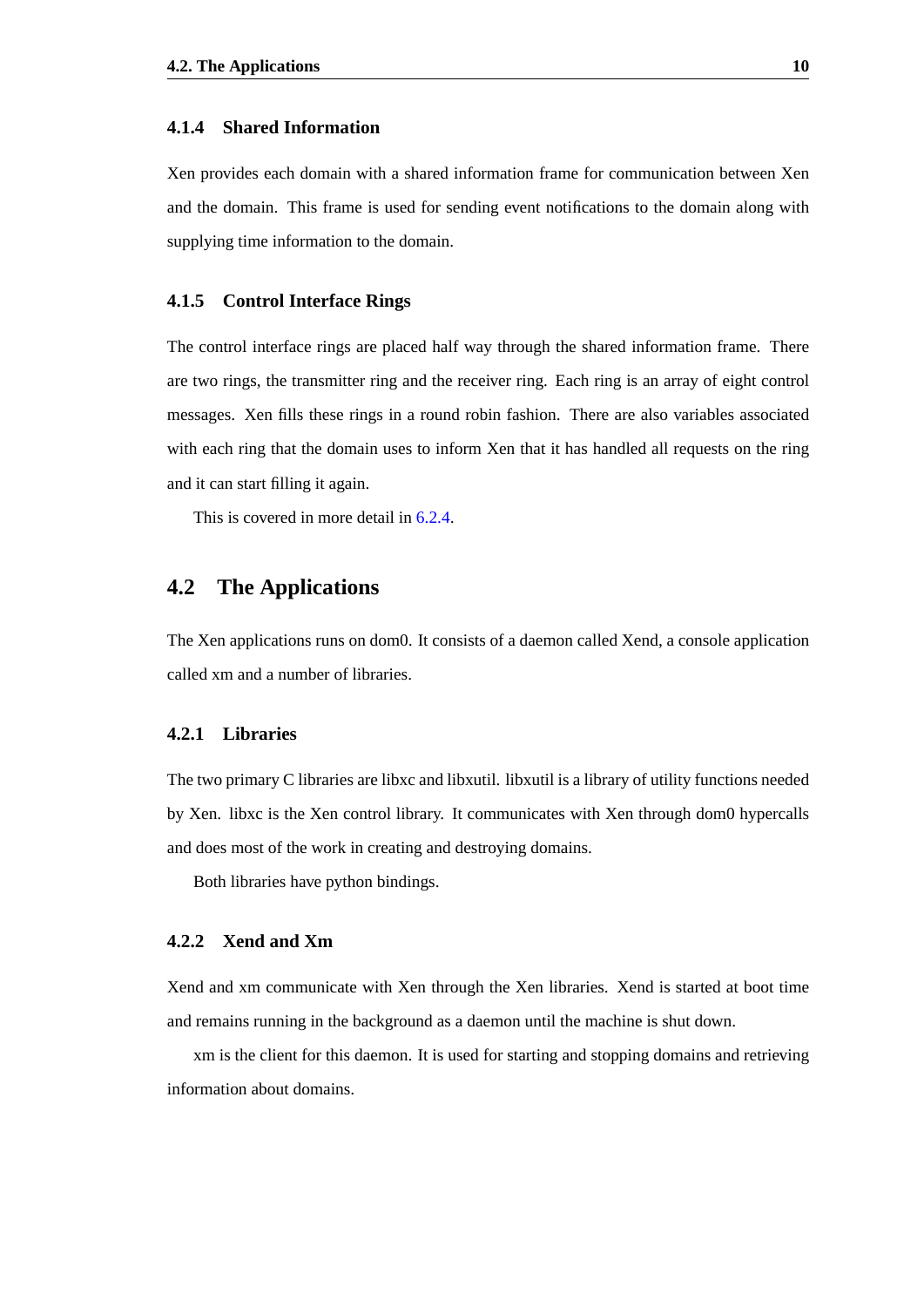## <span id="page-18-0"></span>**Chapter 5**

# **Modifications to Xen**

### <span id="page-18-1"></span>**5.1 Motivation for Xen Modifications**

Xen is designed to run kernel images that conform to a specific set of criteria. They need to be in an ELF executable format, with extra sections added for verification. The MINIX kernel image has its own format, based on the a.out standard.

MINIX can only be compiled with the Amsterdam Compiler Kit (ACK) [\(19\)](#page-51-7). The source code is ANSI C, but the assembly is in a modified Intel format only compilable by ACK. ACK has a number of limitations. It can only run on MINIX and only produces a.out executables.

One work around for this is to port MINIX to the GNU tool chain, but this is difficult for a number of reasons. The assembly in MINIX is in Intel syntax. The GNU assembler only takes input in AT&T syntax. To compile the MINIX assembly with the GNU tools a large amount code would need to be modified and this would be a project in itself.

MINIX, as a microkernel $(26)^*$  $(26)^*$ , runs as an array of processes. All of the initial processes must be loaded at startup by the bootloader. Xen does not allow for this. It expects to bootstrap a macrokernel, where everything is in one executable.

In Xen, domU kernels are loaded by builders. These builders are part of the libxc library. There are two builders available. One is for ELF executables. It is called the Linux builder for historical reasons. The other is for  $plan9(27)$  $plan9(27)$ . A specialised plan9 builder had to be created because the Plan9 kernel is in an a.out format. The MINIX kernel, as another a.out format, also needs its own builder.

A builder loads the kernel image from dom0's filesystem into domU's allocated memory.

<sup>∗</sup>See [6.1](#page-25-1)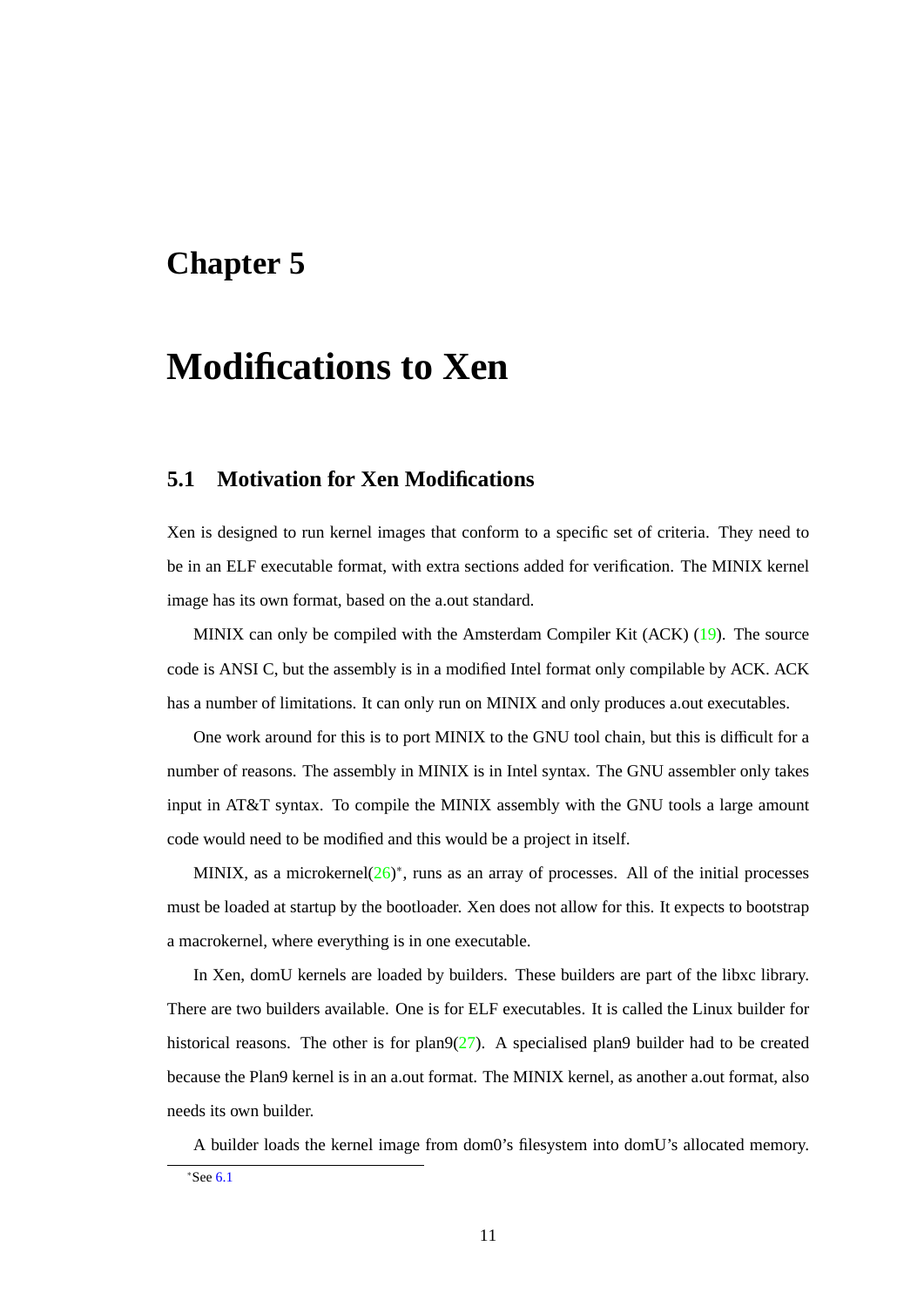![](_page_19_Figure_1.jpeg)

<span id="page-19-1"></span>Figure 5.1: Sequence of MINIX builder actions

The bootstrap page table is then set up. The CPU context is initialised and the domain is booted.

To modify one builder, the whole libxc library must be recompiled. This is not a problem if all kernels are ELF kernels, as modifications are not needed. Problems only arise when you move out of the homogeneous GNU environment. The Xen developers have realised this short coming and recently there has been request for comments on the Xen developers mailing list[\(28\)](#page-51-16) discussing a new builder architecture. If this is accepted, each builder will be its own executable, and new builders can just be dropped into place.

#### <span id="page-19-0"></span>**5.1.1 Executeable File Formats**

#### **Assembler Output (a.out)**

a.out is the classic Unix executable file format. There are usually three sections and a header in an a.out executable. The header specifies the size of the sections among other things. The text section contains the machine code instructions of the executable. The data section contains initialised data, while the bss section contains uninitialised data. There may also be a symbols section but this is optional.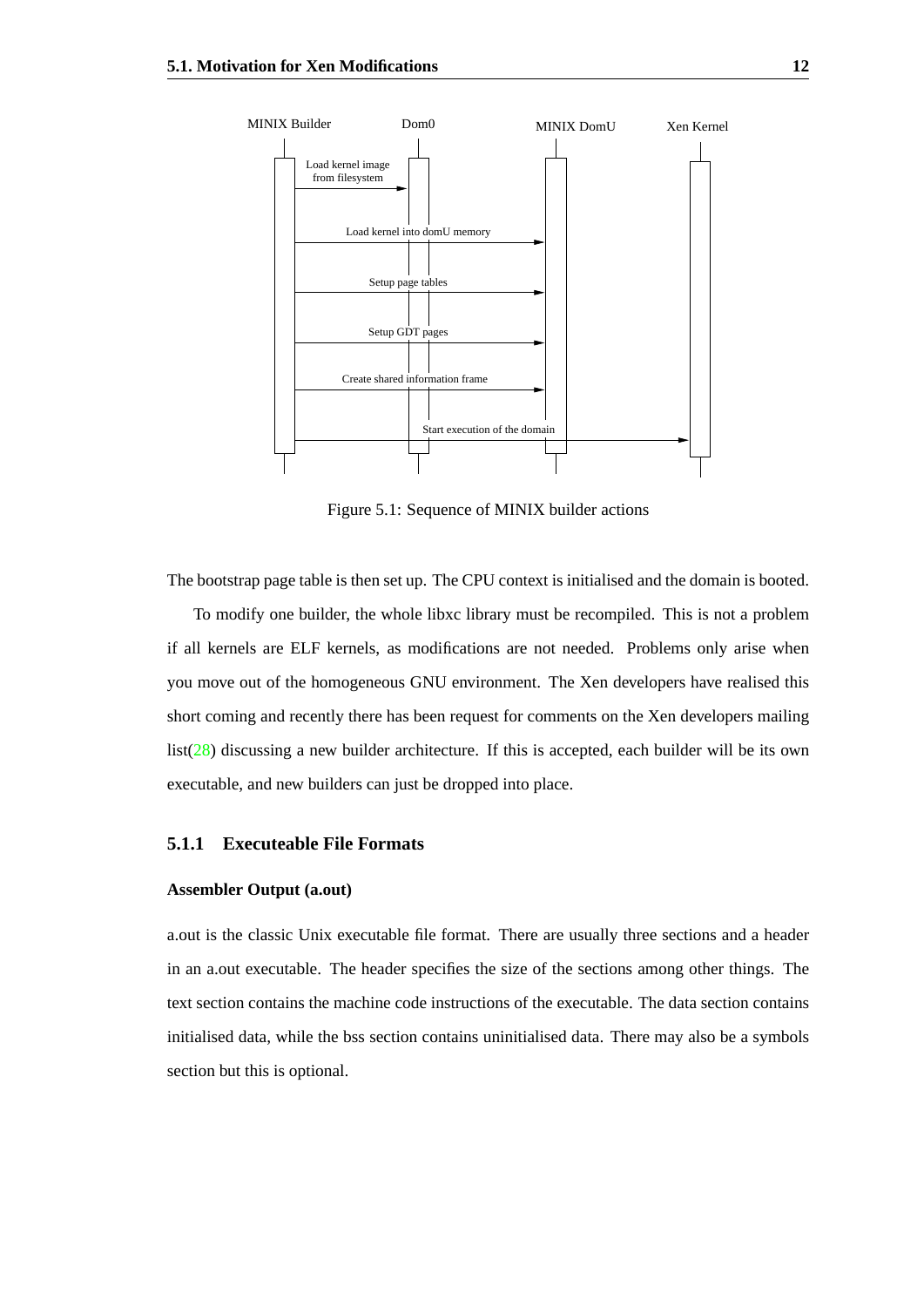#### **Executable Linking Format (ELF)**

ELF is a newer executable file format that superseded a.out. It is used by most modern UNIX like operating systems. The format is more complex than a.out. Each file contains a header. This header describes the sections in the file, which usually includes a data section, a code section and a bss section.

#### **The MINIX Kernel Image**

The MINIX kernel image consists of many a.out files concatenated together. The first file must be the microkernel itself followed by the processes that need to be run at startup, such as the device drivers, filesystem and memory manager.

### <span id="page-20-0"></span>**5.2 The MINIX Builder**

The MINIX builder is based on the builders for Linux and plan9. The entry point for builders is *xc* <*imagetype*> *build*. See listing [5.1](#page-20-2) for an example prototype for a builder function. These functions have python binding to allow calls from Xend.

Listing 5.1: Prototype for builder function.

```
i n t
xc_minix_build(int xc_handle,
                u32 domid ,
                const char *image_name,
                const char * cmdline,
                unsigned int control_evtchn,
                unsigned long flags)
```
#### <span id="page-20-1"></span>**5.2.1 Loading the Image to Memory**

The MINIX kernel is loaded into memory by the function *load minix image*. This function loops through all the a.out executables in the kernel image and then loads each one into the domU's allocated memory. The kernel is loaded into the start of the domU's memory space. This makes it easier to apply protection to the kernel's memory pages later on in the setup process.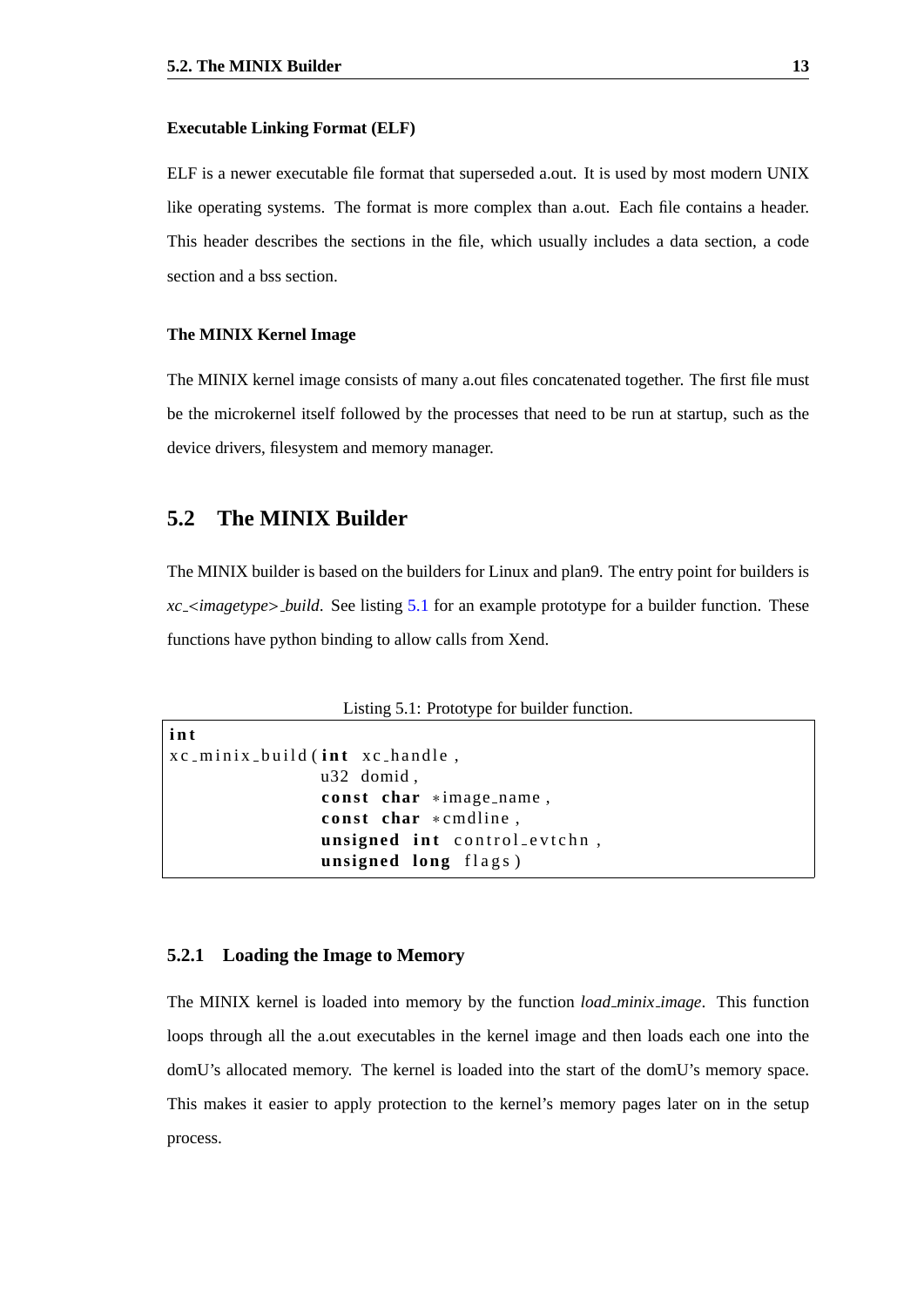![](_page_21_Figure_1.jpeg)

<span id="page-21-1"></span>Figure 5.2: Looking up a virtual address in the page table

The header for each process and its position in memory is saved in the start information structure(see [5.2.4\)](#page-23-0),

#### <span id="page-21-0"></span>**5.2.2 Setting up the Memory Layout**

A domU kernel is allocated a number of machine frames on startup. These frames are 4096 bytes in size and correspond to physical memory frames in hardware. These frames must be mapped into a linear memory space by the builder. This mapping is part of a process called paging.

Paging involves a two level mapping scheme. Memory addresses on a 32-bit system are 32 bits long. The first 10 bits work as an index to the page table directory. The page table directory is a list of page tables. The second 10 bits are an index to the page table that is returned from the page table directory. A page table is a list of pages, each 4096 bytes long. Finally, the last 12 bits are an offset in the page returned from the page table.

MINIX's page tables are set up in the *setup page table* function. MINIX is different to the other operating systems that have been ported to Xen in that it is completely unaware of paging. This means that all of the allocated memory for the domU must be mapped before the domain starts. The memory space starts at 0x0, as this is where the MINIX kernel expects to be at startup.

MINIX is also different from the other ported operating systems in that it uses segmentation( $29$ ).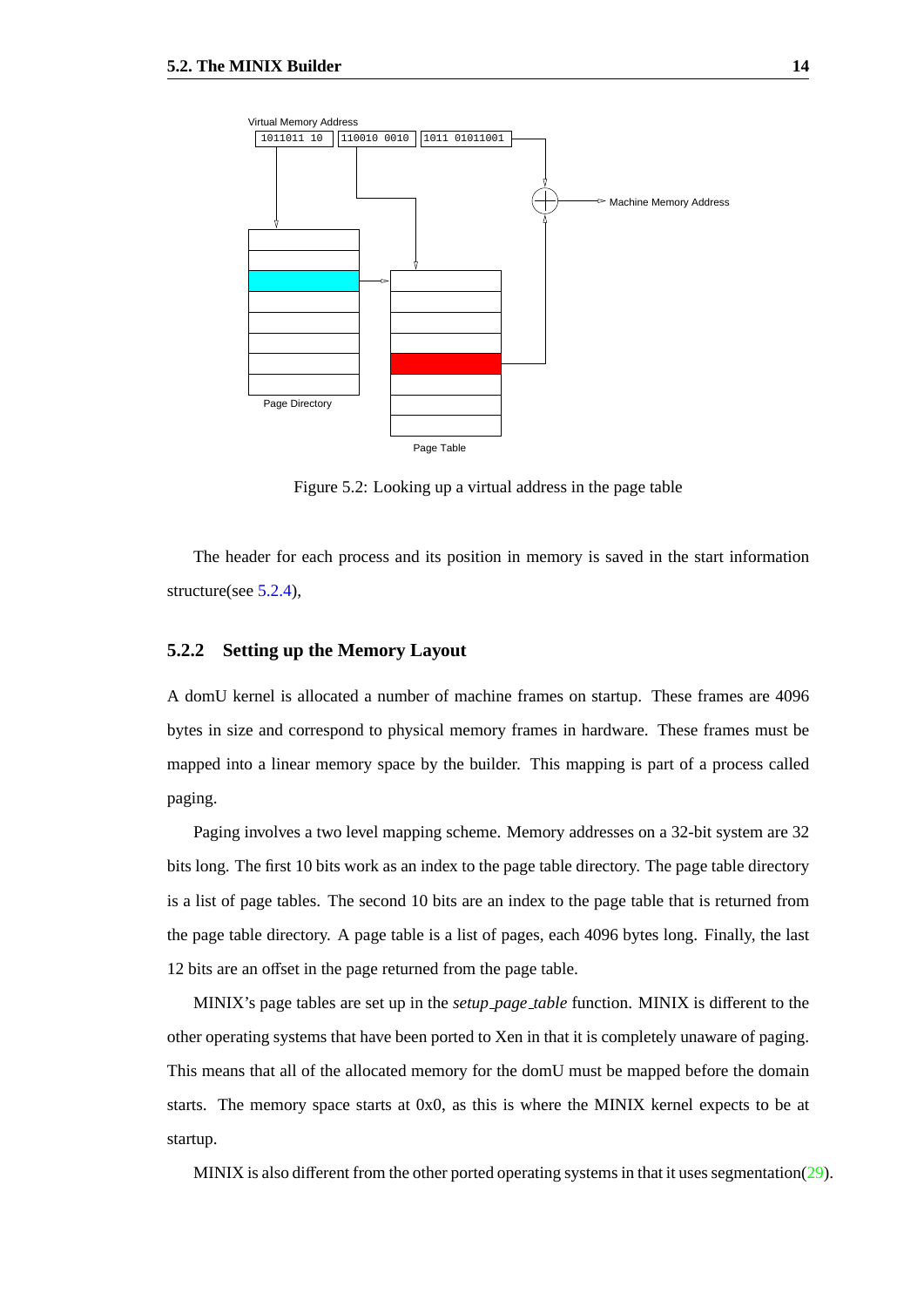|                           | 0x2001000 |
|---------------------------|-----------|
| <b>Shared Information</b> | 0x2000000 |
| Free Memory               |           |
|                           |           |
| Free Memory               |           |
| Initial Kernel Stack      |           |
| <b>Start Information</b>  |           |
| Phys-Machine Mapping      |           |
| Page Tables               |           |
| Page Directory            |           |
| 16 GDT Frames             |           |
| <b>Kernel Processes</b>   | 0x0       |
|                           |           |

<span id="page-22-1"></span>Figure 5.3: Minix domU initial memory layout

Segmentation is not very portable, so most operating systems try to ignore it as best they can. They create a few memory segments that span the whole allocated memory space and use these for all processes. Processes are protected from each other using paging. MINIX allocates five segments for each user space process and three segments for the microkernel. Process segments are defined in the global descriptor table(GDT) and local descriptor tables(LDT). Xen requires that the GDT be placed at the beginning of a page. The GDT therefore, must be created in the builder for MINIX, because MINIX is unaware of the existence of pages.

Xen requires that certain pages are set as read only. These are the pages containing the page directory and page tables, along with the pages for the GDT. Pages also have a protection bit. This bit defines which protection rings may access the page. If set, ring 3 can access the page, otherwise the page can only be accessed by ring 0-2. All kernel pages have this bit unset.

The builder also maps the shared info frame to a high memory address, as specified by the constant FIXED SHARED INFO.

Lastly a page is allocated mapping all the pseudo-physical pages to machine frames and the machine to pseudo-physical map in the memory management unit is updated.

#### <span id="page-22-0"></span>**5.2.3 Global Descriptor Table**

Two entries need to be created in the GDT before the domain starts, so that MINIX can enable the new GDT immediately at startup. These entries are for the kernel text segment and kernel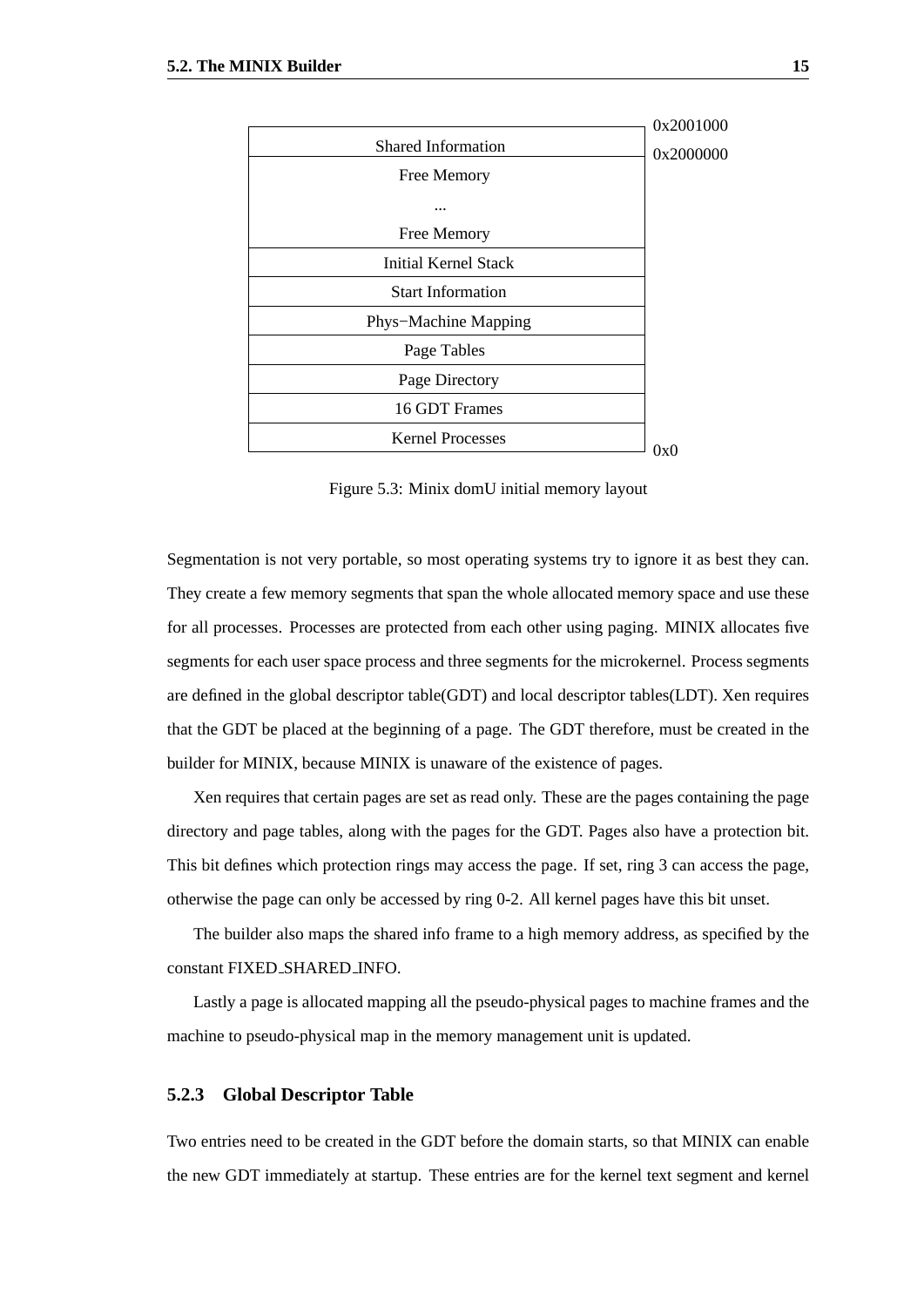data segment. These are both given ring 1 privilege and the maximum limit.

It should be possible to enable this GDT before the domain starts, but this approach failed when attempted. Discussions with the Xen developers shed no light on why it failed, so it was decided that the simplest option would be to initialise the GDT in the builder and enable it immediately on start up.

Xen supplies a default GDT which is used until the new GDT is enabled.

#### <span id="page-23-0"></span>**5.2.4 Passing Information to the Domain**

Some information needs to be passed from the builder to the domain for the domain to operate correctly. MINIX requires more information than most operating systems. As it is a microkernel, information for all the boot processes must be passed in. As the GDT is initialised in the builder, pointers to the GDT must be passed in.

Xen provides a structure, *start info t*. This is incorporated into a new structure *minix start info t* alongside another structure *domain setup info t* which contains the MINIX specific startup information. The *start info t* structure is at the start of *minix start info t*, and as a result, *minix start info t* can be accessed as a plain *start info t* structure.

Listing 5.2: Startup information structures.

```
struct domain_setup_info_t {
         unsigned long msi_vaddr;
         / ∗ v i r t u a l a d d r e s s o f s t a r t i n f o s t r u c t ∗ /
         unsigned long fmem vaddr ;
         / ∗ v i r t u a l a d d r e s s o f f r e e memory ∗ /
         unsigned long gdt_vaddr;
         / ∗ v i r t u a l a d d r e s s o f GDT ∗ /
         unsigned long gdt_mfns [NR_GDT_MF];
         /* Machine frame numbers of the GDT */
         process_t processes [PROCESS_MAX];
         image_header_t procheaders [PROCESS_MAX];
} ;
struct minix_start_info_t {
         start_info_t start_info;
         struct domain_setup_info_t setup_info;
         shared_info_t * shared_info;/ ∗ vaddr o f s h a r e d i n f o ∗ /
} ;
```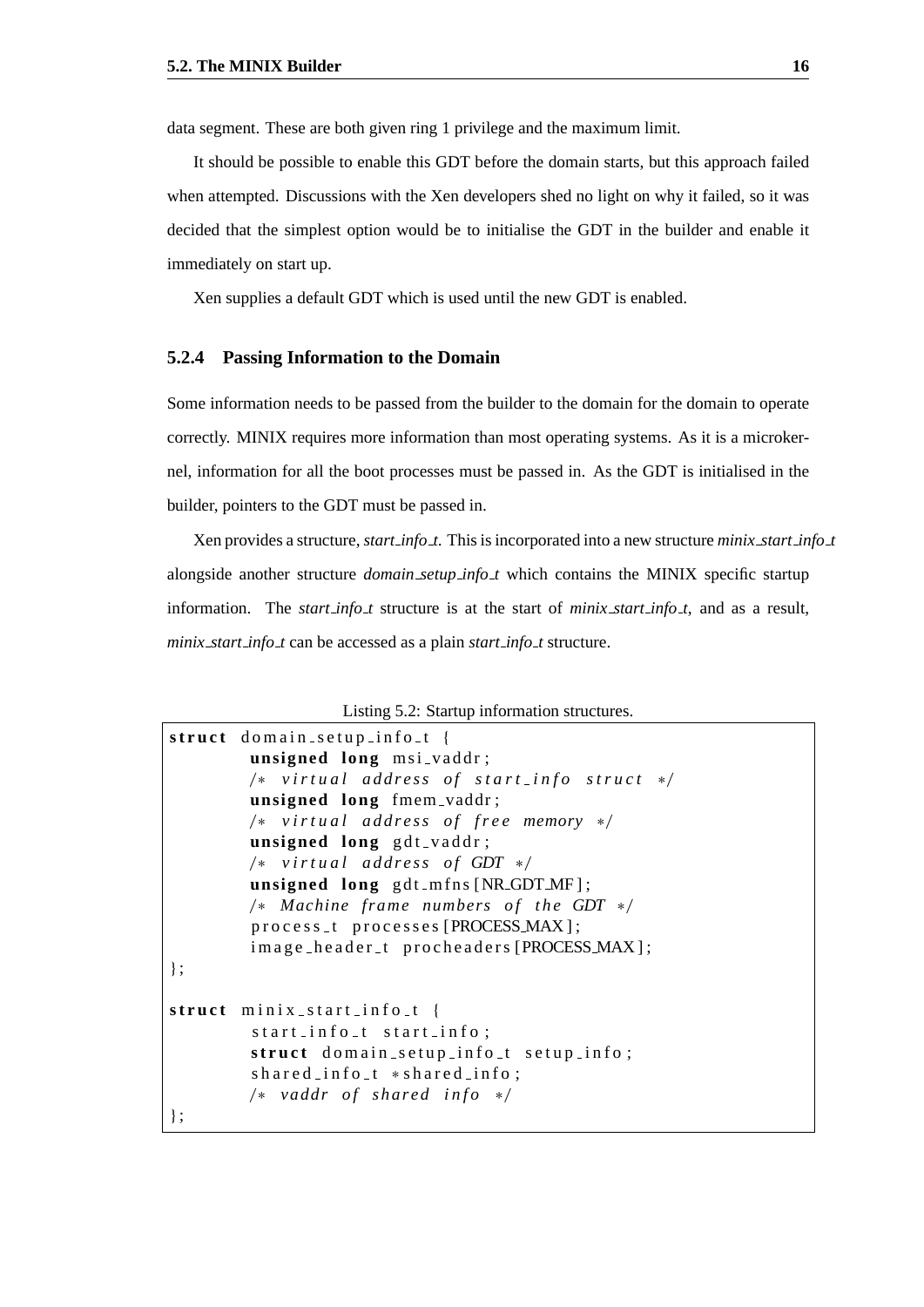#### <span id="page-24-0"></span>**5.2.5 Setting up the CPU Context**

The final piece of work the builder does is to set the CPU to a state from which MINIX can boot. The code segment register is set to FLAT GUEST CS. The other segment registers are all set to FLAT GUEST DS. These constants point to segments which Xen automatically adds to all GDTs.

The interrupt descriptor table is cleared. The hypervisor and failsafe callback instruction pointers, and the general purpose registers are all set to zero. The *esi* register is set to the pseudo-physical address where the start information structure has been placed. The page table base is set to the pseudo-physical address of the page directory table.

The initial stack is placed after the start information structure and extends to the end of that page. It is only used until the GDT is enabled, after which point the MINIX kernel stack is used. The kernel stack is a large area of zeroed memory defined in the data section of the kernel executable.

The domain is started with a DOM0 BUILDDOMAIN hypercall.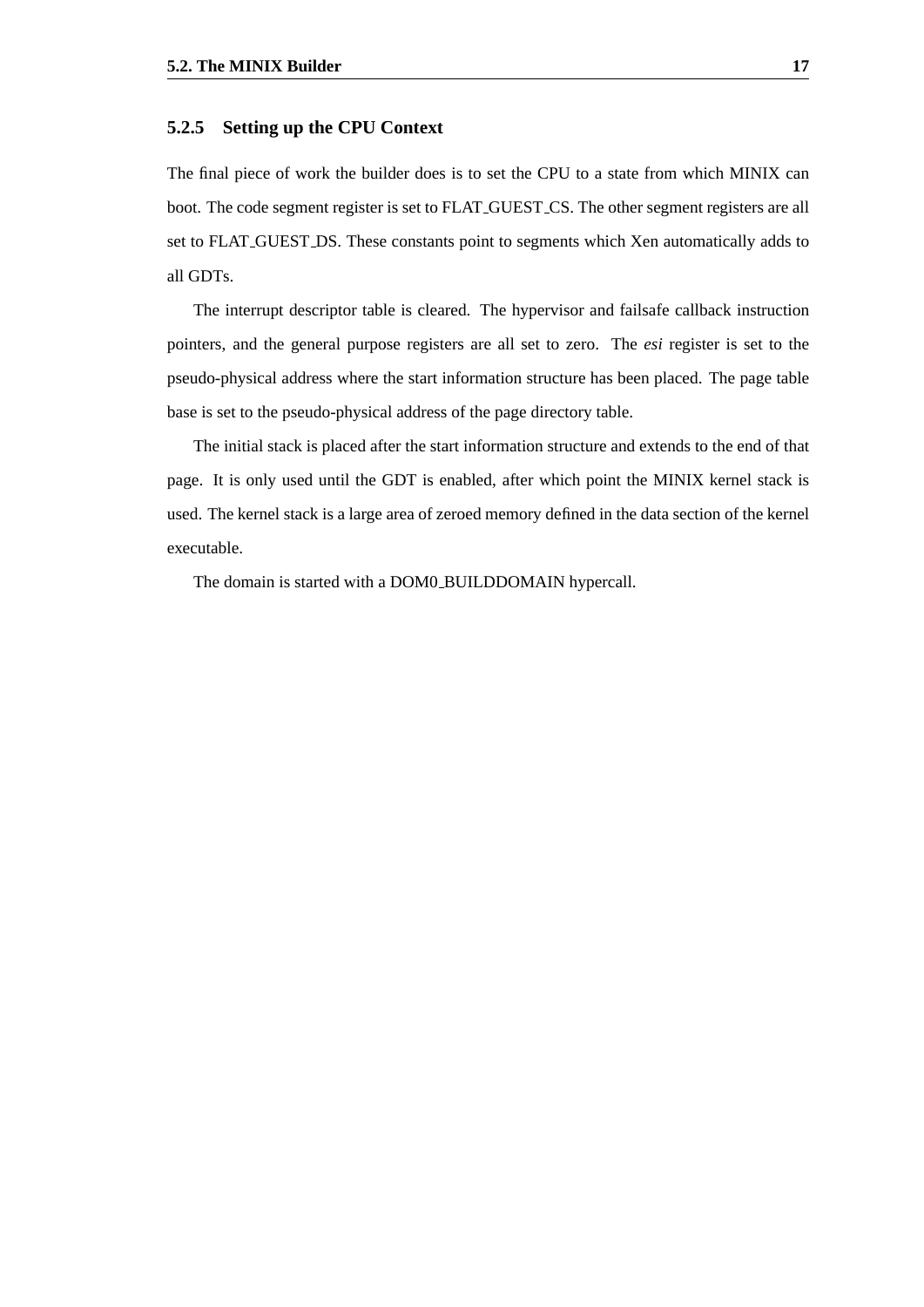# <span id="page-25-0"></span>**Chapter 6**

# **Modifications to MINIX**

### <span id="page-25-1"></span>**6.1 Overview of MINIX Architecture**

 $MINIX(9)$  $MINIX(9)$  is a microkernel. Most of the work that the kernel of an operating system would usually do in ring 0 is moved to ring 1, 2 or 3 (see [4.1.1\)](#page-15-2). Only a minimalistic kernel runs in ring 0. This "micro" kernel takes care of initialisation, context switching, interrupt and exception handling, system calls and interprocess communication.

The other responsibilities of the kernel all take place in separate processes on top of this. These other responsibilities include device drivers, file systems and process and memory management. Processes dealing with devices are called drivers, while the processes dealing with services such as memory management and file systems are called servers.

There are some processes within the the microkernel called the kernel tasks. These share the memory space of the microkernel.

![](_page_25_Figure_6.jpeg)

<span id="page-25-2"></span>Figure 6.1: Microlithic vs. Monolithic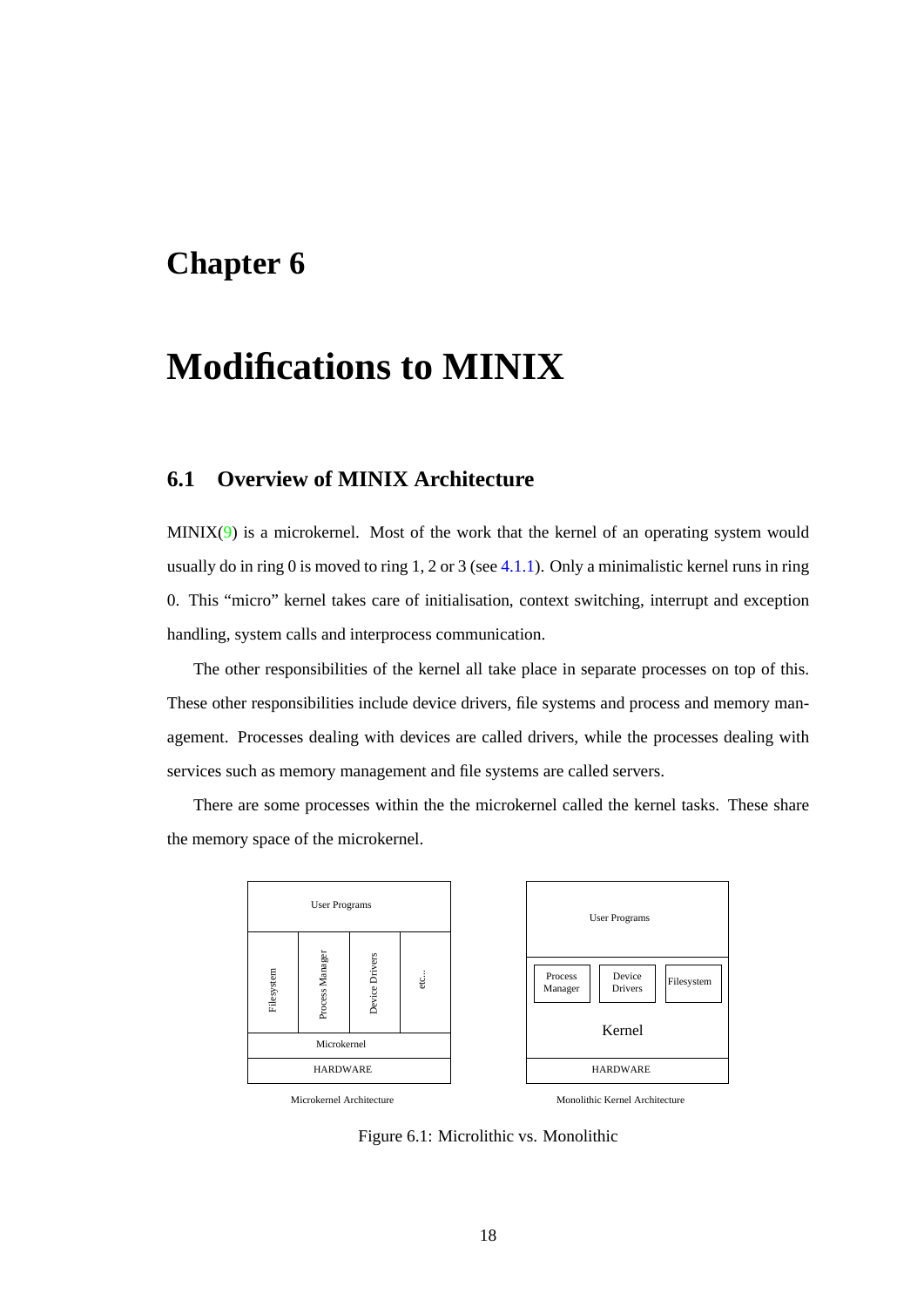![](_page_26_Figure_1.jpeg)

<span id="page-26-2"></span>Figure 6.2: System calls

This design is very different to the macrokernel approach. In a macrokernel, everything is done within the kernel, and the kernel itself is one large executable file.

#### <span id="page-26-0"></span>**6.1.1 Advantages and Disadvantages**

A microkernel design is much more elegant than a macrokernel design. Separation of responsibilities is much clearer. The design is very modular, so any part of the operating system can be replaced with little trouble.

A microkernel does have the disadvantage of being slower. While all parts of a macrokernel can make system calls directly, the non-kernel parts of a microkernel must make all systems calls through the microkernel. This involves message passing which incurs a time penalty( $26$ ).

#### <span id="page-26-1"></span>**6.1.2 Kernel Tasks, Drivers and Servers**

All drivers and servers in the MINIX operating system adhere to the same basic structure. They all have a main execution loop. This takes the form of a *main* function in all tasks and servers except for the four kernel tasks, where it is in the form of a simple function. These functions never return.

Kernel tasks are processes which are part of the MINIX microkernel. As such, they do not have a *main* function. Instead another function is used as its point of entry. These processes are in the kernel for performance reasons, as they have full access to the microkernel's memory space without having to use message passing.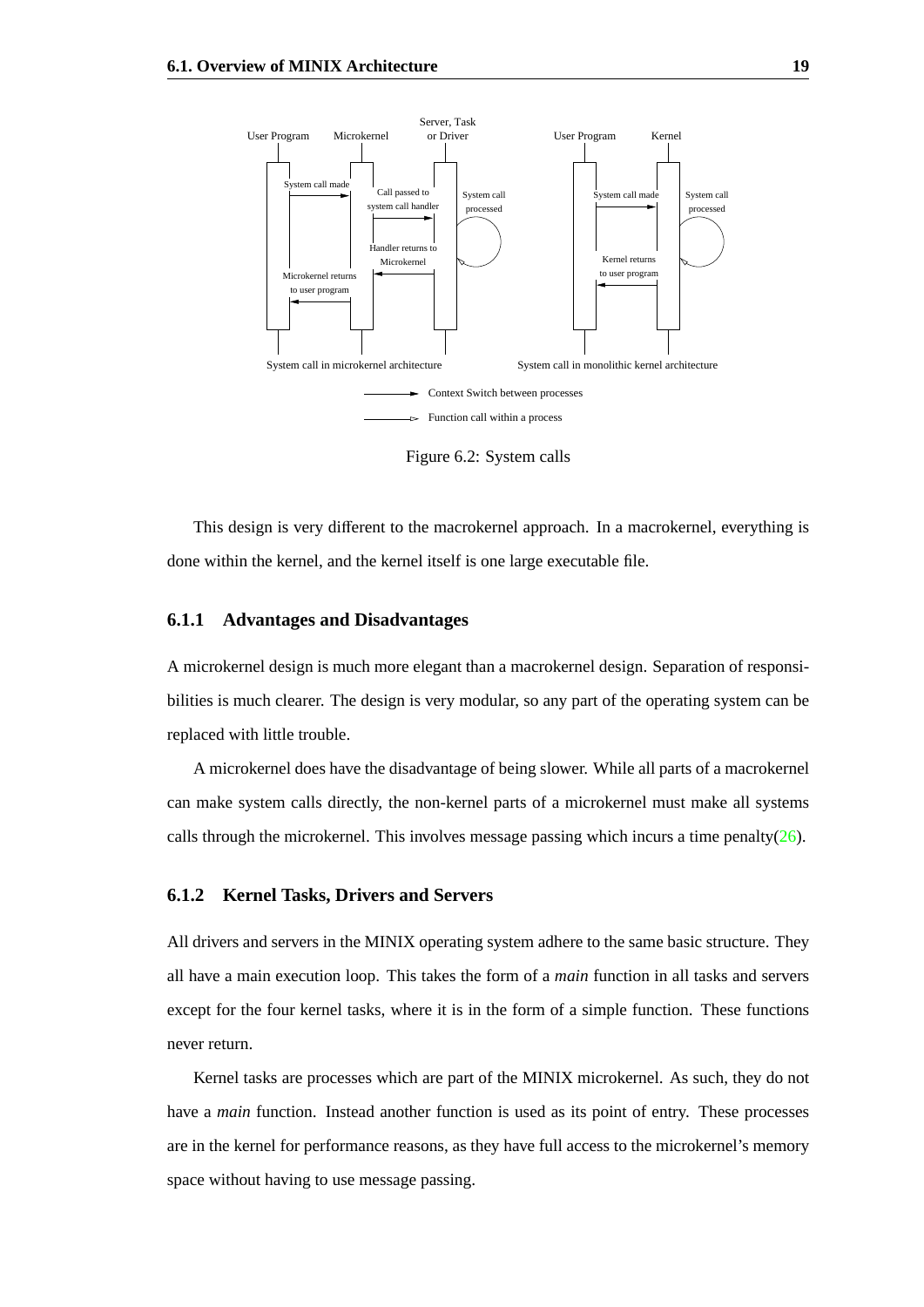The main execution loop first initialises the task, driver or server. Then it enters a never ending loop of receiving requests and dealing with them.

Listing 6.1: Pseudo Code for MINIX tasks drivers and servers

```
void pseudo_task()
{
  int res;
  message m;
  if (! (! (! et = init_task ())) {
     panic ( ''Task initialisation failed.'', ret);
  }
  while (TRUE) {
     r e c e i v e (ANY, &m);
     / ∗ d e a l w i t h message ∗ /
  }
}
int init_task()
{
  / ∗ do t a s k i n i t i a l i s a t i o n ∗ /
  return 1;
}
```
#### <span id="page-27-0"></span>**6.1.3 MINIX on Xen**

Running on native hardware, the MINIX microkernel will run in ring 0. The kernel tasks run in ring 1. Everything else runs in ring 3.

This changes with Xen, as Xen itself must run in ring 0. Therefore, the microkernel must move to ring 1 and the kernel tasks must move to ring 2.

Porting MINIX to Xen can be split into two tasks. The first is to port the microkernel to run in ring 1. The second is to write the device drivers. While MINIX running natively on hardware uses real devices, on Xen it communicates with the virtual hardware provided by Xen, and therefore new device drivers are required.

#### <span id="page-27-1"></span>**6.2 Porting the Microkernel**

The MINIX microkernel is located under the **kernel**/ directory of the source tree. For the assembly components, the same method is used to separate the original minix386 code from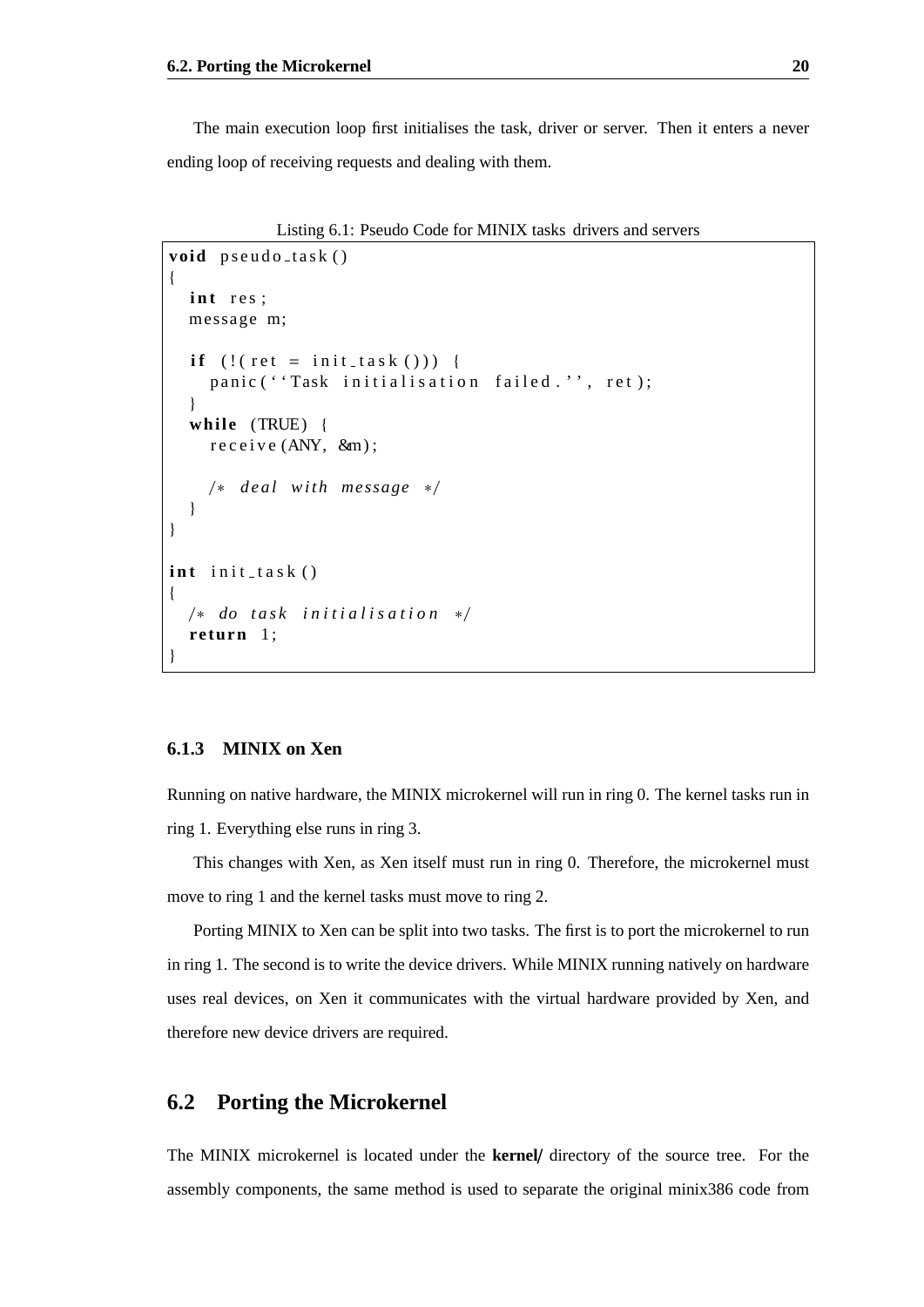the Xen code as is used to separate minix86 from minix386.

For example with **mpx.s**, the entry point of the kernel, there are three conditional preprocessor statements, each including the assembly file for each port depending on what constant is defined.

For the C part, Xen sections are only compiled if the XEN constant<sup>∗</sup> is defined.

#### <span id="page-28-0"></span>**6.2.1 Xen Hypercalls**

Xen hypercalls are all defined in **xen.c** except for hypervisor stack switch, which is defined in **klibxen.s** as it is a pure assembly subroutine.

All hypercalls make a call to *xen op* to make the actual hypercall. This assembly subroutine pulls the arguments passed to Xen off the stack, and fires the Xen interrupt with these as the parameters.

| $-xen_op$ : |                          |
|-------------|--------------------------|
| mov         | eax, $4(\text{esp})$     |
| mov         | $ebx$ , $8(esp)$         |
| mov         | $ecx$ , $12(\text{esp})$ |
| mov         | $edx$ , $16(\text{esp})$ |
| mov         | esi, $20(\text{esp})$    |
| int         | 0x82                     |
| ret         |                          |

Listing 6.2: xen op subroutine

<span id="page-28-1"></span>It is important to note that any pointers to structures or arrays that are passed as parameters to a hypercall, must be converted from virtual addresses to pseudo-physical addresses. The virt2phys macro, provided by MINIX, is used to do this conversion.

See Appendix [A](#page-44-0) for a description of all the hypercalls and what they do.

Xen hypercalls can only be made from privilege ring 1. This presents a problem as kernel tasks, running in ring 2, need to be able to make hypercalls.

To work around this problem a Xen proxy interrupt handler is created. Any hypercalls required by the kernel tasks check which privilege ring they are running in. If they are running in ring 1, hypercalls can be executed directly. Otherwise the proxy must be used. A *multicall entry t* structure is filled with the parameters for the hypercall and the Xen proxy software interrupt is fired.

<sup>∗</sup>Defined in **include**/**minix**/**config.h**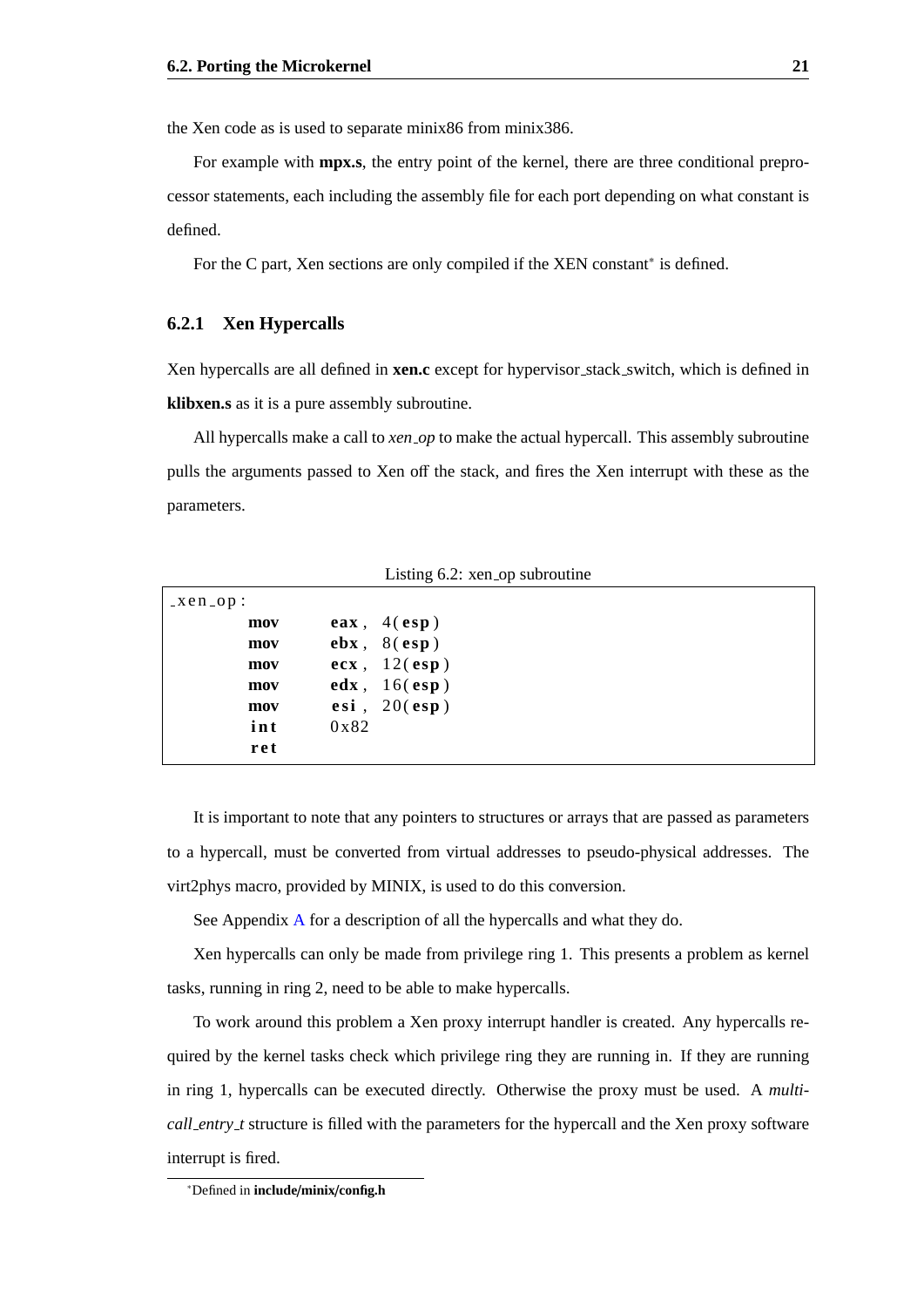Listing 6.3: Example hypercall using proxy.

```
PUBLIC int hypervisor_yield()
{
         \mathbf{if} ( current_ring () != RING1) {
                   x en _proxy_op.op = __HYPERVISOR_sched_op;
                   x en _proxy_op. args[0] = SCHEDOP-yield;
                   x e n _{p} p r o x y _{p} int ();
                   return x en = prox y = op = ret;
          }
         return xen_op(_HYPERVISOR_sched_op, SCHEDOP_yield);
}
```
The Xen proxy interrupt is trapped by the *xen proxy* interrupt handler. This handler saves the processor state and calls *do xen proxy op*. *do xen proxy op* makes the hypercall using the parameters specified in the *multicall entry t* structure.

Listing 6.4: *do xen proxy op*

```
PUBLIC void do_xen_proxy_op()
{
             x e n _p r o x y _o p _r e t = x e n _o p (x e n _p r o x y _o p . o p,
                                                          x e n _{p} p r o x y _{0} o _{p} . a r g s [0],
                                                          x e n _{p} p r o x y _{p} o p . \arg s [1] ,
                                                          x en prox y - op . args [2],
                                                          x e n _{p} p r o x y _{0} o p . a r g s [3],
                                                          x en _{p}roxy_{p}op. arg s(4);
}
```
A more elegant solution would be to modify Xen to allow hypercalls from ring 2. This would, however, requiring modifying the Xen kernel. This is not desirable, as it means all users of MINIX on Xen will have to use a modified Xen kernel as well as modified Xen applications.

#### <span id="page-29-0"></span>**6.2.2 Initialisation**

The first thing that needs to be done when the domain starts is to enable the new GDT (see [5.2.3\)](#page-22-0). Nothing useful can be done without this GDT, as any access to variables will access the wrong memory locations, having potentially disastrous effects. The GDT is enabled by the *xen init gdt*† function. *hypervisor set gdt* is called, with an array of 16 machine frames which constitute the GDT. This array is part of the start information, which is passed to the domain from the builder. See [5.2.4.](#page-23-0)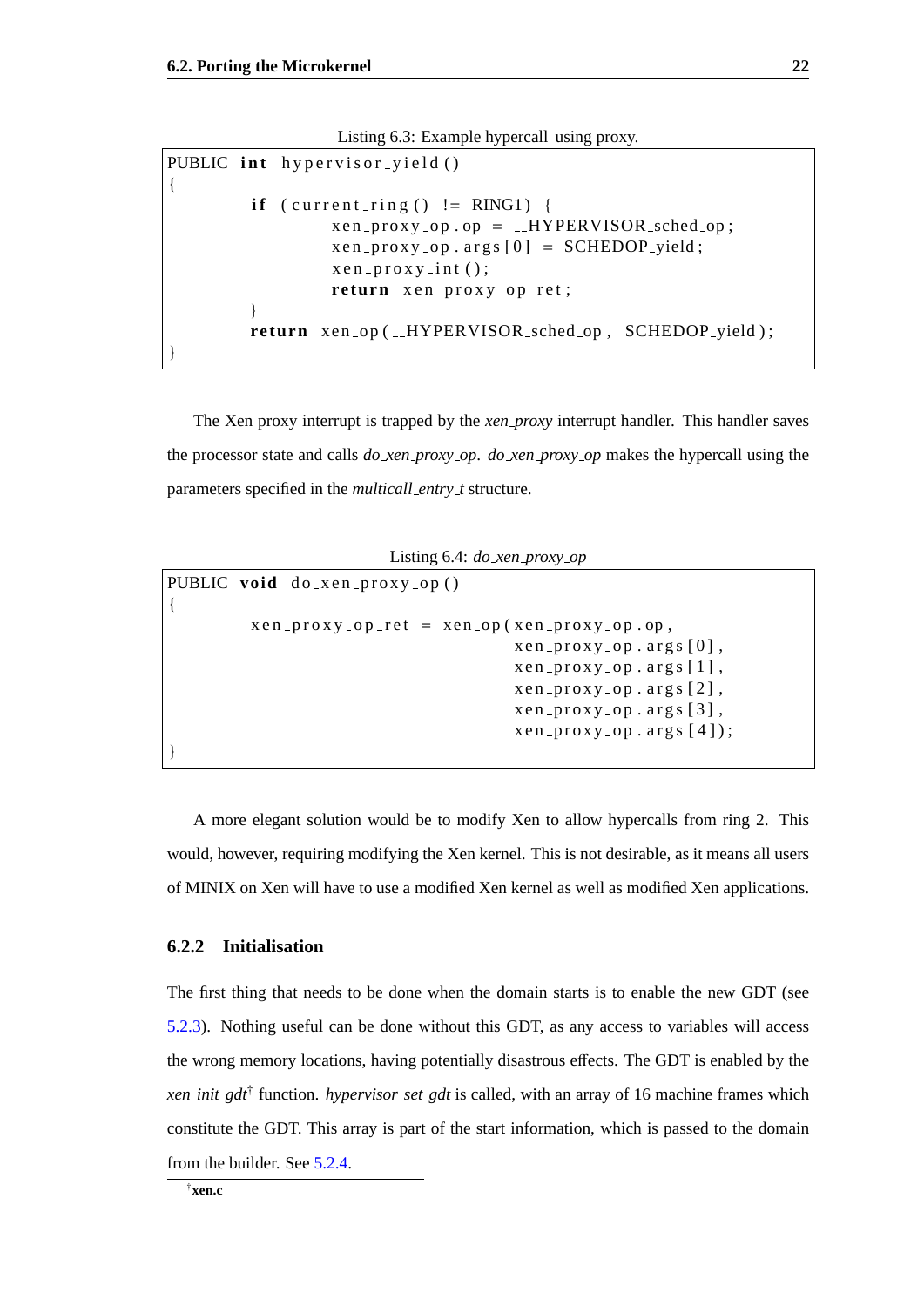For MINIX to access the start information once the correct GDT is in place, the address must be a virtual address taking the offset of the data segment into account. The value of *esi*(see [5.2.5\)](#page-24-0) is a pseudo-physical address pointing to the start information structure. This needs to be converted to a virtual address before MINIX can use it. *hypervisor set gdt* does this conversion. Once it returns, the correct address is placed in the *eax* register. This is later pushed onto the stack for the call to the *xen cstart* function.

Once the new GDT is in place, the data, stack and extra segment selectors are updated to their correct values and a far jump is made to update the code selector. The new stack is switched in.

*xen cstart* is called. When *xen cstart* returns, the flags register is cleared, the kernel stack is saved and the *main* function is called.

#### *xen cstart*

The *xen cstart* function in start.c creates an environment in which the MINIX main loop can run. Its only parameter is the pointer to the start information structure. This is saved to a global variable. As is a pointer to the shared information frame, for easy access.

Information about the location in memory and size of the kernel process are saved to the kinfo structure. This structure is a global variable and is used later by many functions and macros such as virt2phys.

A call to *xen prot init* is made. This function updates the code segment for the kernel, so that the limit doesn't extend past the end of the assembly instructions. Another descriptor is added for an extra segment which extends from memory address 0x0 to the end of memory. This segment is used for copying data between processes. The original MINIX function, *prot init*, also added a segment descriptor for the microkernel's data segment, which limited the range of memory the microkernel could modify. In MINIX for Xen, this is omitted as the microkernel needs to access the shared information frame which is placed high in the address space.

Originally in MINIX, each process had its own LDT. Limitations imposed by Xen would make giving each process its own LDT very difficult as the LDT must be page aligned[\(7\)](#page-50-6) and MINIX is unaware of paging. The solution is give each process some descriptors in the GDT. The GDT in MINIX on Xen is much larger than the original GDT used in MINIX. It occupies 16 frames, of 4096 bytes each. Each entry in the GDT is 8 bytes long. Therefore there is enough room for 8192 entries. The default maximum number of processes in MINIX is less than 100.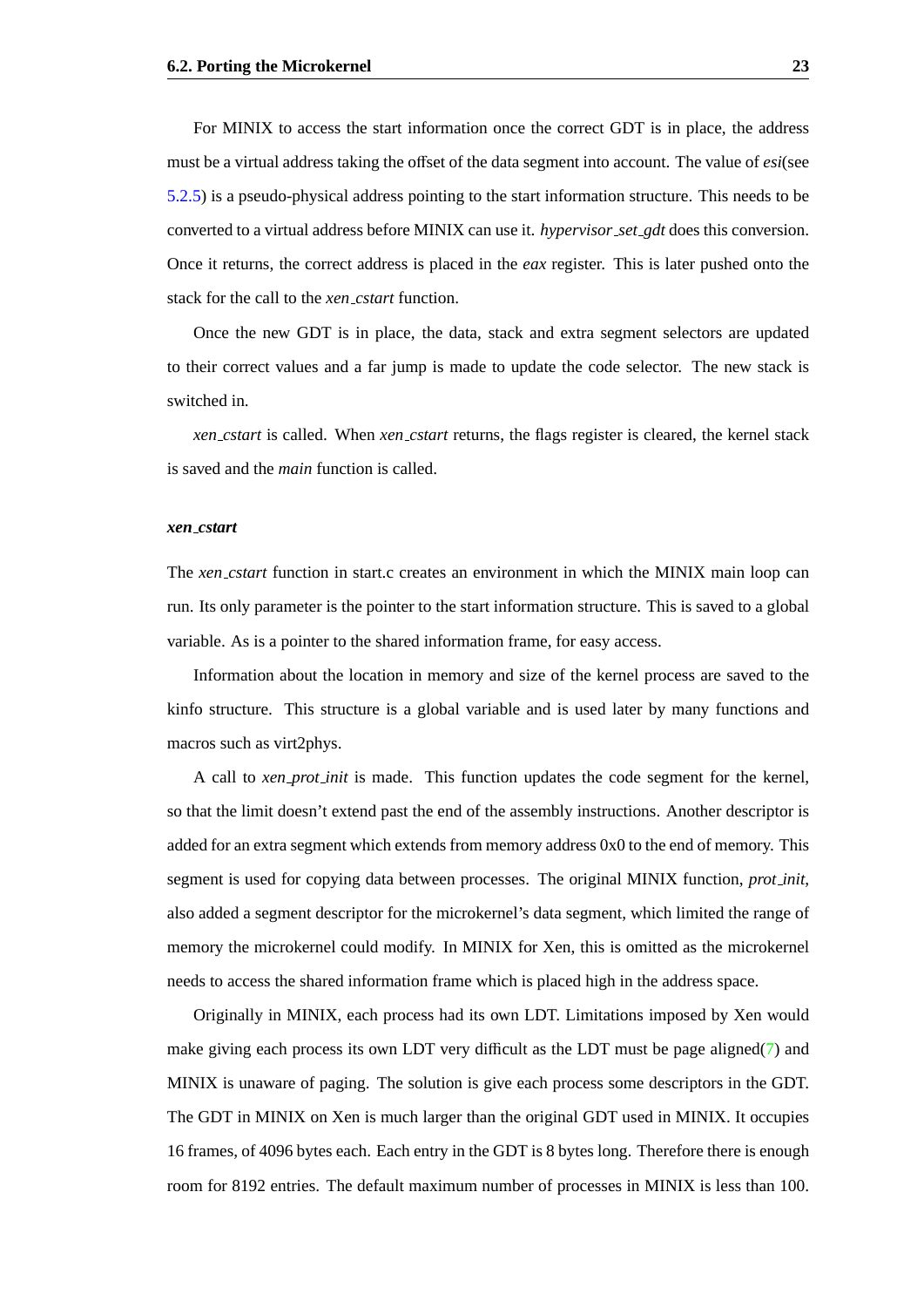Each process needs 2 segments, one for text and one for data, and 3 optional segments. So, 500 is the maximum number of segments we could need. There is plenty of room to store all segments descriptors in the GDT. The segment descriptor indexes for each process are allocated in *xen prot init* though the actual segment descriptors themselves are not built until the processes are created.

#### <span id="page-31-2"></span>*main*

The *main* function does the final piece of the initialisation before the process scheduler starts. All entries in the process table are first zeroed. Then the boot processes, the kernel tasks, the servers and the drivers are initialised. Which processes to initialise are specified by the *image* array in **table.c**. The process table entries for each of these processes is populated using information from the header, passed in with the start information. Their segments are then initialised by the *alloc segments* function.

The *alloc segments* function has not changed much from its original MINIX implementation except that GDT indexes are passed to the *init seg* functions instead of a pointer to the entries. This is because, in Xen, the GDT is read-only and can only be updated through the *update descriptors* hypercall.

Once all boot processes have been initialised, a banner message is printed, and scheduling begins.

*main* is also responsible for calling *init events* which initialises events and interrupts for Xen.

#### <span id="page-31-0"></span>**6.2.3 Events, Interrupts & the Control Interface**

While all events in minix386 could be handled by the IDT, in Xen, different types of events must be handled in different ways.

#### **Exceptions and Software Interrupts**

<span id="page-31-1"></span>Interrupts from the CPU are handled in a similar fashion to how they are handled in minix386. There is a table of interrupt traps in **evtchn.c**. These traps are passed to Xen through the *hypervisor set trap table* hypercall.

The same traps can be used for MINIX on Xen as are used for minix386.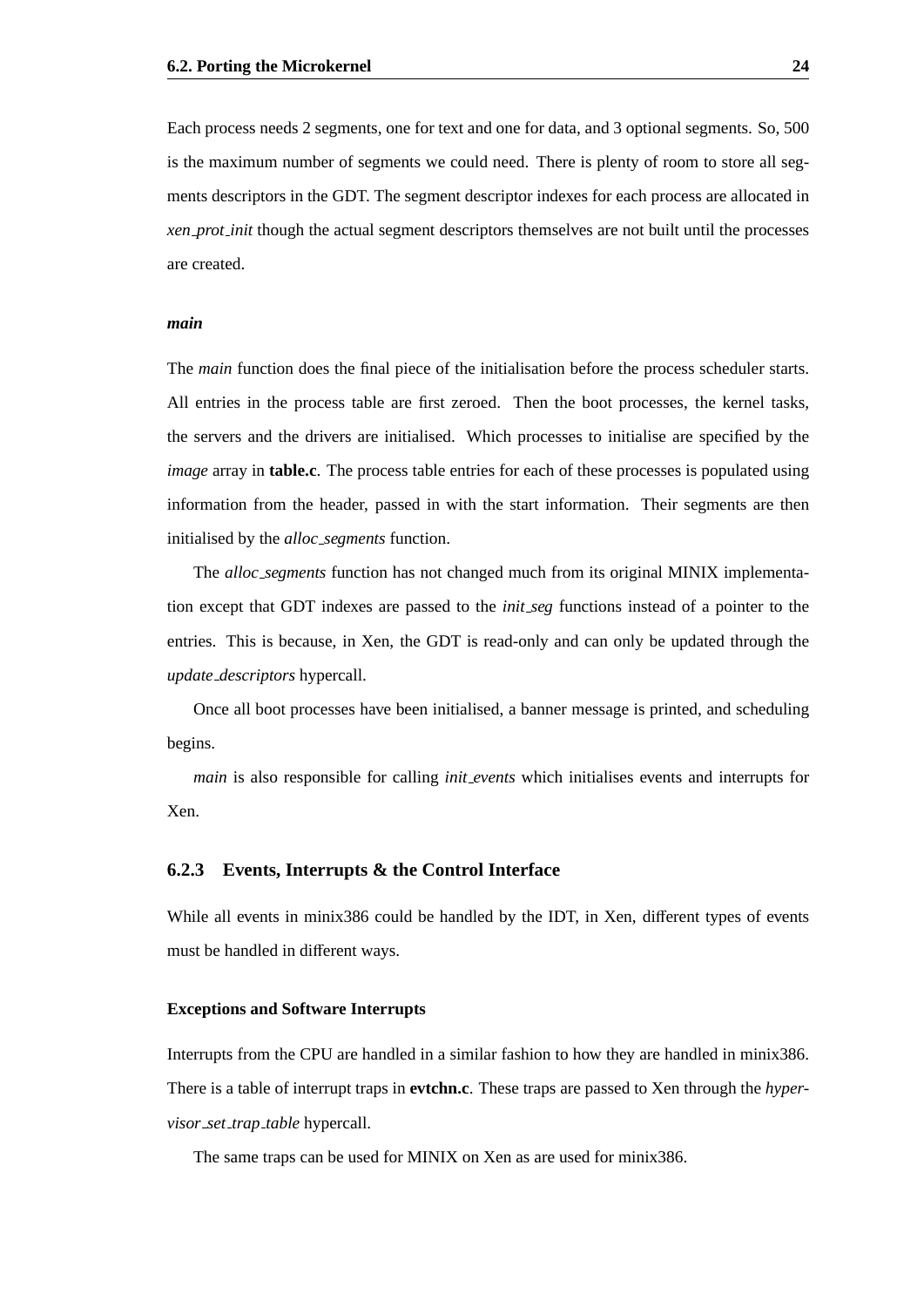The structure of an interrupt handler is uniform. When an exception or software interrupt occurs, the current values of the *eip*, *cs* and *flags* registers are pushed onto the stack. If the current process is running in ring 2 or 3 the *esp* and *ss* registers are pushed also and replaced by the values saved by *hypervisor switch stack*. The code of the specified interrupt trap is entered at this point  $(30)$ .

The trap first saves the CPU's current state by jumping to the *save* subroutine. This subroutine manipulates the stack so that when the calling function returns, the restart or restart1 subroutine will be entered. Once the CPU state has been saved, the trap runs its own specific code and returns.

When the trap returns, it jumps to the restart or restart a subroutine, depending on whether the interrupt occurred while the CPU was running in ring 1 or not. This function restores the CPU state from the stack and restarts the execution of the the interrupted process.

#### **Interrupts from Xen**

<span id="page-32-0"></span>All hardware events in Xen come through the event channels. There are three types of event that go through the event channel.

- Virtual Interrupts
- Physical Interrupts
- Interdomain communication

Of these, only virtual interrupts and interdomain communication are discussed here. MINIX will not be run as a dom0 kernel, so handling physical interrupts is unnecessary.

On initialisation, the hypervisor and failsafe callbacks are set. This is done in *init events*. The structure of these callbacks is very similar to that of MINIX's interrupt handlers. The save subroutine is called, events are disabled, *do hypervisor callback* is called, events are reenabled and the callback returns.

Theoretically, events in Xen can be reentrant. On real x86 hardware, when an interrupt occurs interrupts are disabled until *iretd* is called. Xen does not automatically disable events when it sends an interrupt. This means that the hypervisor callback must do all disabling and reenabling of events. Events are disabled by setting shared info->vcpu data[0].evtchn upcall mask to non-zero, and reenabled by setting this to zero. This can only be done when the kernel address space is being used, so disabling must occur after the call to *save*, and reenabling must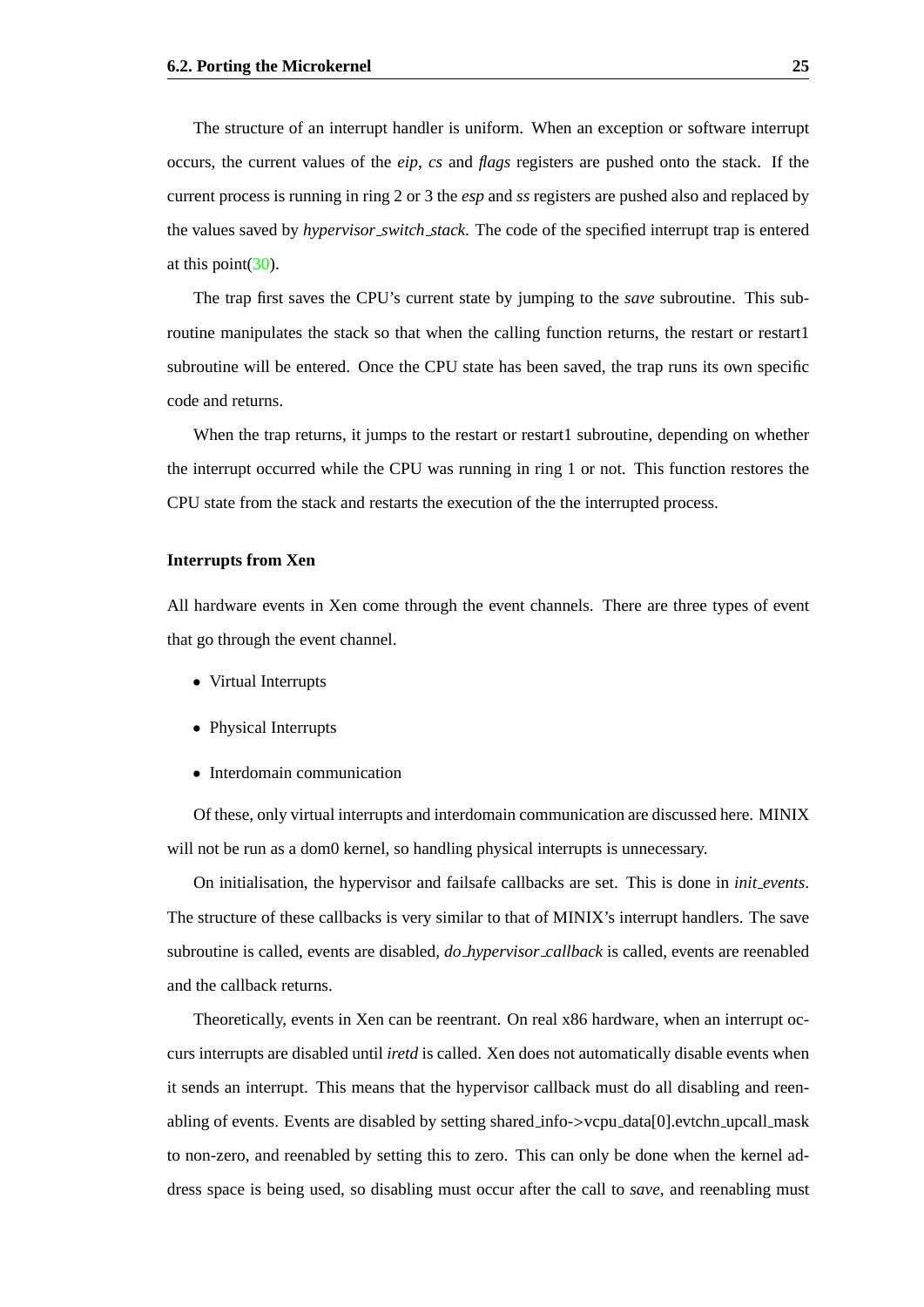![](_page_33_Figure_1.jpeg)

<span id="page-33-0"></span>Figure 6.3: Sources of interrupts

occur before the callback returns. It is during the call to *save* and the call to *return*‡ that reentrance may occur. Reenterring callbacks can overflow the kernel stack, and cause the system to crash.

Three arrays control what happens when an event occurs. These are *evtchn to irq*, *virq to irq* and *handlers*. When a task wishes to register a handler for a virtual irq or event channel, it must first bind that virtual irq or event channel to an irq. These irqs are internal to the MINIX on Xen port and have no relevance to Xen itself. Once the task has bound the virtual irq or event channel, it will receive an irq which it can use to register their handler.

Finally it must enable the irq to allow events to start occurring.

Events are dependant on the *vcpu data* structure and the evtchn variables in the shared information. Each event has a event channel associated with it. For an event to occur.

- *shared info-*>*vcpu data[0].evtchn upcall pending* must be 0.
- *shared info-*>*vcpu data[0].evtchn upcall mask* must be 0.
- The *<sup>n</sup>*th bit of *shared info-*>*evtchn pending[32]* must be 0, where n is the number of the event channel for that event.
- The *<sup>n</sup>*th bit of *shared info-*>*evtchn mask[32]* must be 0.
- The (*<sup>n</sup>* >> 5) bit of *shared info-*>*evtchn pending sel* must be 0.

<sup>‡</sup> Invoked by ret. See [6.2.3](#page-31-1)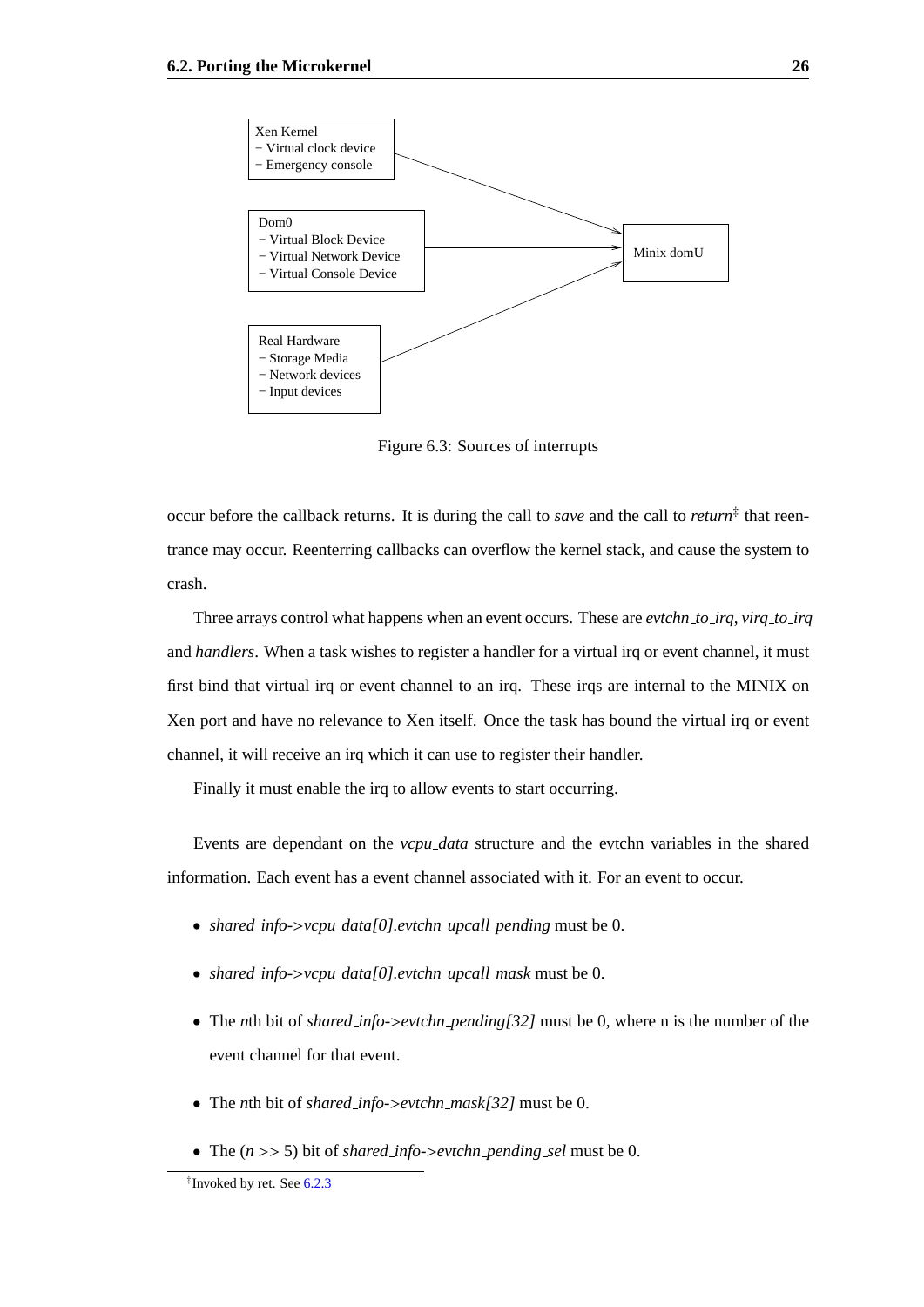$/* from *evtchn.c* */$ PRIVATE unsigned int evtchn\_to\_irq [NR\_EVENT\_CHANNELS]; PRIVATE unsigned int virq\_to\_irq [NR\_VIRQS]; PRIVATE struct irg\_handler\_t handlers [NR\_IRQS]; PUBLIC unsigned int bind\_evtchn\_to\_irq(unsigned int evtchn); PUBLIC unsigned int bind\_virq\_to\_irq(unsigned int virq); PUBLIC unsigned int add\_irq\_handler(unsigned int irq, void  $(* \text{ handler})$ (unsigned int, struct stackframe\_s \*)) PUBLIC unsigned int enable\_irq\_handler(unsigned int irq)

Listing 6.5: Interface for registering irq handlers.

Once all these conditions are met, an event can occur. When an event occurs, *hypervisor callback* calls the function *do hypervisor callback*. *do hypervisor callback* will determine the irq of the event which occurred, lookup the corresponding handler for this irq in the handlers array and then execute it.

#### **Interrupts from Dom0**

Interaction between dom0 and domUs takes place on the control interface. The control interface is a special event channel, over which a domU can communicate with its virtual console, virtual block devices or virtual network device. In MINIX on Xen, the control interface has become a new kernel task. See [6.2.4](#page-35-0) for details.

#### <span id="page-34-0"></span>**6.2.4 Kernel Tasks**

Kernel tasks are processes that are part of the MINIX microkernel. They do not have a main function. Their point of entry is a normal function which is specified in the images array in table.c. They run in privilege ring 2.

#### **Clock Task**

The clock task requires very little modification to work with Xen. The initialisation function has to be replaced so that the handler is registered with the event channel. Once this is done, the clock works perfectly.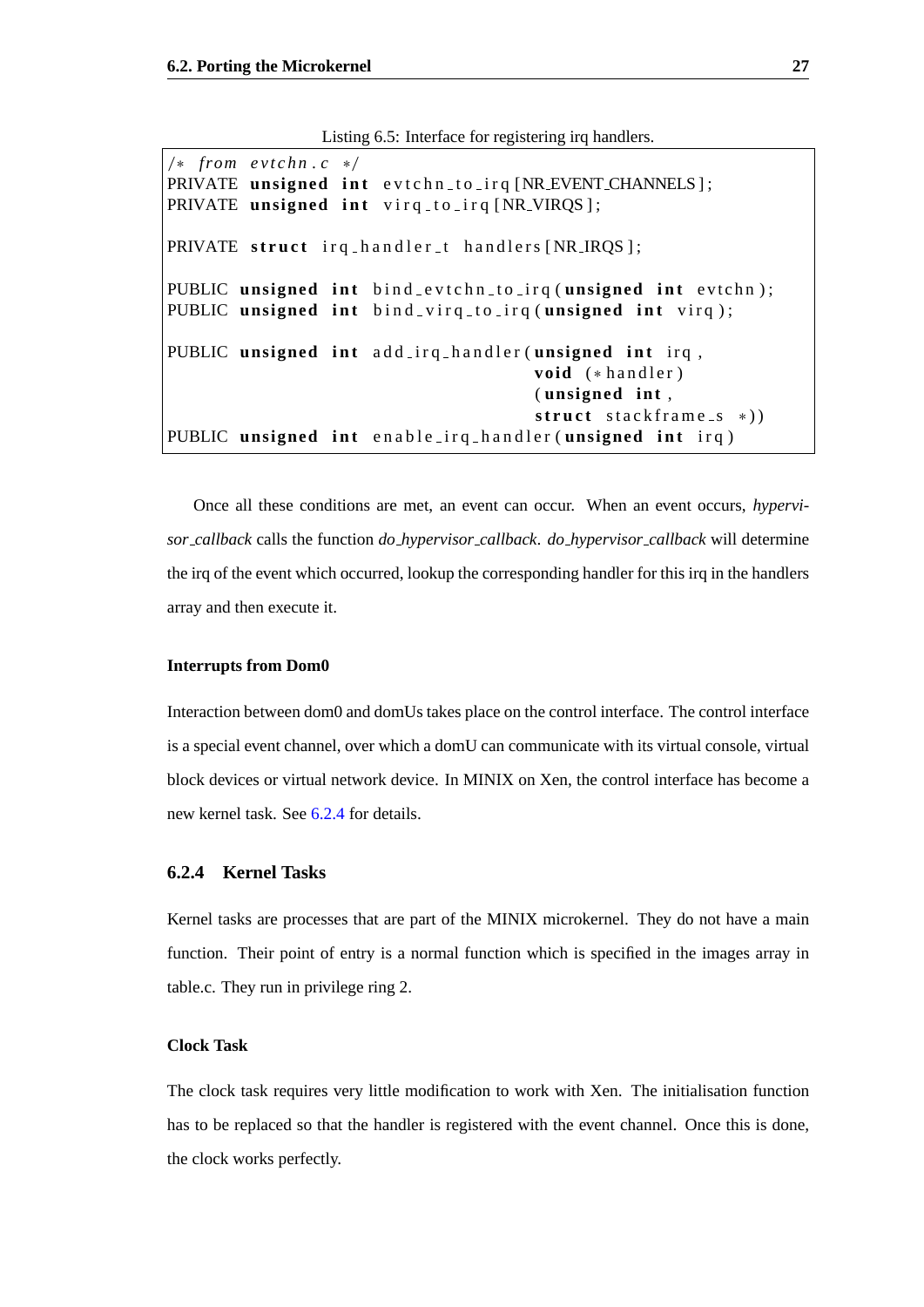#### **Control Interface Task**

<span id="page-35-0"></span>While Xen uses the event channels to notify the domU kernel when an event has occurred, no data can be attached to this event. Only the event channel on which the event occurred can be determined.

Therefore another mechanism is needed to transfer actual data to and from the virtual device causing the event. For this the domain controller is used. The control interface is used for communication with the domain controller.

The control interface is a structure at a half frame offset<sup>§</sup> from the start of the shared information frame. This structure consists of two transaction rings and four counters. One transaction ring is for receiving control interface messages and the other is for transmitting control interface messages. These each have two counters associated with them, to count the number of requests and responses made on the ring.

Control messages are structures that can hold up to 60 bytes of data. They also have a type field and a subtype field. There is a new MINIX interprocess communication message type to facilitate passing of these messages between processes, as no other message type is large enough¶ .

Listing 6.6: Control interface structure.

| typedef struct {                              |      |
|-----------------------------------------------|------|
| control_msg_t tx_ring [CONTROL_RING_SIZE];    | /*   |
| 0: guest $\rightarrow$ controller $*/$        |      |
| control_msg_t rx_ring [CONTROL_RING_SIZE];    | $/*$ |
| $512:$ controller $\rightarrow$ guest $\ast/$ |      |
| CONTROL_RING_IDX tx_req_prod, tx_resp_prod;   |      |
| $\frac{\times 1024}{1028}$ */                 |      |
| CONTROL_RING_IDX rx_req_prod, rx_resp_prod;   |      |
| $/* 1032, 1036 */$                            |      |
| PACKED control_if_t;<br>$/*$ 1040 bytes */    |      |

In MINIX, the control interface is a new kernel task. When MINIX is initialising, the control interface task registers an interrupt handler for the domain controller event channel which was passed in from the builder through the start information structure. The task then loops continuously, waiting for messages from other processes.

When an event occurs on the domain controller event channel, the interrupt handler, *ctrl if interrupt*

<sup>§</sup>2048 bytes ¶ see **include**/**minix**/**ipc.h**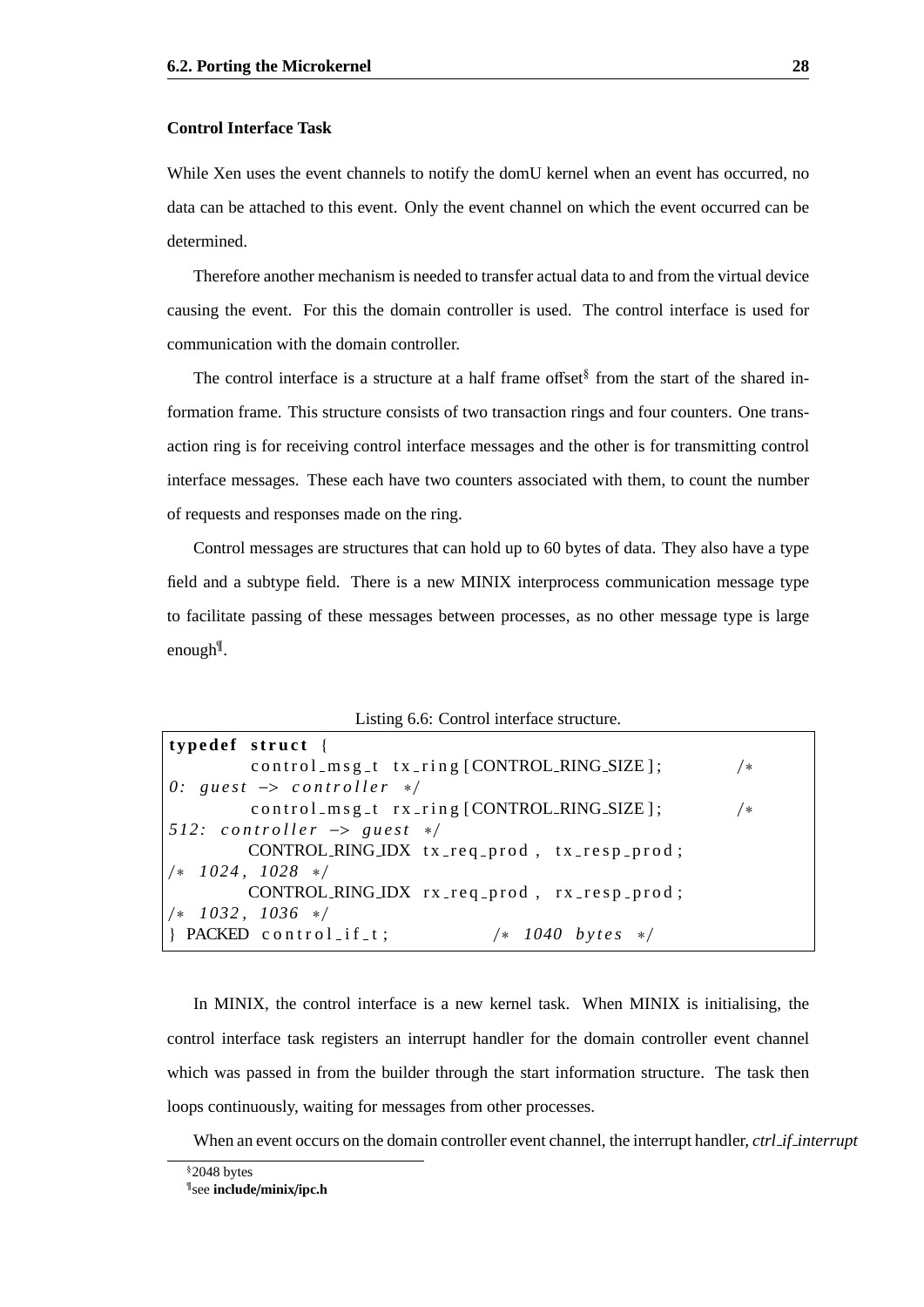is called. This function simply sends a notification message to the control interface task which will be received by it as a HARD INT message. It is important to note that the interrupt handler will run in privilege ring 1, while the control interface task runs in privilege ring 2. This means that any real work must be done within the task, as to do it from the interrupt would mean that any messages sent or received would have an unpredictable source due to the source being taken as the process pointed to by *proc ptr* which could be any process when an event occurs.

Messages to the control interface can have seven types. They are:

- HARD INT
- CTRLIF REG HND
- CTRLIF UNREG HND
- CTRLIF SEND BLOCK
- CTRLIF SEND NOBLOCK
- CTRLIF SEND RESPONSE
- CTRLIF NOP

**HARD INT** messages are used to notify the control interface that an event needs to be dealt with. When a message of this type occurs, the control interface task tries to send all outgoing control interface messages waiting to be sent and passes any received messages to their registered handler if one exists.

**CTRLIF REG HND & CTRLIF UNREG HND** messages register and unregister handlers for different types of control interface messages. A handler is simply a process number. When a control interface message is received, it is forwarded to the process indicated by this process number.

#### **CTRLIF SEND BLOCK, CTRLIF SEND NOBLOCK & CTRLIF SEND RESPONSE**

messages are all used to send control interface messages to the domain controller. CTR-LIF SEND NOBLOCK will try to send a message on the transmitter ring but will return if it is not possible. CTRLIF SEND BLOCK will do the same but block until the message sends. CTRLIF SEND RESPONSE puts a message on the receiver ring to simulate a message from the domain controller.

**CTRLIF NOP** messages are used for debugging.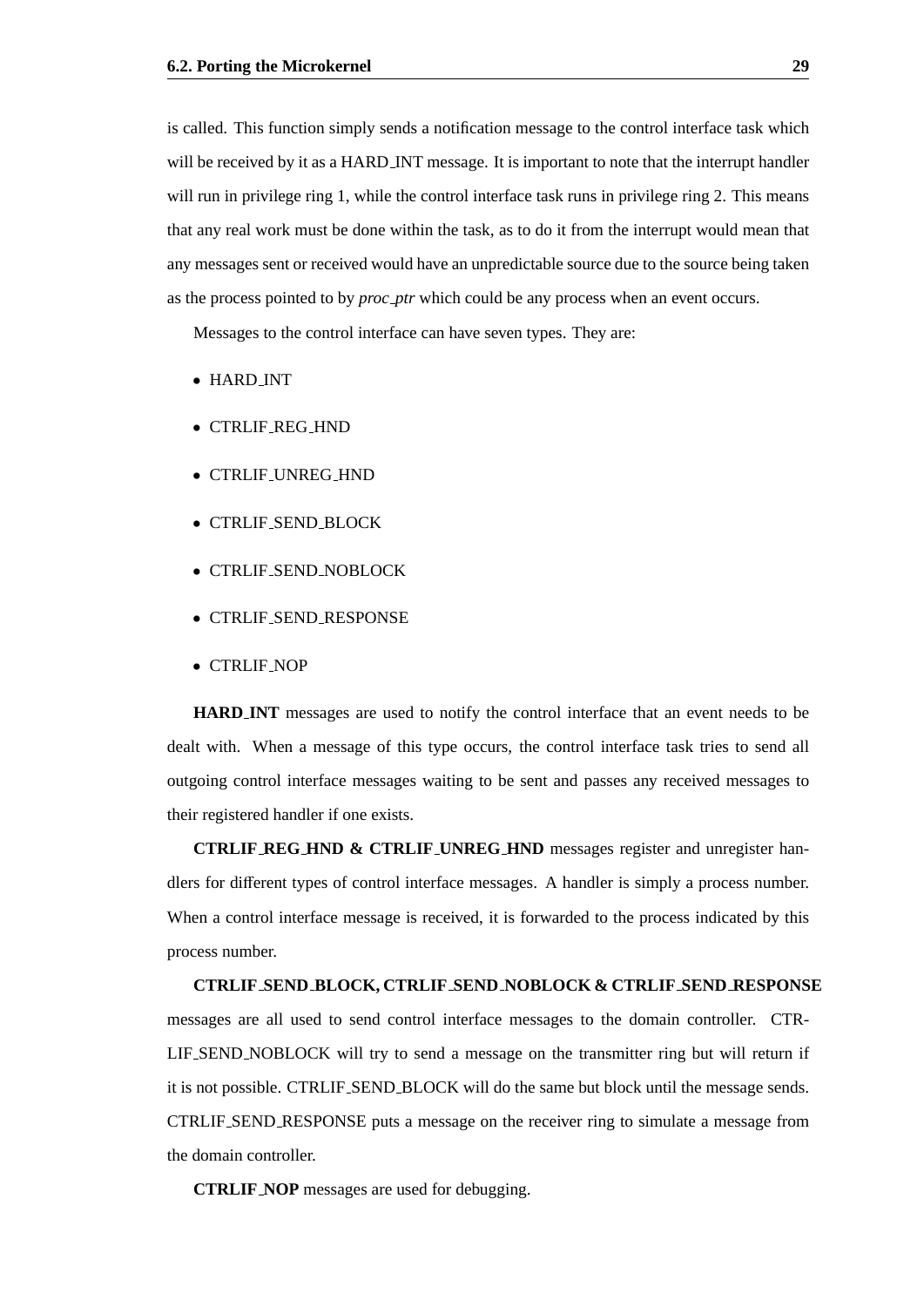![](_page_37_Figure_1.jpeg)

<span id="page-37-3"></span>Figure 6.4: Handling a keystroke

### <span id="page-37-0"></span>**6.3 Console Driver**

#### <span id="page-37-1"></span>**6.3.1 Xen Virtual Console**

Xen provides each domU with a virtual console. Users in the dom0 can access this console using the command *xm console* <*domid*>. To the user, the console will look like a telnet session.

This console can be accessed by the kernel through the control interface transaction rings. When the user pressed a key, a domain controller event occurs, and a control interface message with type CMSG\_CONSOLE is placed on the receiving ring. This message will contain the key or keys input.

To write to the console, a control message with a type of CMSG CONSOLE must be placed on the transmission ring and a notification is sent to the domain controller event channel. When the domain controller receives this notification it will check to see if there are any new messages on the transmission ring, and if there are, it will send them on to the desired destination.

#### <span id="page-37-2"></span>**6.3.2 The MINIX TTY Driver**

The tty driver in MINIX contains drivers for three types of terminal, hardware consoles, rs232 serial consoles and pseudo-terminals. The main driver function is *main* in **drivers**/**tty**/**tty.c**. This function calls the initialisation function and begins listening for messages from other processes.

The initialisation function creates a number of terminals depending on the values of the constants NR CONS, NR RS LINES and NR PTYS. These constants also decide how many terminals of each type are created.

The hardware specific drivers for each terminal type are in separate files. The hardware console, rs232 serial console and pseudo terminal drivers are in **console.c**, **rs232.c** and **pty.c**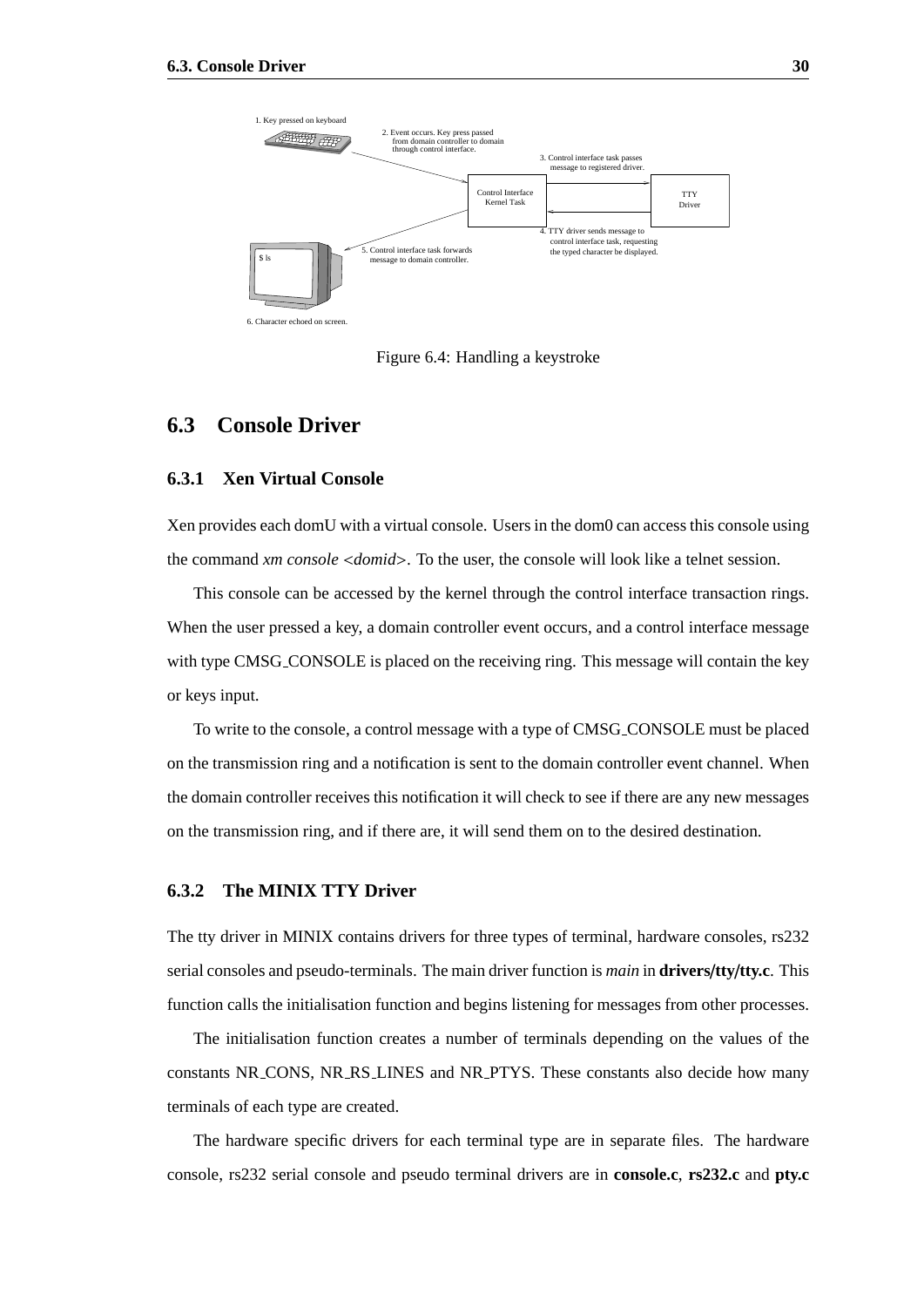respectively. The hardware console driver also contains **keyboard.c**, as the input is separate to the display in the case of a hardware console.

Each of these terminal drivers define a set of functions for reading and writing data to the terminal. When a terminal is being initialised, the initialisation function of its terminal type is called. The reading and writing functions for that terminal type are assigned to function pointers in the tty structure for that terminal. From this point onward, all terminals are treated equally by the tty driver.

#### **Xen Terminal Driver**

For the Xen virtual console, a new hardware specific terminal driver is needed. This is contained in the file **xencons.c**. A new constant is also created, NR XEN CONS. The driver itself consists of an initialisation function, a set of read and write functions and an interrupt handler function.

The initialisation function, *xencons init*, registers the tty process as the handler for CMSG CONSOLE messages. It also initialises two queues, the input buffer and the output buffer. These are used by the reading and writing functions to buffer data so that a call to the control interface does not need to be made every time a character is printed or a key is pressed.

The interrupt handler function is called whenever the tty process receives a HARD INT message from the control interface.

Modifications are needed in the rest of the driver, to allow for the hardware console to be turned off. Traditionally, a computer would always have had a hardware console, so turning it off would be pointless but with Xen there is no hardware console, so it must be turned off. To do this, the console and keyboard drivers are wrapped in preprocessor statements, which will only include the code if NR CONS is greater than zero.

#### <span id="page-38-0"></span>**6.3.3 Debugging Console**

The virtual console supplied by Xen is not the only place that output can be sent. There is also a debugging console that can be written to with a simple hypervisor call. This is used within the microkernel only, as other processes are unable to make hypervisor calls.

The hypervisor call for writing to the debug console is *hypervisor console write*. It is only ever called by the *kputc xen* function in **kernel**/**utility.c**, which in turn is only called by *xen kprintf*.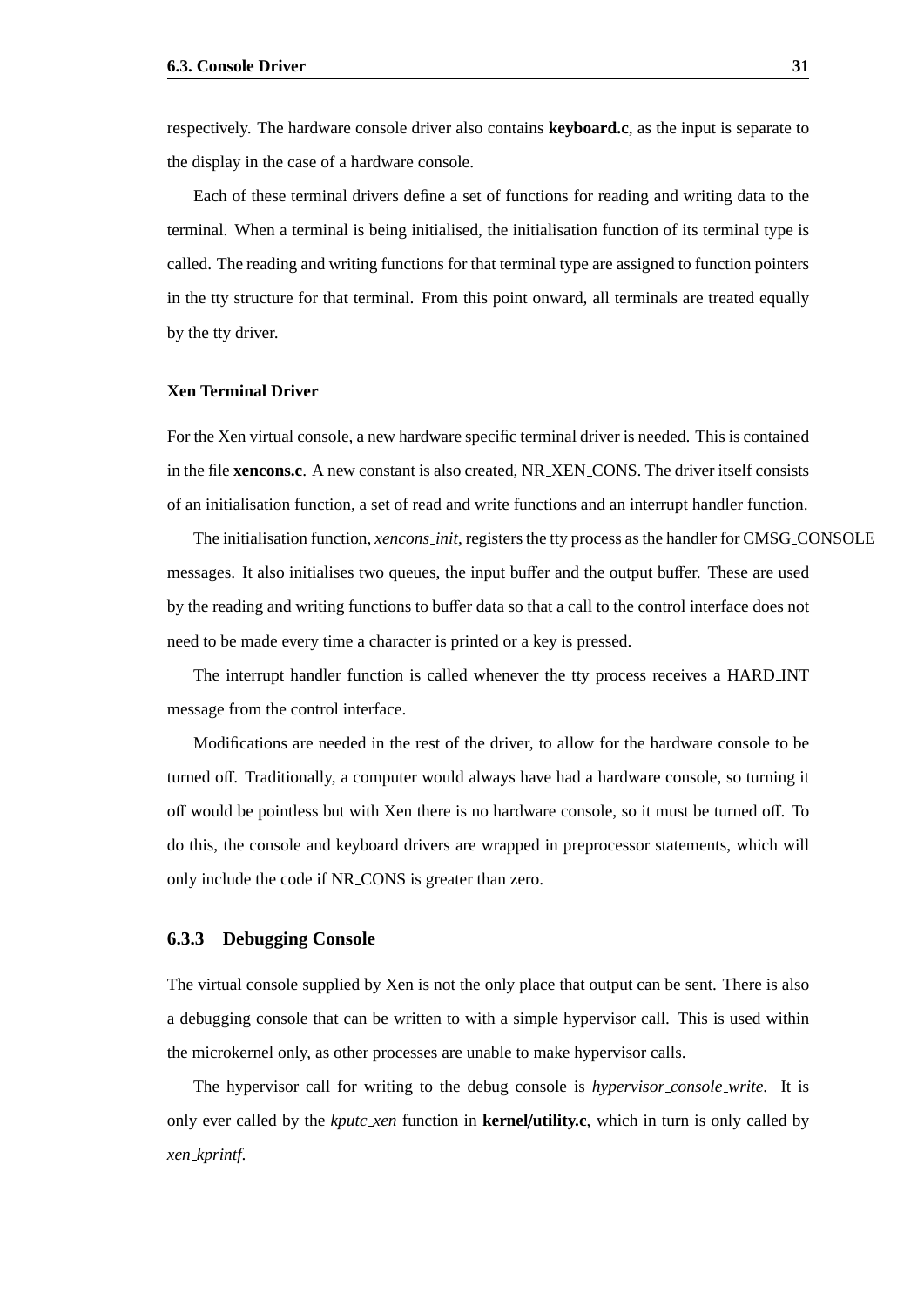#### <span id="page-39-0"></span>**6.4 Block Device Driver**

#### <span id="page-39-1"></span>**6.4.1 MINIX Block Devices**

As with all other drivers in MINIX, a block device driver is its own independent process. However block device drivers differ from other drivers because they have no message receiving loop as other drivers do. Instead, a *driver* structure, containing pointers to the driver's hardware specific functions, is passed to the *driver task* library call, which will run the event loop.

This allows for device independent code, such as that for buffering, to be shared among all the block device drivers.

#### <span id="page-39-2"></span>**6.4.2 Xen Block Interface**

The Xen virtual block device interface uses two channels of communication for transactions between domU and the backend driver.

It uses the control interface to communicate with the domain controller. These transactions are used to connect or disconnect to the virtual block device interface or to query the status of a virtual block device. It is also used to setup the infrastructure to allow the second mode of communication.

The second mode of communication consists of a shared memory frame and a event channel. The shared memory frame is specified when the virtual block device interface is connected. This shared frame contains a communication ring, much like those in the control interface. Requests and responses are both placed on a single ring however. The event channel is set by a block interface query to the control interface.

A request contains an operation to be performed, the device to use, the first sector to use and a list of frames and sections.

No actual data is transferred over the rings, as a DMA like mechanism is used. When the domU wants to read or write some memory, a request structure is created, specifying where on disk to read or write and the memory location which is the destination or source of the data to be transferred. This allows requests to be batched, and is much faster than actually passing all the data over the block interface directly.

The request is then put onto the communication ring and a notification is sent to the virtual block device event channel. When the request has been fulfilled or an error has occurred, a response is put onto the communication ring. An event then occurs on the virtual block device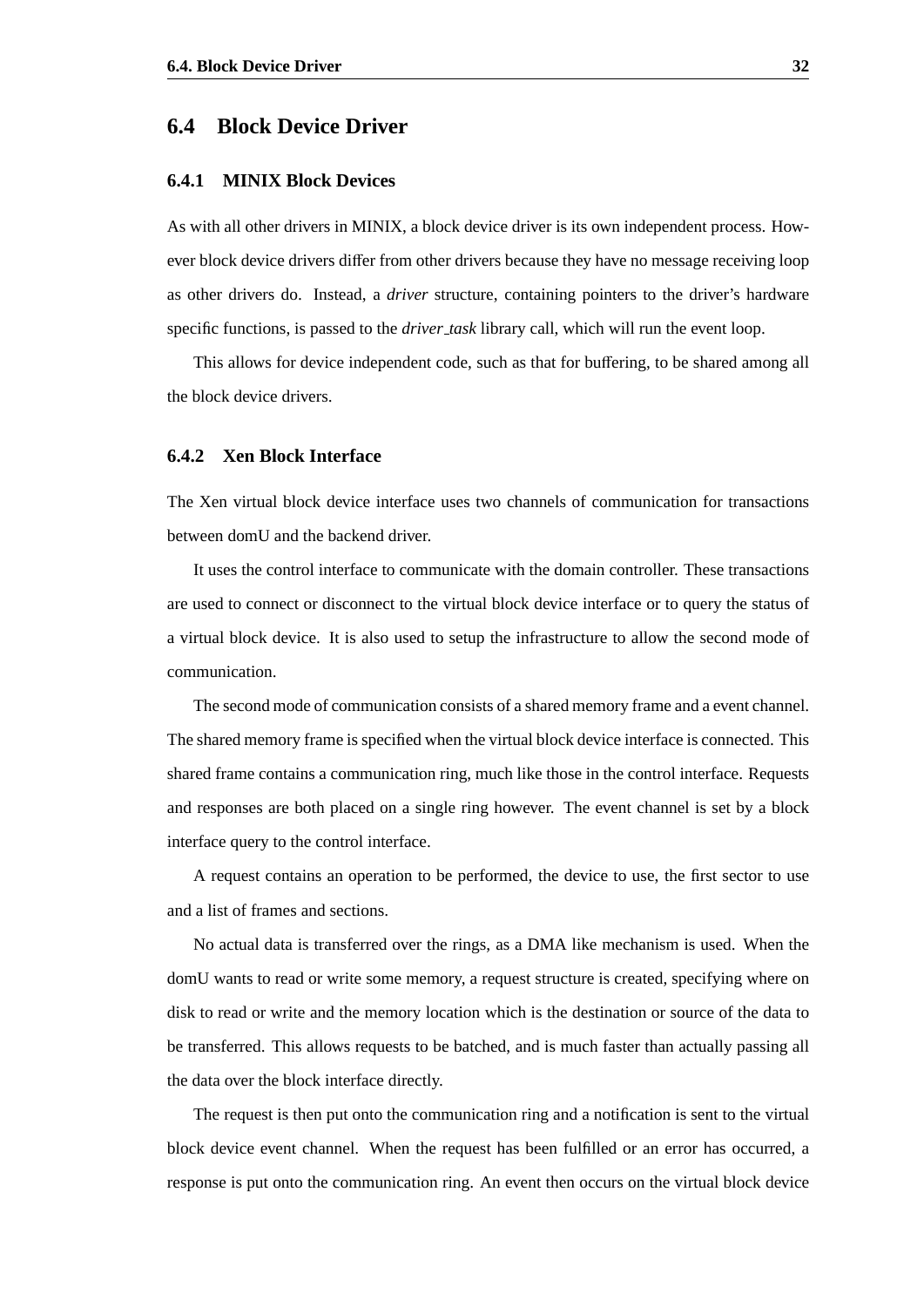event channel.

### <span id="page-40-0"></span>**6.4.3 Current Status**

As of the time of writing, the block device driver is still in development.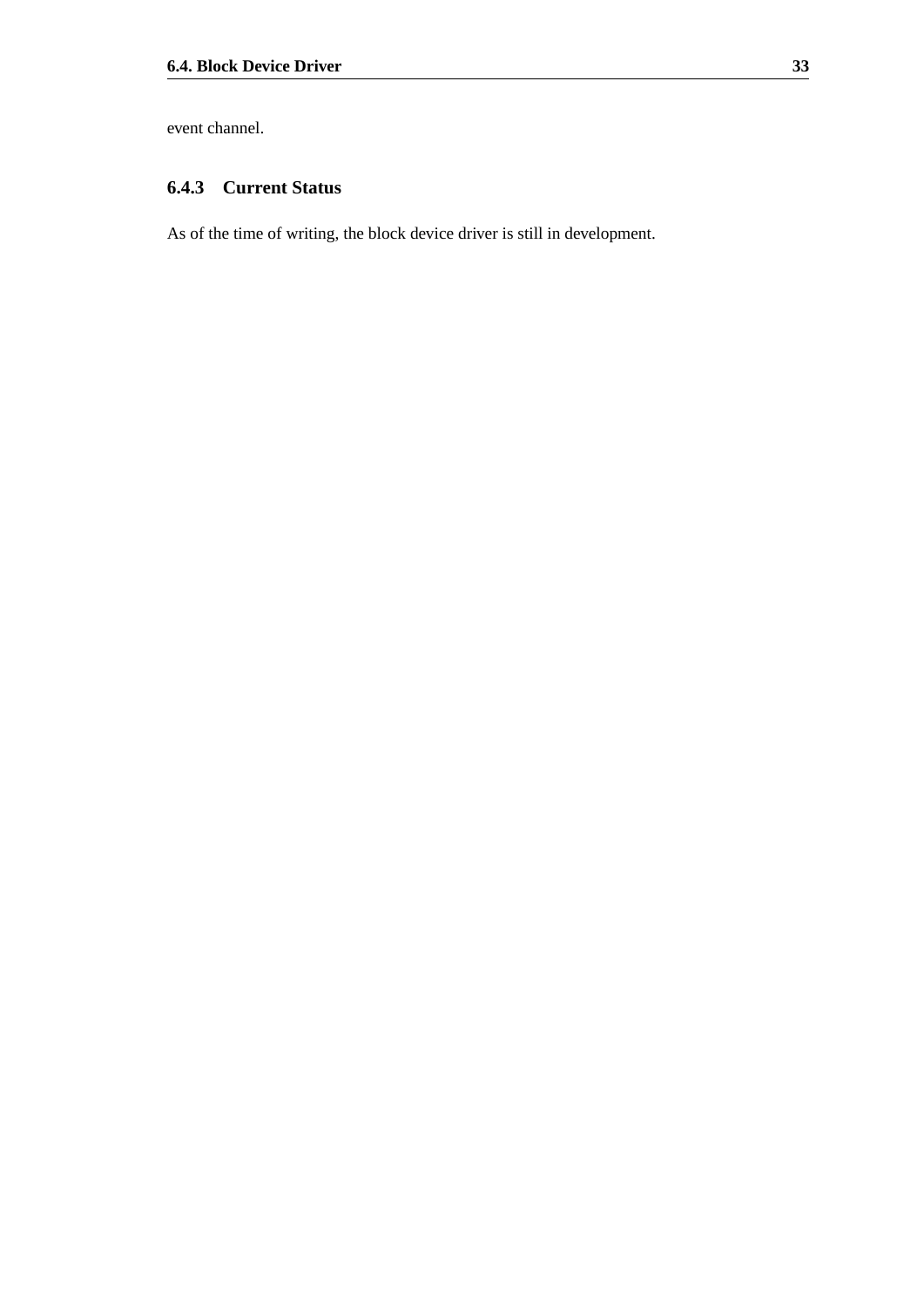### <span id="page-41-0"></span>**Chapter 7**

# **Recommendations for Further Development**

### <span id="page-41-1"></span>**7.1 Port to Xen 3.0**

This project focuses on porting MINIX to the Xen hypervisor, version 2.0.7. During the course of the project, Xen 3.0 was released. Version 3.0 has significant differences to version 2.0.7, especially in regard to communication with the virtual block device and virtual network device.

There has recently been a discussion on the Linux kernel mailing  $list(31)$  $list(31)$  regarding a new *Virtual Management Interface* (VMI)[\(32\)](#page-52-2) to standardize the interface which all hypervisors expose. It has been proposed by VMWare, and responses have been mixed, but if VMI is accepted by the Xen development team, then VMI will be another target for a MINIX port.

### <span id="page-41-2"></span>**7.2 Replace Custom Builder with ELF Bootloader**

While using a custom builder for MINIX works well, it is not an elegant solution. It requires that the Xen libraries be patched, which means for each new version of Xen a new patch will possibly be needed. Also, unless the patch is accepted by the Xen developers, users will not be able to use a binary distribution of Xen to run MINIX.

A better solution would be to create a minimal ELF bootloader that would chain load MINIX into memory and initiate execution. With this, MINIX would be capable of running on a vanilla Xen installation.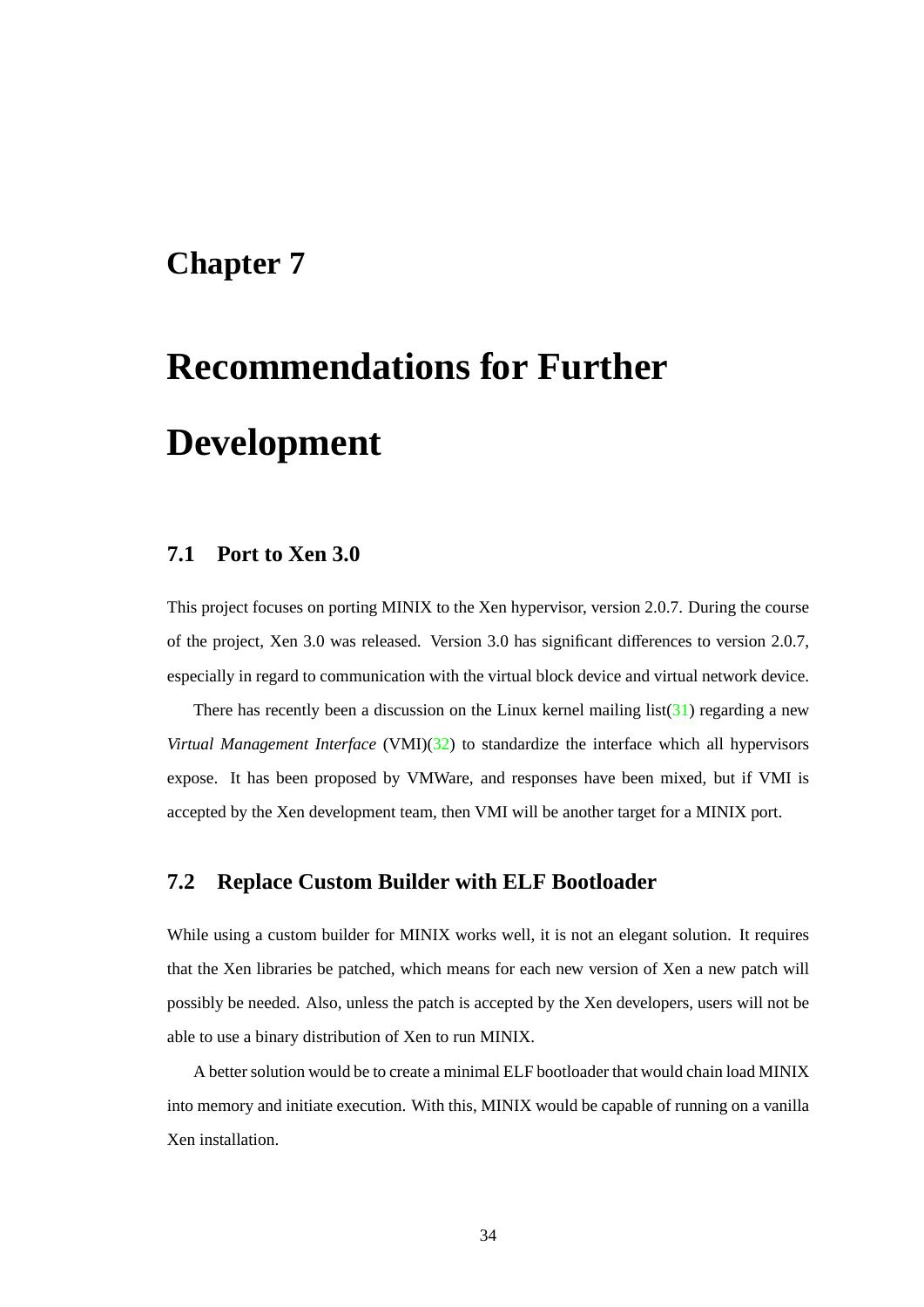### <span id="page-42-0"></span>**Chapter 8**

# **Conclusion**

Throughout this document I have hoped to effectively illustrate the process of porting an operating system to run upon the Xen hypervisor. In conjunction with the Xen interface documentation and the Xen source code, this report should help others understand how Xen works and the tasks required to port an operating system to run on a Xen system.

Because of its size and simplicity, MINIX was a excellent choice for this project. The source code was well commented, and the most complicated parts were well explained by its associated text book, *Operating Systems: Design and Implementation*[\(9\)](#page-50-9). The book would however benefit from a chapter or section explaining the boot loading code, as this initially presented a very difficult learning curve due to the code's complexity and lack of documentation.

While the MINIX kernel itself did present an excellent kernel to work with, it was not without its own frustrating quirks, without which development would have been simplified hugely. The fact that MINIX is an a.out kernel and can only be compiled with the Amsterdam Compiler Kit resulted in much work that otherwise could have been avoided.

More application support on MINIX would also have eased development considerably. The lack of basic tools like rsync made the build process far more complicated than it needed to be.

Porting a microkernel also raised problems with Xen that would not have occurred with a monolithic kernel. Monolithic kernels perform all their privileged instructions in kernel mode. Microkernels do some privileged instructions from user mode. This presented a problem because Xen only allows calls from kernel mode. I have outlined a possible solution to this in section  $6.2.1$ .

Overall, MINIX was very pleasant to work with. With the kernel<sup>∗</sup> itself at just 7104 lines of

<sup>∗</sup>The device drivers are not part of the kernel in a microkernel.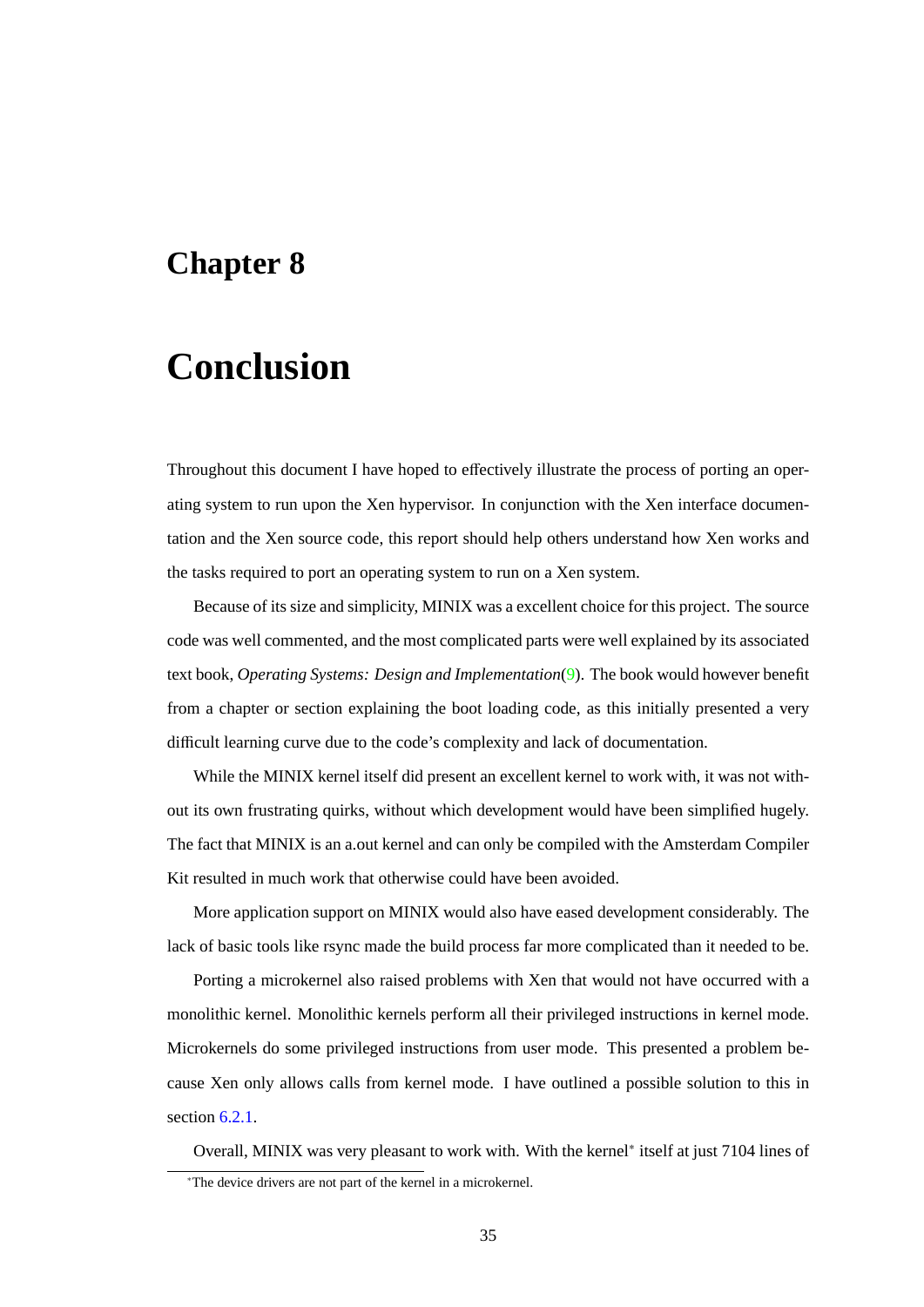code, understanding its inner working was much simpler than that of monolithic kernels such as Linux or freebsd, each of which contain millions of lines of code. With the Xen extensions, MINIX only grew to 9435<sup>†</sup> lines.

<sup>†</sup>16692 LOC including tty and block device driver.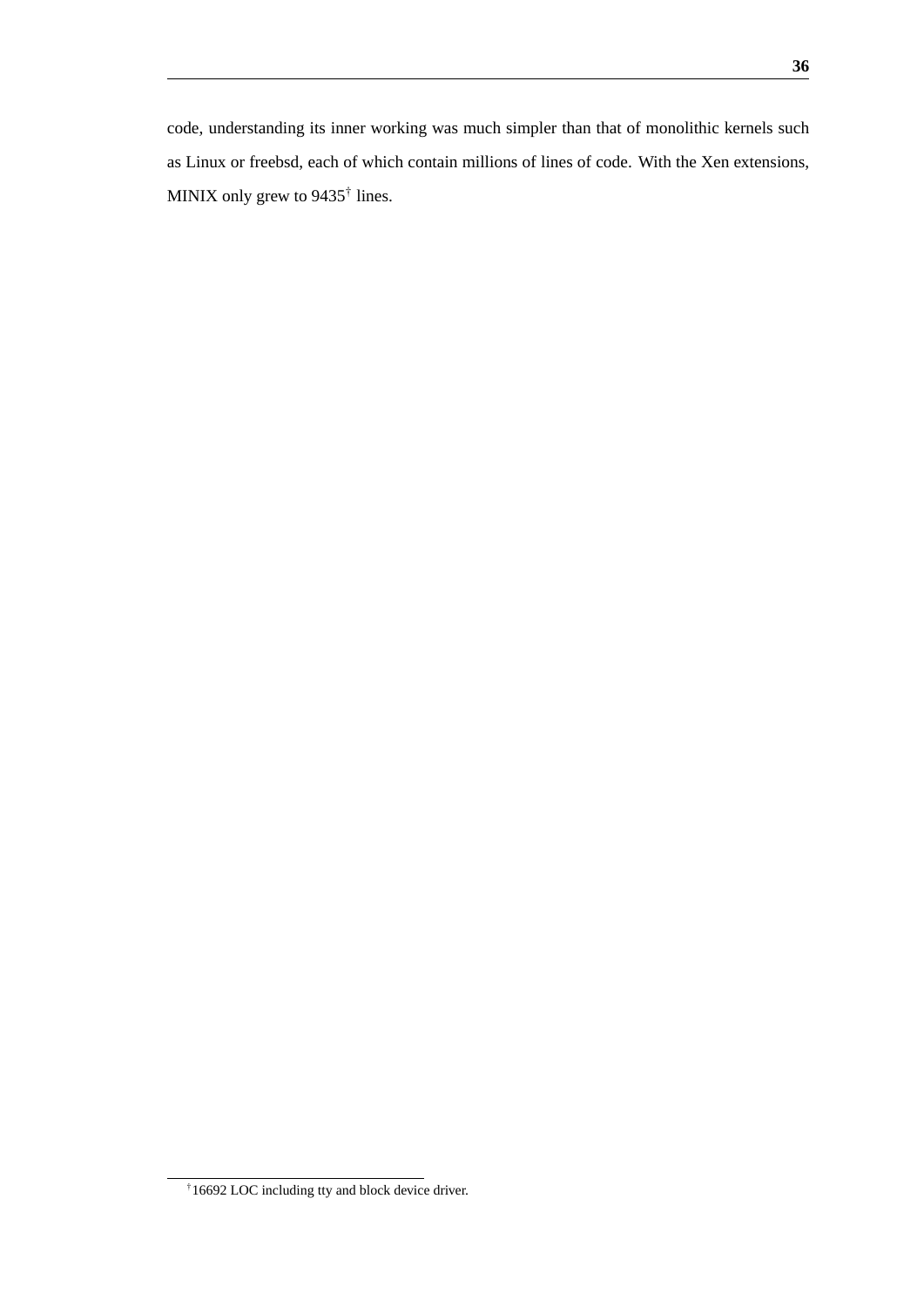# <span id="page-44-0"></span>**Appendix A**

# **Xen Hypercalls**

**int** hypervisor\_console\_write (char \*string, int length)

Write *length* characters of the string *string* to the emergency console. See [6.3.3.](#page-38-0)

int hypervisor\_set\_gdt (unsigned long \*framelist, int entries)

Set the array of frames pointed to by *framelist* as the GDT. *framelist* has a pseudo-physical address, as this operation must be performed before virtual addresses can be used. See [6.2.2.](#page-29-0)

int hypervisor\_update\_descriptor (unsigned long index, struct segdesc\_s \*segdp)

Update a segment descriptor in the GDT. *index* specifies the entry to update. *segdp* points to a segment descriptor structure which will be used to update the descriptor. See [6.2.2](#page-31-2)

int hypervisor\_set\_trap\_table (trap\_info\_t \*traps)

Copy the contents of *traps* into the interrupt descriptor table for the domain. See [6.2.3.](#page-31-1)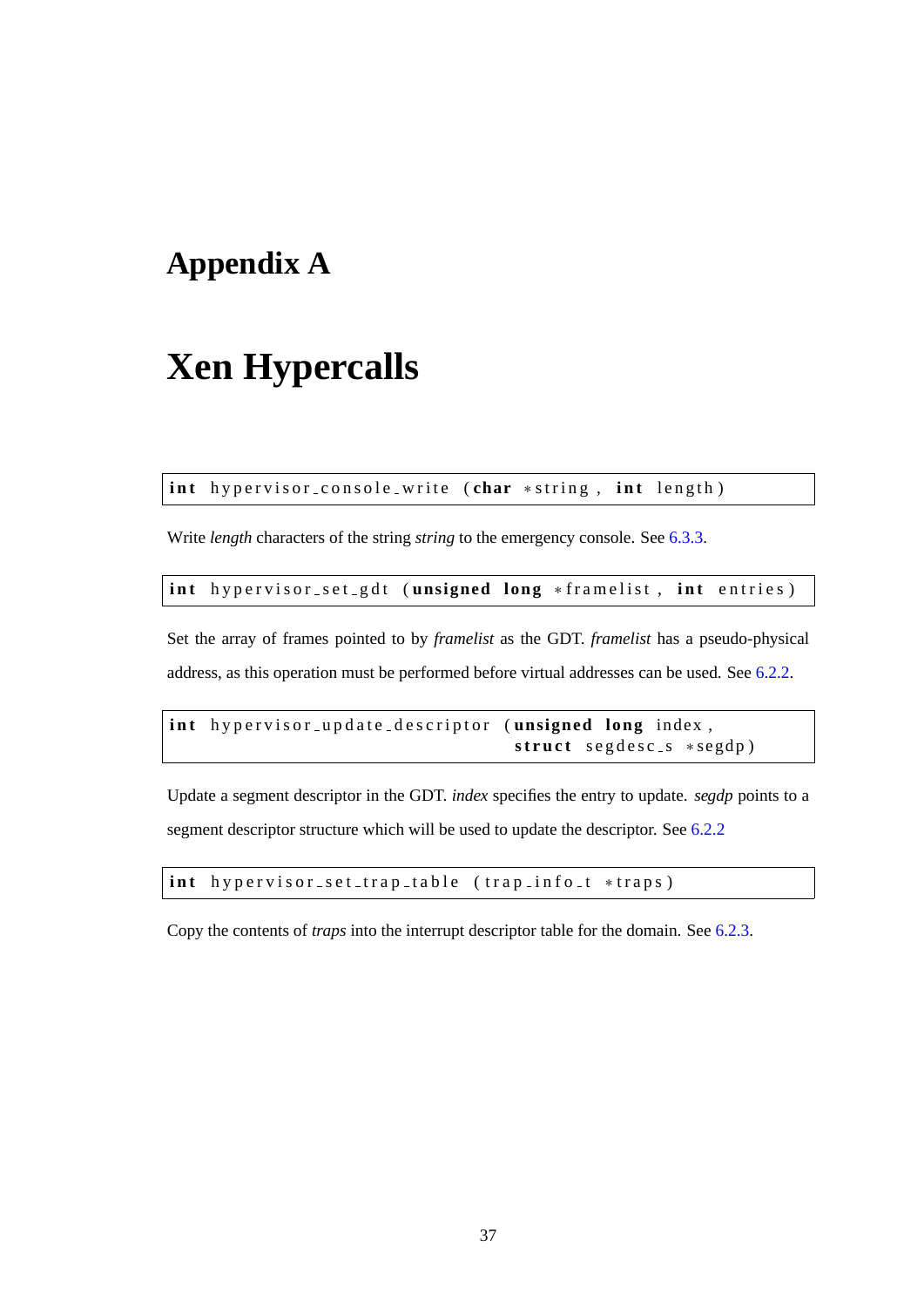```
int hypervisor_set_callbacks (unsigned long event_selector,
                               unsigned long event_address,
                               unsigned long fails afe_selector,
                               unsigned long failsafe_address)
```
Set *event address* and *failsafe address* as the entry points for the hypervisor and failsafe callbacks respectively. *event selector* and *failsafe selector* specify the code segments which should be loaded when the callbacks occur. See [6.2.3.](#page-33-0)

int hypervisor\_event\_channel\_op (evtchn\_op\_t \*t)

Send operation *t* to the event channel. Operations include those to bind, close and send data to event channels. See [6.2.3.](#page-32-0)

int hypervisor\_xen\_version ()

Request the hypervisor's version. Used to force a hypervisor callback.

int hypervisor\_shutdown ()

Shutdown the calling domain.

int hypervisor\_yield ()

Yield the processor to another domain. Used when there is no work to be done for the calling domain.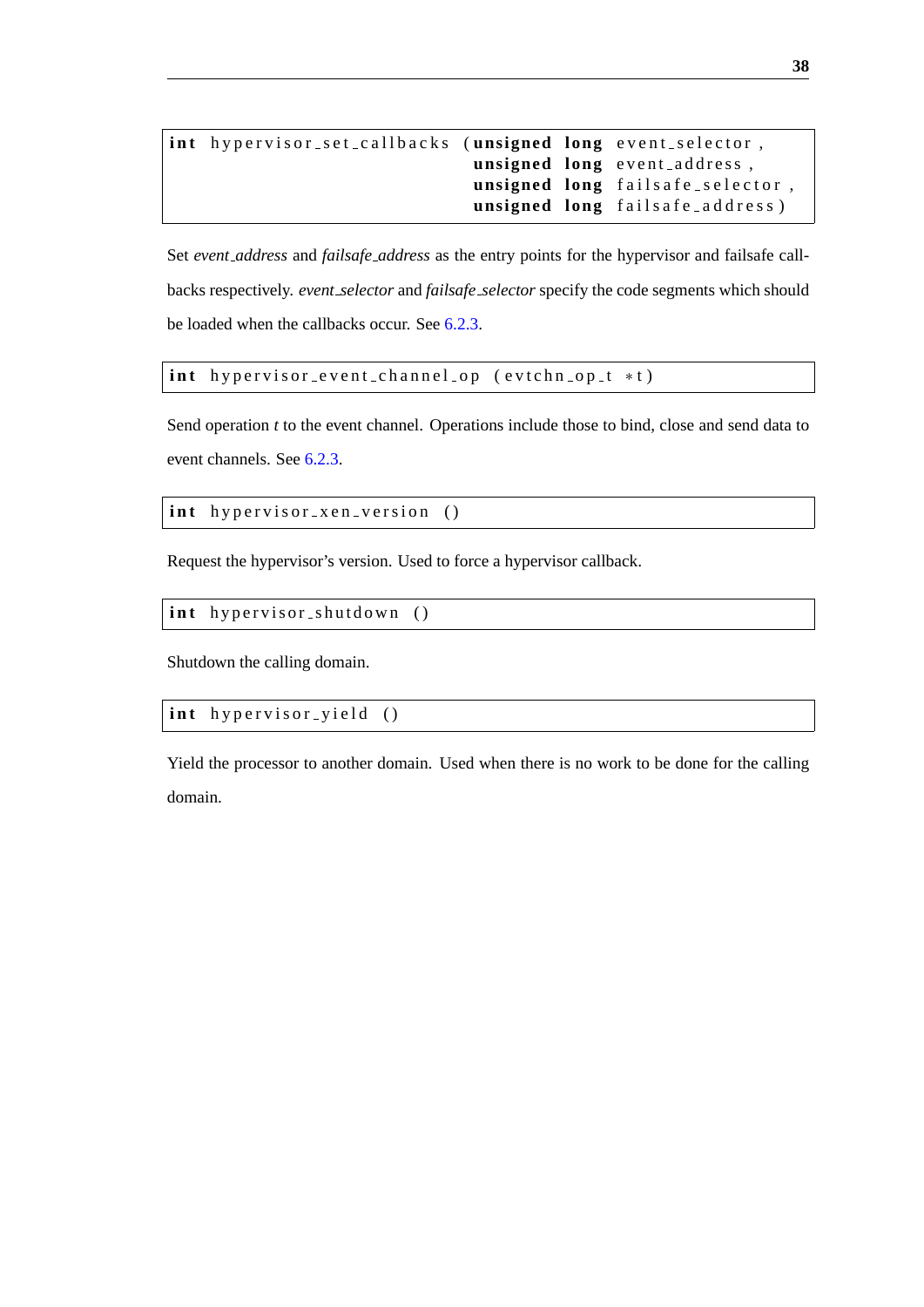## <span id="page-46-0"></span>**Appendix B**

# **Installing MINIX on Xen**

### <span id="page-46-1"></span>**B.1 Patching the Xen Libraries**

#### <span id="page-46-2"></span>**B.1.1 Downloading and Applying the Patch**

Download the newest patch from [https://svn.skynet.ie/˜ikelly/MinixOnXen/patches/](https://svn.skynet.ie/~ikelly/MinixOnXen/patches/). Extract the Xen 2.0.7 sources and apply the patch.

```
# tar zxf xen −2.0.7 − src.tgz
# cd xen −2 . 0 /
# c a t . . / m i n i x b u i l d e r −0604112115. p a t c h | p a t c h −p1
patching file tools/libxc/Makefile
patching file tools/libxc/minixa.out.h
patching file tools/libxc/minix.h
patching file tools/libxc/xc.h
patching file tools/libxc/xc_minix_build.c
patching file tools/python/setup.py
patching file tools/python/xen/lowlevel/xc/xc.c
patching file tools/python/xen/xend/XendDomainInfo.py
patching file tools/xfrd/Makefile
```
#### <span id="page-46-3"></span>**B.1.2 Compiling Xen with the Patch**

To compile and install Xen with the new patch is only a matter of running the following.

*# make i n s t a l l* −*t o o l s*

This assumes you already have Xen installed from this source tree. If not you need to do so.

```
# make world
# make i n s t a l l
```
Xend will need to be restarted for the changed to take effect.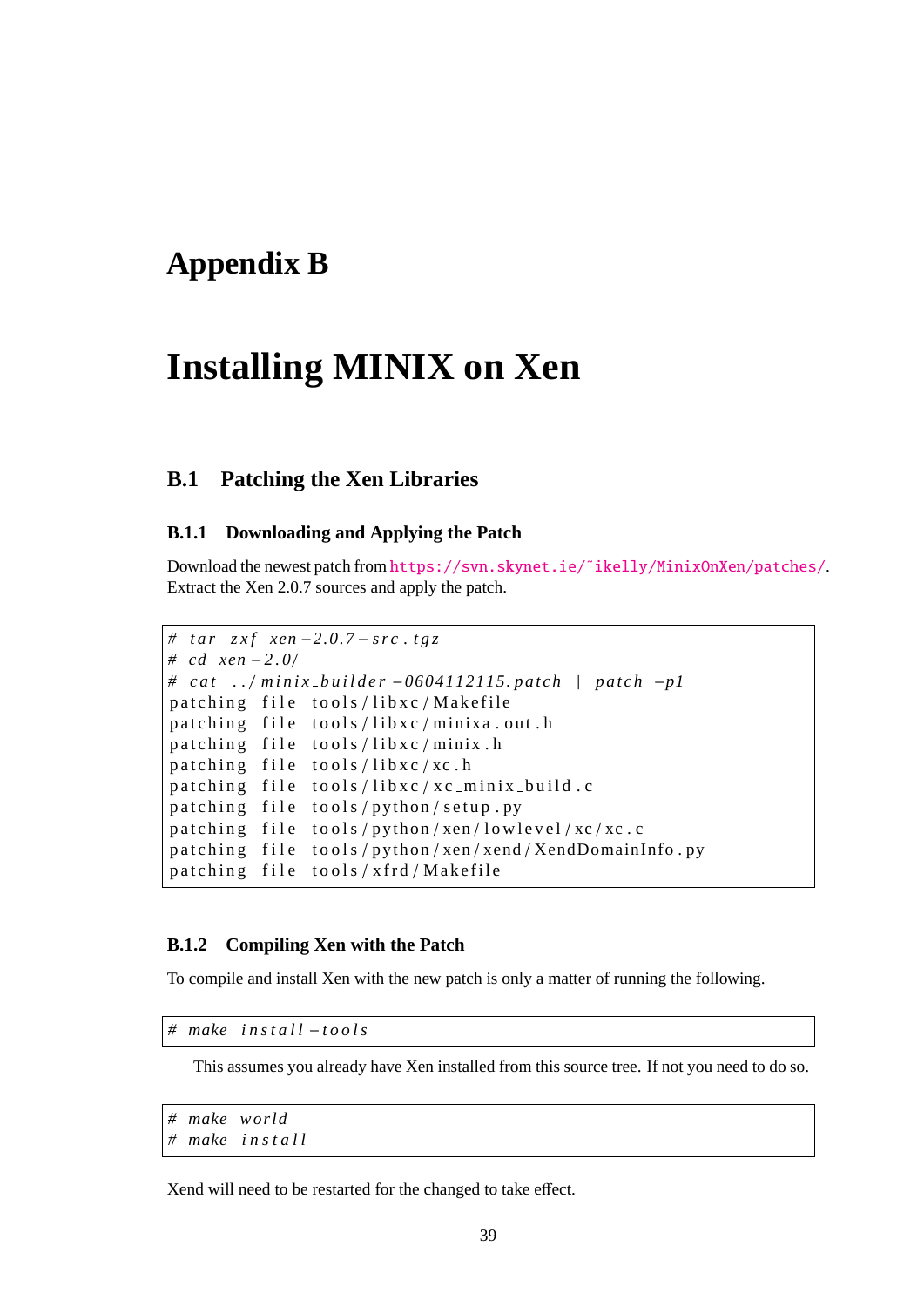*#* / *e t c* / *i n i t . d* / *xend r e s t a r t*

### <span id="page-47-0"></span>**B.2 Downloading MINIX for Xen**

A snapshot of MINIX for Xen is available at [http://svn.skynet.ie/˜ikelly/MinixOnXen/](http://svn.skynet.ie/~ikelly/MinixOnXen/snapshots/) [snapshots/](http://svn.skynet.ie/~ikelly/MinixOnXen/snapshots/).

There are two subversion repositories. One at secure.bleurgh.com and one at svn.skynet.ie.

secure.bleurgh.com is the most current. svn.skynet.ie is a mirror. To checkout from the repositories, do the following.

*# svn co h t t p s :* / / *s e c u r e . b l e u r g h . com* / *svn* / *m i n i x* / *t r u n k # svn co h t t p s :* / / *svn . s k y n e t . i e* / *svn* / *MinixOnXen* / *m i n i x*

You can then copy the code into your MINIX install for compilation with using. MINIX

does not have a subversion client yet.

There is also a cvs repository that is updated whenever a commit is made to the svn server at secure.bleurgh.com. MINIX has a cvs client, so it can checkout directly from this. To checkout from cvs do the following.

```
# c v s −d : p s e r v e r : anoncvs : @bleurgh . com : / var / l i b / c v s l o g i n
# c v s −d : p s e r v e r : anoncvs : @bleurgh . com : / var / l i b / c v s co m i n i x
```
### <span id="page-47-1"></span>**B.3 Compiling MINIX**

MINIX can only be compiled by MINIX. For this reason you will have to have MINIX either

running on hardware or in an emulator to compile MINIX for Xen.

Once you have downloaded and extracted the MINIX for Xen sources, you need to install the some new headers. The easiest way to do this is just to install all the headers again.

```
# cd <m i n i x f o r x e n >/ i n c l u d e s
# make i n s t a l l
```
**WARNING:** If you have preexisting changes in the MINIX includes that you wish to keep, you will have to install the headers manually. This requires that you copy the **xen**/ subdirectory of the includes directory to /**usr**/**include**. You will also need modify /**usr**/**include**/**minix**/**com.h** and /**usr**/**include**/**minix**/**config.h** to match the Xen versions.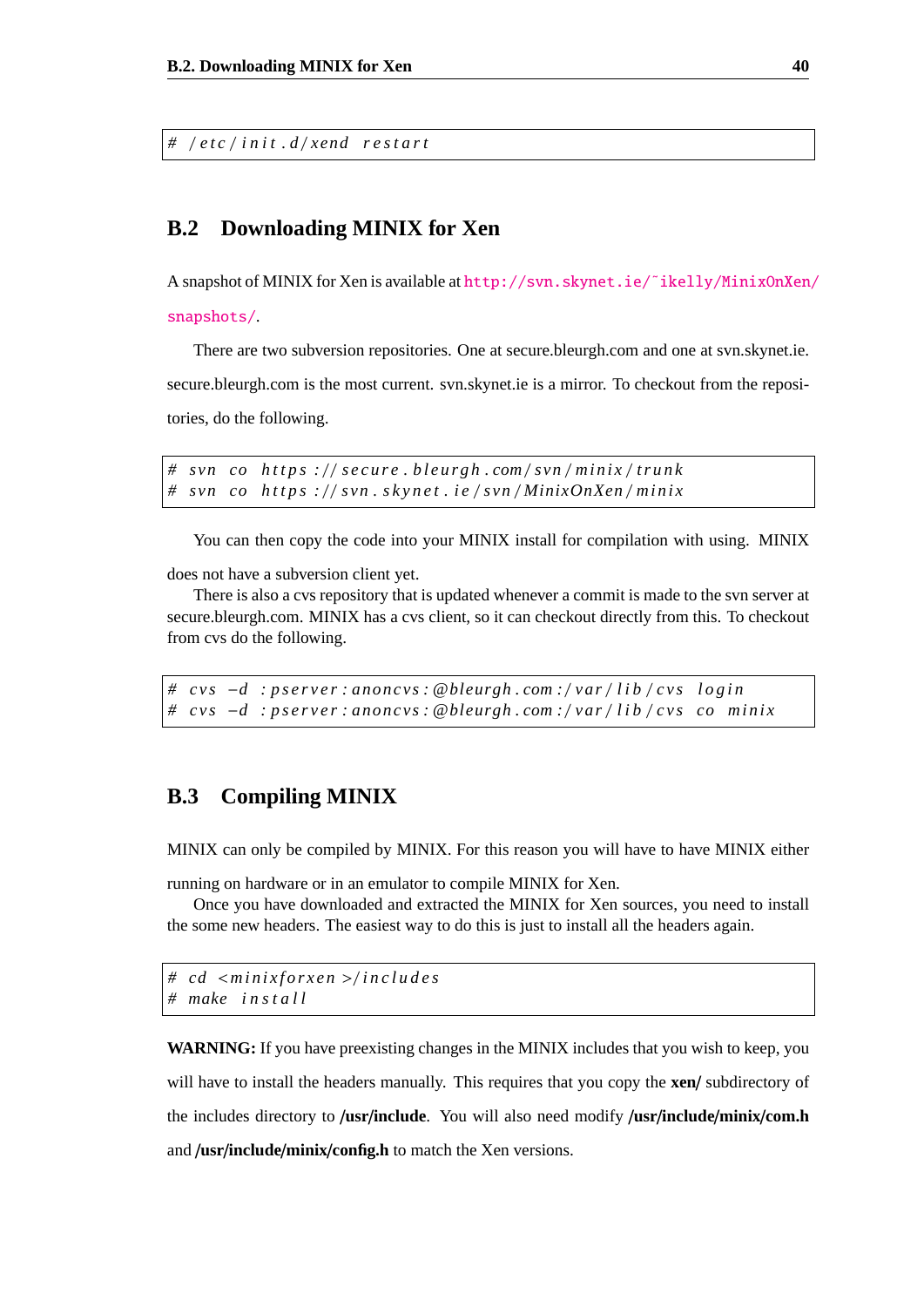You must move some of the original MINIX kernel source out of the way and move the new

versions in. The directories which you need to move are the kernel directory and the tty driver.

```
# cd / u s r / s r c
# mv k e r n e l k e r n e l . o l d ; mv d r i v e r s / t t y d r i v e r s / t t y . o l d
```
Then move the new directories into place. You may need to run mkdep on the directories. The compilation will fail if .depend files are missing.

```
# cp −r <m i n i x f o r x e n >/ k e r n e l / u s r / s r c
# cp −r <m i n i x f o r x e n >/ d r i v e r s / t t y / u s r / s r c / d r i v e r s
# cp −r <m i n i x f o r x e n >/ d r i v e r s / xenvbd / u s r / s r c / d r i v e r s
# cd / u s r / s r c
# mkdep k e r n e l ; mkdep d r i v e r s / t t y ; mkdep d r i v e r s / xenvbd
```
You are now ready to compile the kernel.

*# cd* / *u s r* / *s r c* / *t o o l s # make image*

The result will be a file **image** in /**usr**/**src**/**tools**. Copy this to your Xen host, and run it using the following configuration.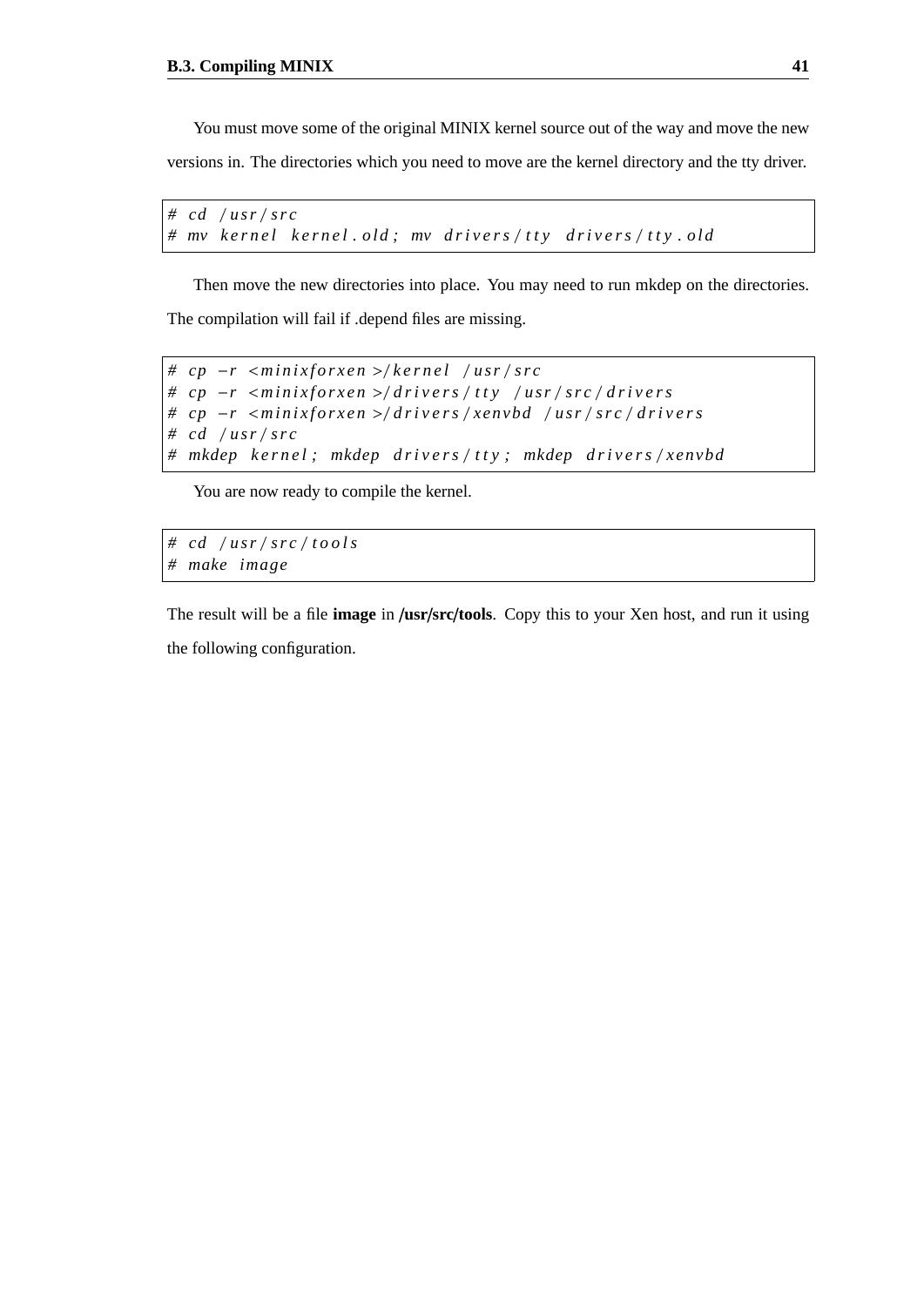```
# Kernel image file.
\text{ker} \, \text{rel} = " / \, \text{etc} / \, \text{sen} / \, \text{minix}"
# The domain build function. Default is 'linux'.
builder='minix'# Initial memory allocation (in megabytes) for the new domain.
memory = 20# A name for your domain. All domains must have different names.
name = "MinixTester"# Number of network interfaces. Default is 1.
n i c s = 0
extra=" \cdots" root de v = 896
ramimagedev=896
r a m s i z e=0
processor = 686bus=xen
video = xenchrome=c ol or
memory=930000: a00000
l a b e l = XENc o n t r o l l e r =c0
image=xenimage
,,,,,
```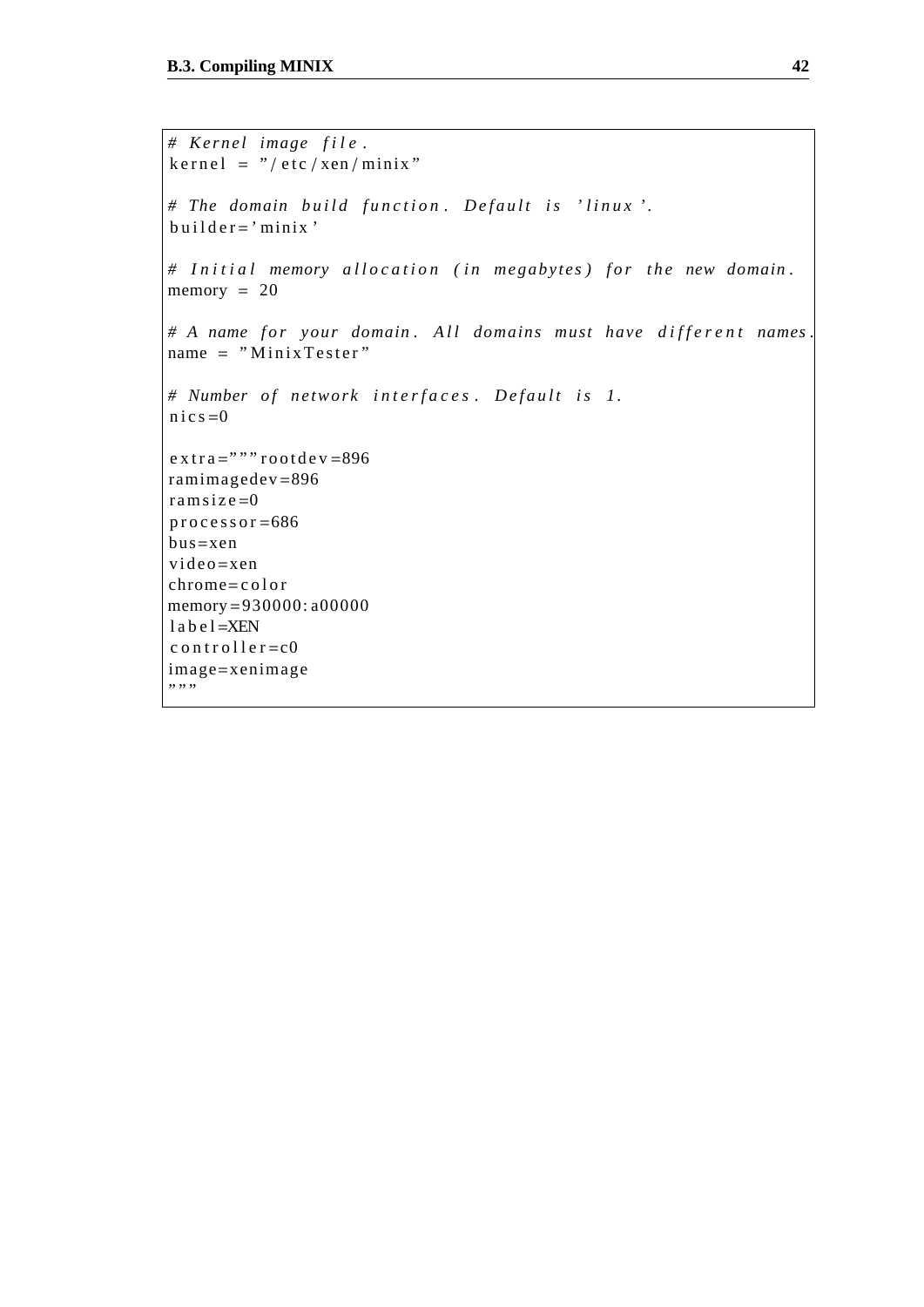# **Bibliography**

- <span id="page-50-0"></span>[1] "The User-mode Linux Kernel Home Page." [http://user-mode-linux.](http://user-mode-linux.sourceforge.net/) [sourceforge.net/](http://user-mode-linux.sourceforge.net/).
- <span id="page-50-1"></span>[2] "The Xen virtual machine monitor." [http://www.cl.cam.ac.uk/Research/SRG/](http://www.cl.cam.ac.uk/Research/SRG/netos/xen/) [netos/xen/](http://www.cl.cam.ac.uk/Research/SRG/netos/xen/).
- <span id="page-50-2"></span>[3] S. Shankland, "Novell follows Red Hat with Xen announcement." [http://news.zdnet.](http://news.zdnet.co.uk/software/linuxunix/0,39020390,39259033,00.htm) [co.uk/software/linuxunix/0,39020390,39259033,00.htm](http://news.zdnet.co.uk/software/linuxunix/0,39020390,39259033,00.htm).
- <span id="page-50-3"></span>[4] "AMD's Virtualization Solutions." [http://enterprise.amd.com/Solutions/](http://enterprise.amd.com/Solutions/Consolidation/virtualization.aspx) [Consolidation/virtualization.aspx](http://enterprise.amd.com/Solutions/Consolidation/virtualization.aspx).
- <span id="page-50-4"></span>[5] "Intel Virtualization Technology." [http://www.intel.com/technology/computing/](http://www.intel.com/technology/computing/vptech/) [vptech/](http://www.intel.com/technology/computing/vptech/).
- <span id="page-50-5"></span>[6] "Xen virtualization quickly becoming open source 'killer app'." [http:](http://searchopensource.techtarget.com/originalContent/0,289142,sid39_gci1152219,00.html) [//searchopensource.techtarget.com/originalContent/0,289142,sid39\\_](http://searchopensource.techtarget.com/originalContent/0,289142,sid39_gci1152219,00.html) [gci1152219,00.html](http://searchopensource.techtarget.com/originalContent/0,289142,sid39_gci1152219,00.html).
- <span id="page-50-6"></span>[7] The Xen Team, "Xen Interface Manual." [http://www.cl.cam.ac.uk/Research/SRG/](http://www.cl.cam.ac.uk/Research/SRG/netos/xen/readmes-2.0/interface/interface.html) [netos/xen/readmes-2.0/interface/interface.html](http://www.cl.cam.ac.uk/Research/SRG/netos/xen/readmes-2.0/interface/interface.html).
- <span id="page-50-8"></span>[8] "The MINIX 3 Operating System." <http://www.minix3.org/>.
- <span id="page-50-9"></span>[9] A. S. Tanenbaum and A. S. Woodhull, *Operating Systems, Design and Implementation*. Prentice Hall, 2006.
- <span id="page-50-10"></span>[10] "The GNU Hurd." <http://www.gnu.org/software/hurd/hurd.html>.
- <span id="page-50-7"></span>[11] "VMWare." <http://www.vmware.com>.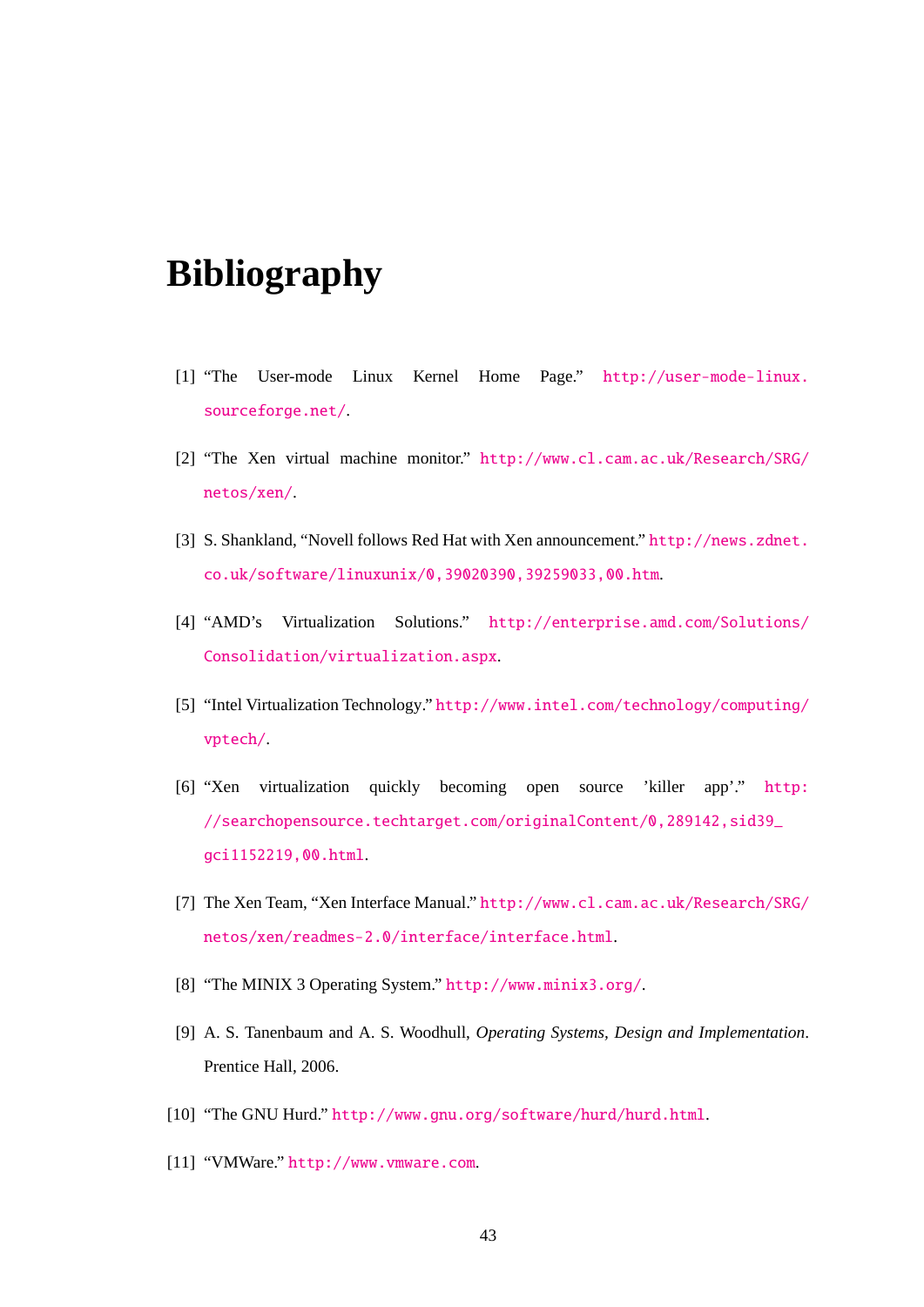- <span id="page-51-0"></span>[12] "Microsoft Virtual PC." [http://www.microsoft.com/windows/virtualpc/](http://www.microsoft.com/windows/virtualpc/default.mspx) [default.mspx](http://www.microsoft.com/windows/virtualpc/default.mspx).
- <span id="page-51-1"></span>[13] "Denali: Lightweight virtual machines for distributed and networked systems." [http:](http://denali.cs.washington.edu/) [//denali.cs.washington.edu/](http://denali.cs.washington.edu/).
- <span id="page-51-2"></span>[14] "QEMU." <http://www.qemu.org/>.
- <span id="page-51-3"></span>[15] "Bochs IA-32 Emulator Project." <http://bochs.sourceforge.net/>.
- <span id="page-51-4"></span>[16] "Solaris Zones." <http://www.sun.com/bigadmin/content/zones/>.
- <span id="page-51-5"></span>[17] "VMware ESX Server." <http://www.vmware.com/products/esx/>.
- <span id="page-51-6"></span>[18] "Subversion." <http://subversion.tigris.org/>.
- <span id="page-51-7"></span>[19] "The Amsterdam Compiler Kit." <http://tack.sourceforge.net/>.
- <span id="page-51-8"></span>[20] "RSync." <http://samba.anu.edu.au/rsync/>.
- <span id="page-51-9"></span>[21] "Concurrent Versions System." <http://www.nongnu.org/cvs/>.
- <span id="page-51-10"></span>[22] A. Ho, "Pervasive Debugging." [http://xenbits.xensource.com/xen-2.0.hg?](http://xenbits.xensource.com/xen-2.0.hg?cmd=file;filenode=52bcf66776cf12be2222793203fbe8c46b3a9486;file=docs/pdb.txt) [cmd=file;filenode=52bcf66776cf12be2222793203fbe8c46b3a9486;file=](http://xenbits.xensource.com/xen-2.0.hg?cmd=file;filenode=52bcf66776cf12be2222793203fbe8c46b3a9486;file=docs/pdb.txt) [docs/pdb.txt](http://xenbits.xensource.com/xen-2.0.hg?cmd=file;filenode=52bcf66776cf12be2222793203fbe8c46b3a9486;file=docs/pdb.txt).
- <span id="page-51-11"></span>[23] "GDB: The GNU Project Debugger." <http://www.gnu.org/software/gdb/>.
- <span id="page-51-12"></span>[24] "Multiboot Specification Manual." [http://www.gnu.org/software/grub/manual/](http://www.gnu.org/software/grub/manual/multiboot/) [multiboot/](http://www.gnu.org/software/grub/manual/multiboot/).
- <span id="page-51-13"></span>[25] *Intel Architecture Software Developer's Manual Volume 3: System Programming*, p. 112. Intel Corporation.
- <span id="page-51-14"></span>[26] "Microkernel Wikipedia Article." <http://en.wikipedia.org/wiki/Microkernel>.
- <span id="page-51-15"></span>[27] "Plan 9 from Bell Labs." <http://cm.bell-labs.com/plan9/>.
- <span id="page-51-16"></span>[28] J. Levon, "domU Builder RFC." [http://lists.xensource.com/archives/html/](http://lists.xensource.com/archives/html/xen-devel/2006-02/msg00987.html) [xen-devel/2006-02/msg00987.html](http://lists.xensource.com/archives/html/xen-devel/2006-02/msg00987.html).
- <span id="page-51-17"></span>[29] *Intel Architecture Software Developer's Manual Volume 3: System Programming*, pp. 63– 79. Intel Corporation.